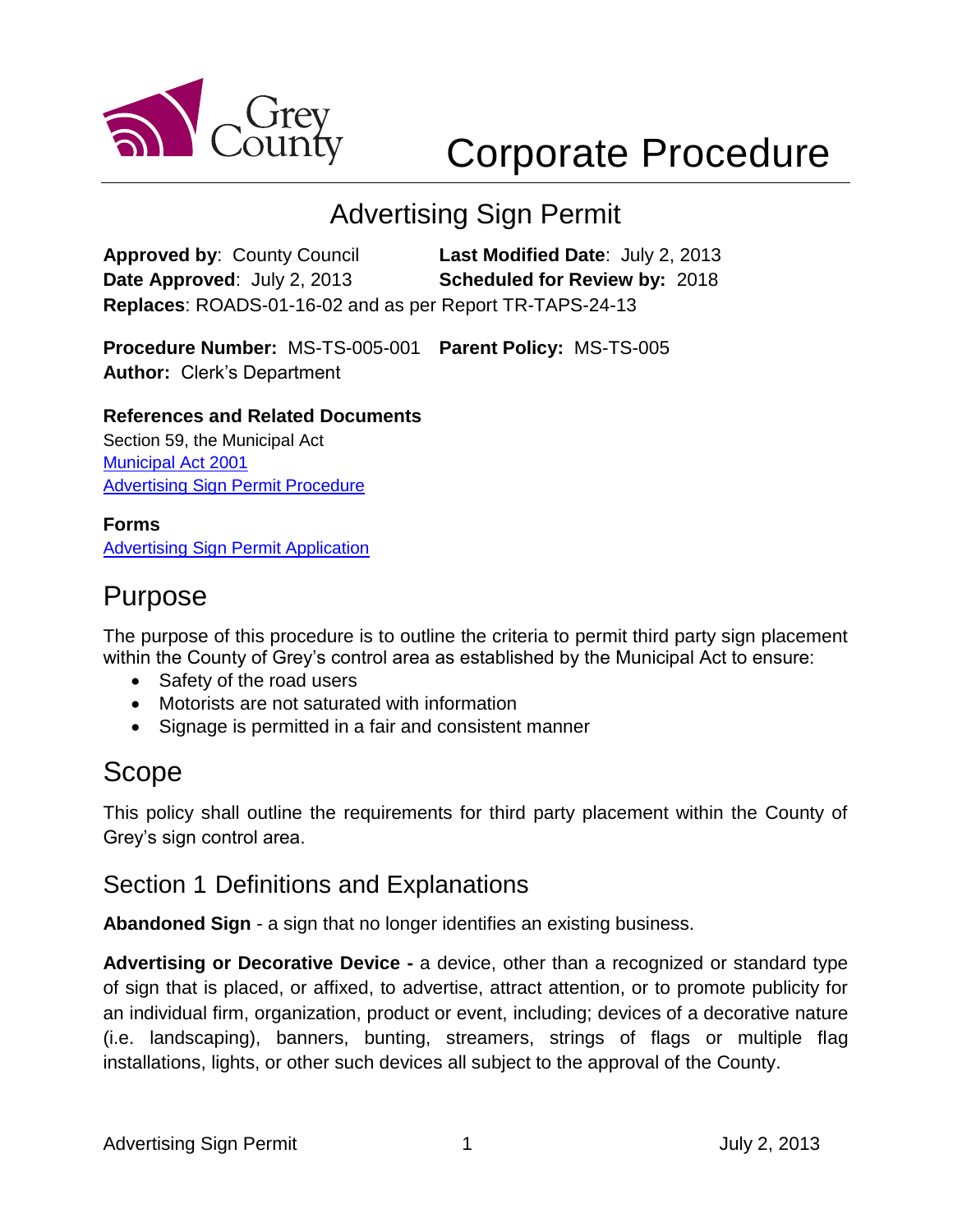**Agricultural Product** – an agriculture product that is not edible, an agricultural food product or a food product that is processed on a farm in Ontario from an agricultural food product.

**Area of a Sign** – the number of square meters (square feet) on the surface of a sign including the border and/or frame:

- 1) Where a sign has no border and/or frame, the area will be composed of individually installed letters, numerals or other shapes, excluding spacing; and
- 2) Where a sign is supported by a structure secured to the ground and which is not supported by any building or other structure, the sign area will be the number of square meters (square feet) on the surface of a sign including the border and/or frame.

### **Back to Back Sign Structures Located on Private Property –** shall mean either:

- 1) Two signs affixed directly to one another with no open space which is visible from the County road; or
- 2) Two signs erected in the form of a "V" with the closed end of the "V" nearest to the County road.

**Billboard Sign -** a sign which contains a message that is not related to the property where the sign is located. The message on the billboard must not promote violence, hatred, or contempt against any identifiable group. Identifiable group means any section of the public distinguished by color, race, ancestry, religion, ethnic origin, sexual orientation or disability.

**Changeable Message Sign -** a sign with the capability of content changes by means of mechanical or electronic input. This type of sign displays changing static messages for a fixed duration. It includes the following:

- 1) Mechanical a changeable sign whose display surface physically changes to reveal alternate messages, such as tri-vision or flip disc signs;
- 2) Electronic a changeable sign whose content can be changed by means of an electrically energized display matrix, such as an LED pixel board.

**Community Business Message Board -** a sign that advertises local businesses within a municipality.

**Controlled Area** - the area within 400 m of any limit of a County road. The setback distances in this policy are based on a minimum basic setback distance computed on a right-of-way width of 30 m.

**Director of Transportation Services** - shall mean the Director of Transportation Services, whom is responsible for reviewing permit applications, resolving conflicts, issuing permits, and enforcing policies if violations occur.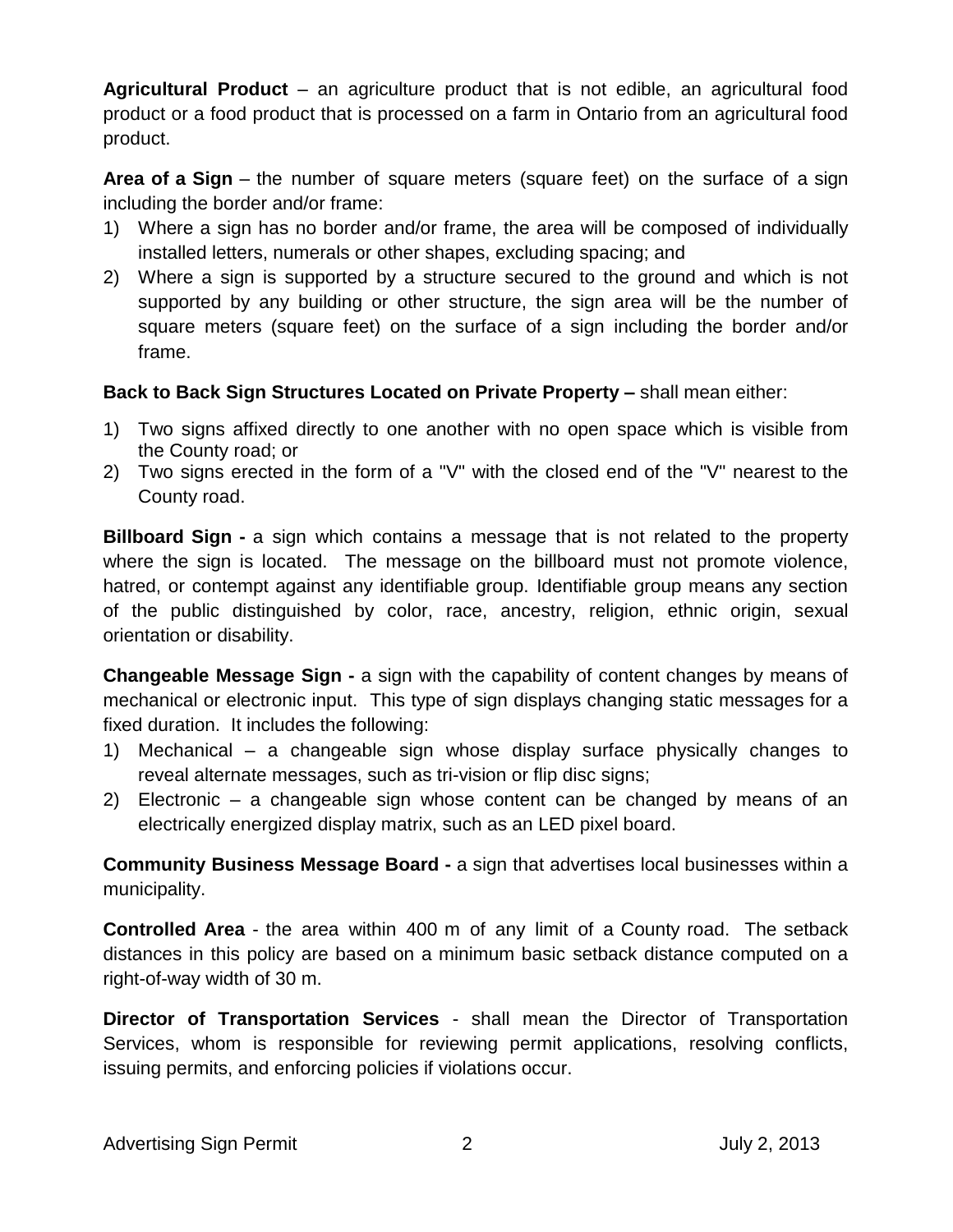**Development/Real Estate/Construction Sign** - a sign which may consist of a message which identifies any property which is for sale, lease, rent, trade or under development, or may identify the developer, contractor, architect, and engineering consultant or include the name of the future occupant or owner of the site or property.

**Election Sign** - a sign placed by, or on behalf of, a candidate or a political party and includes signs designed to encourage citizens to vote.

**Height of a Sign** - the height of a sign with border or frame shall be the vertical distance from the ground on which it stands to the highest extremity of the sign. The height of a sign, without border or frame, that is affixed to or mounted upon any building or other approved mounting shall be the vertical distance from the ground to the top of the letter, symbol, or other part of the sign that is the highest point. The height of any roof sign shall be measured from the ground at the wall of the building which wall is nearest to the County road.

**Inflatable Device** - may consist of a cold/hot air balloon and balloons inflated with other gases.

**Land area under active development** - the total land area as noted in this policy is the land area currently under active development which includes the building(s) footprint and permanent parking area(s) (i.e. site plan control).

**Landscape Sign** - any arrangement of natural materials and/or conventional signing that displays the name of the business or property owner and is typically located on the ground or a berm. The area of the sign shall be calculated by the square metres of the message content and/or logo within the display.

**Location Sign** - any sign that is located on a property, either freestanding or attached to, or placed or mounted upon a building, or landscaped that either names or identifies the property, occupant(s) or owner(s) or a business conducted on the property, or advertises a product or service(s) available upon the property, or conveys a message placed solely for guidance on the property.

### **Luminous and Illuminated Sign**

- 1) Luminous sign:
	- a. A sign lit by internal lighting;
	- b. A sign whose content can be changed by means of electrically energized display matrix, such as a light-emitting diode (LED).
- 2) Illuminated sign:
	- a. A sign that is lit by floodlights or any other source of indirect lighting.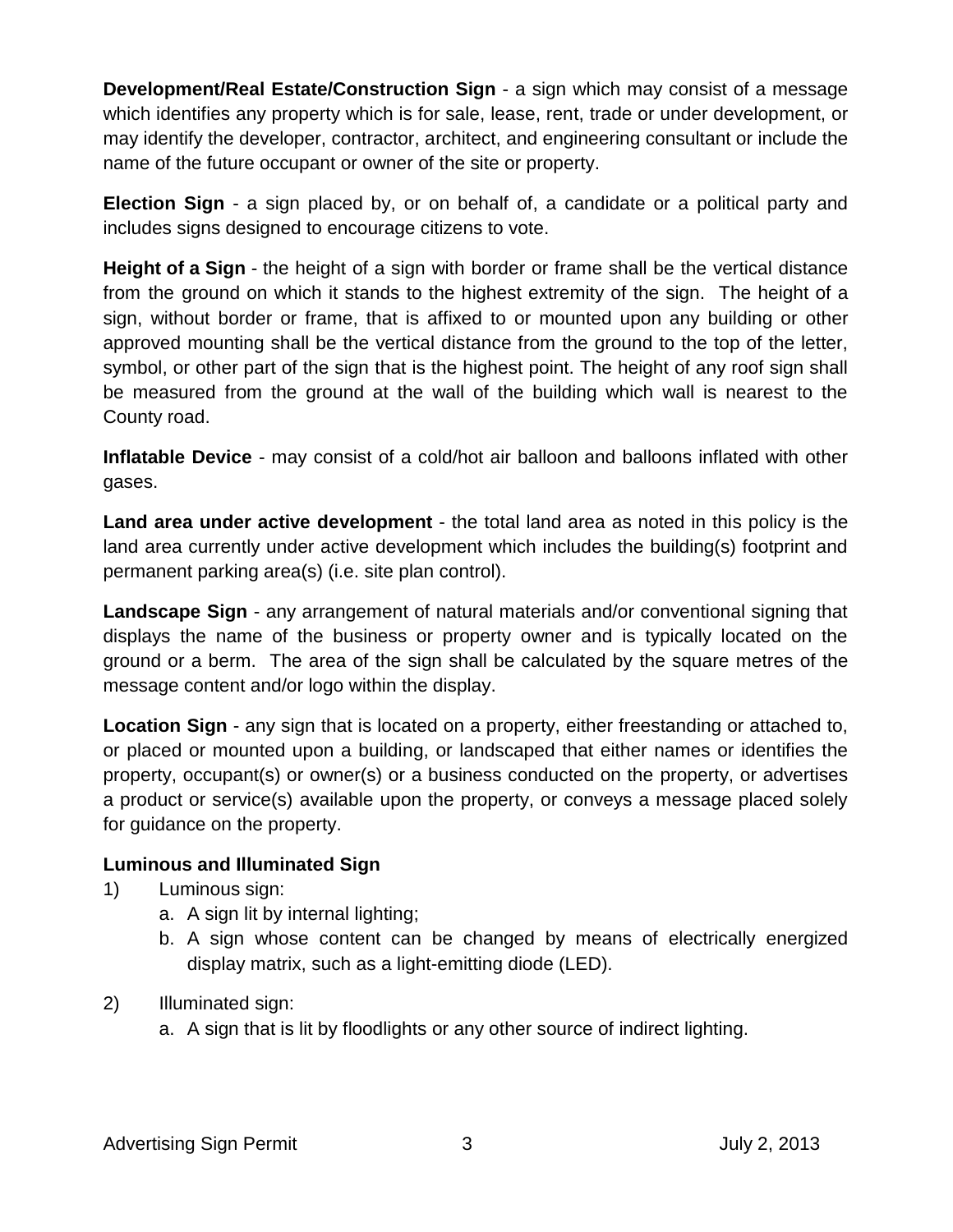**Message on Two Sides Counts as Two Signs** - where a sign conveys a message, identifies a business or property, or advertises a business, product, real estate or service on more than one side, each side of the sign shall be counted as one sign for the purpose of this policy. Cylindrical and spherical shaped signs shall be counted as two signs when visible from two or more directions. Official signs on the right-of-way of a County road shall only be counted as one sign regardless of whether the message is on one or both sides.

**Official Sign** - shall include:

- 1) Signs placed by the County, such as:
	- a. route markers, assurance signs; and
	- b. roadway identification signs, directional signs and other guide signs;
- 2) Signs which the County requires a person, firm or organization to place for reasons of safety, information, guidance or for any other reason. Signs required by the County shall include signs and safety devices required during the construction or maintenance of a County road, or during or because of an encroachment upon a County road;
- 3) Signs required by Federal Government legislation, e.g. signs required by the Canada Elections Act;
- 4) Official signs related to the armed forces.

**Portable Trailer, Mobile, Movable or Framed Read-O-Graph Sign (Portable Sign) and Inflatable Device** - a portable sign means a sign or advertising device that is not permanently attached to the ground, a building or a structure, and that is designed to be moved from place to place.

**Pylon Sign** - a free standing sign used to identify or name a business, product or service on the property.

**Sign** - any sign, notice, advertising device, or any part thereof whether it contains words or not and shall include any device that is used solely to attract attention.

**Signs Must be of Permanent Construction** - each sign, other than temporary signs or portable signs shall be of permanent construction and shall be fixed in a permanent location. The foundation or base of a sign shall be part of the sign for the purposes of this policy but shall not be included in the measurement when determining the area of a sign.

**Signs Visible from County Road and within the Controlled Area are Subject to Approval of the County** - each visible sign placed within the controlled area shall be subject to the approval of the County.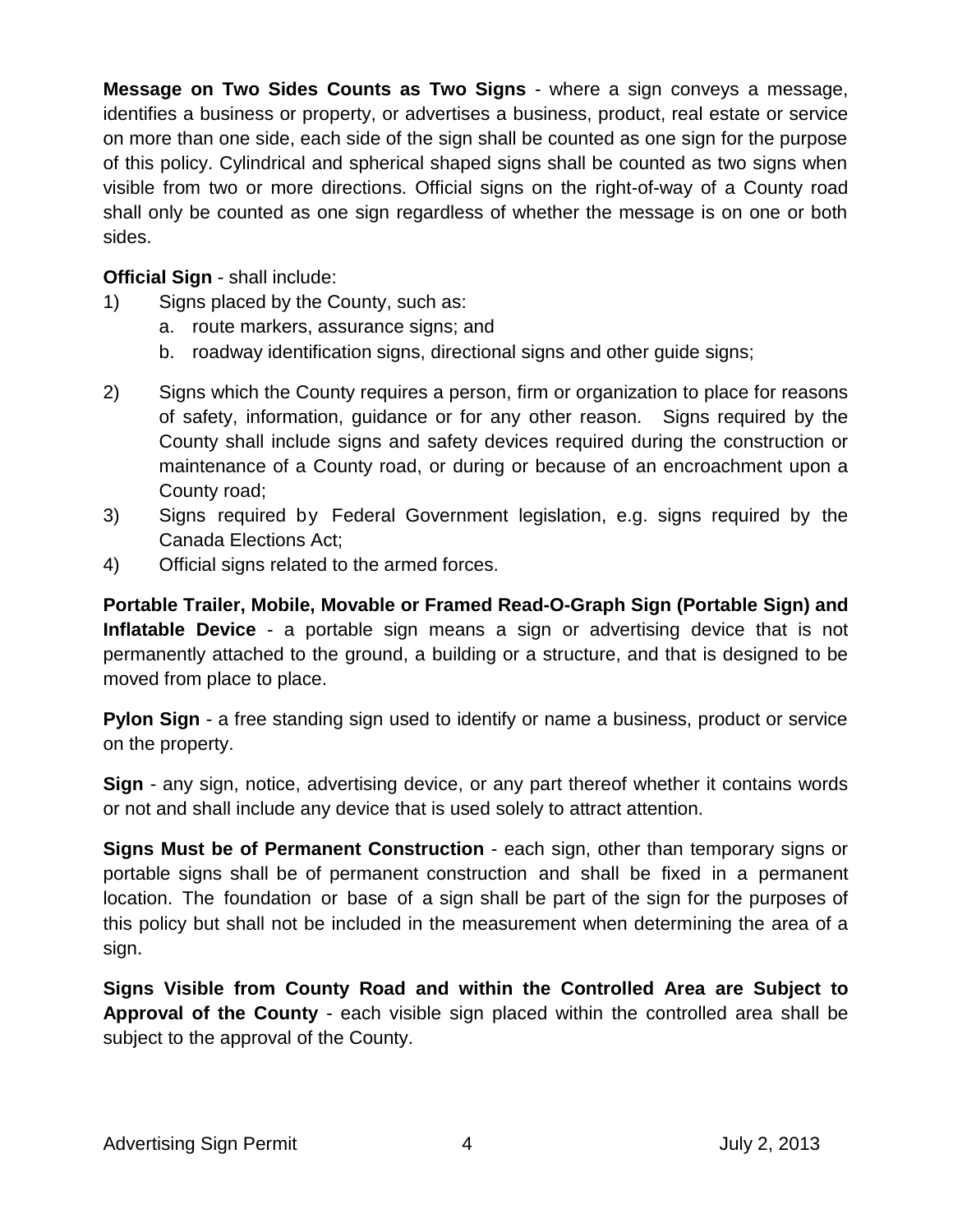**Temporary Sign** - a sign or notice of a temporary nature (i.e. charitable functions, special events) which sign must not exceed  $3.7 \text{ m}^2$  in size and must not be in place for longer than four weeks. Signs exceeding  $3.7 \text{ m}^2$  in size should be classified as either location signing or billboard signing according to their location and are subject to the applicable restrictions. Approval or any required permits must be obtained before erection of these signs.

**Unit or Establishment** - an individual business having its own name and identity, and which occupies space of more than  $18 \text{ m}^2$  within a commercial building. The ownership of the unit is not a factor.

## Section 2 General Principles of the Policy

### **2.1 Legislative Act**

The County's legal authority to regulate signing upon, or adjacent to, a County road derives from Sections 59 of the *Municipal Act*.

### **2.2 Applications and Permits Required**

All visible signs within 400 m of any limit of a County road require a County issued permit, with the exception;

- Not more than two signs with a total area of 1.0  $m<sup>2</sup>$  for every 100 m of frontage (no one sign shall be larger than  $1.0 \text{ m}^2$ ) located outside the County property.
- Temporary Signs County Approval (including way finding signs and advertising signs for special events)
- Certain signs advertising agricultural products as defined in this procedure

These permits shall be of such form and upon such terms and conditions, as the County considers appropriate. Furthermore, these permits may be cancelled at the sole discretion of the County.

### **All existing advertising signs outside the County right of way as of August 1, 2013 are exempt from this Procedure until any modifications are made to the existing sign.**

### **2.3 Sign Permit Application**

- 2.3.1 The Sign Permit Application Form is available at the County Administration Building or at [County of Grey Website.](http://www.grey.ca/)
- 2.3.2 All applications are to be completed and delivered or mailed to the attention of the Director of Transportation Services with the applicable fees as found in the Fees and Services By-Law and detailed plans and specifications to the satisfaction of the Director of Transportation Services.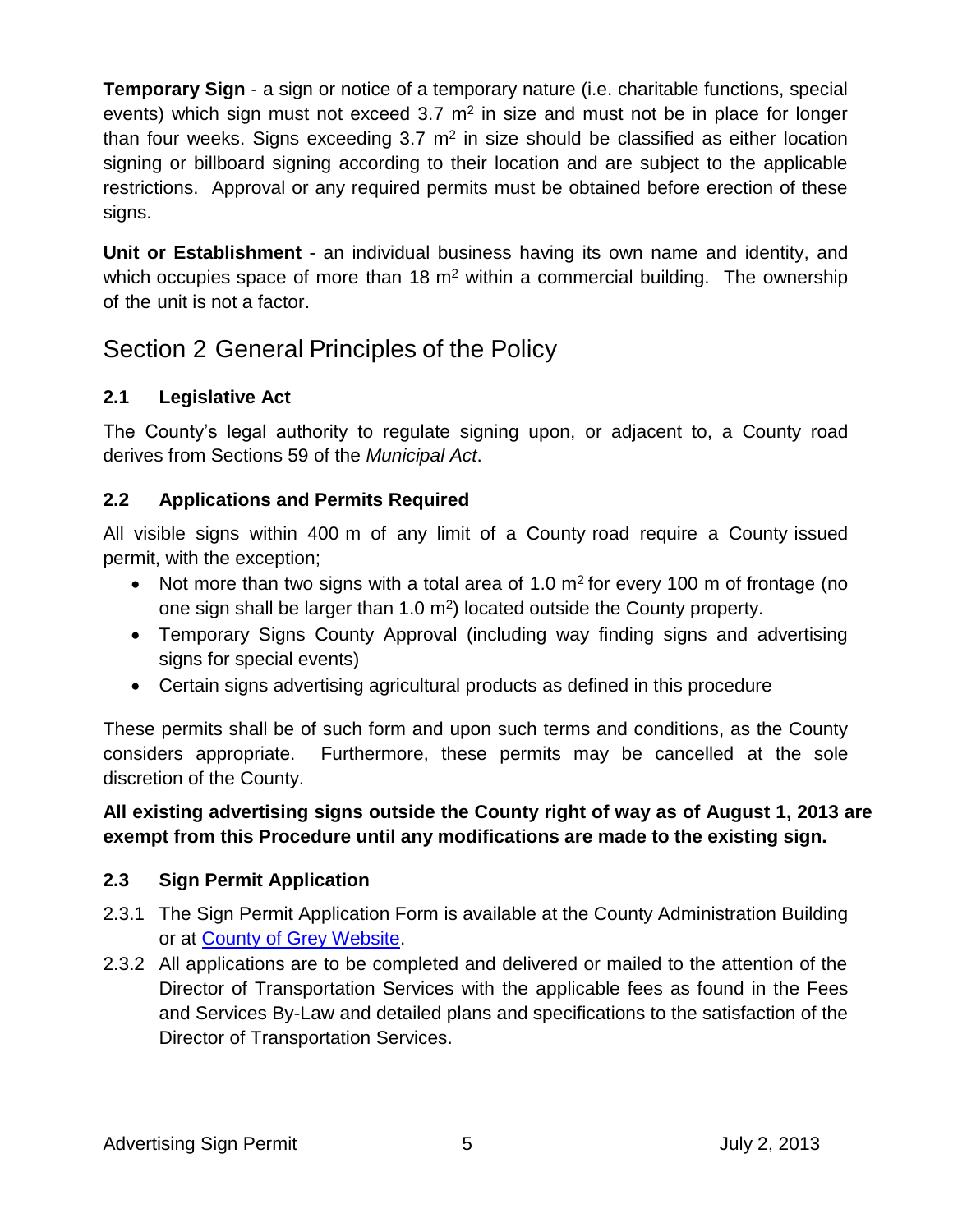- 2.3.3 All Permits shall include a drawing of the proposed sign which includes, sign dimensions, wording and diagrams proposed with dimensions, location of the proposed sign with dimensions and location.
- 2.3.4 Upon approval, the Sign Permit will be forwarded to the applicant. Sign Permits will expire six (6) months following the date of issue if the sign is not completed. A Sign Permit may be extended for one year from the date of issue upon written request. The applicant or their contractor shall notify the Director of Transportation Services at least 48 hours prior to the commencement of construction of the sign.
- 2.3.5 It is the responsibility of the applicant to ensure that the installation of the sign is in accordance with the requirements of all applicable regulatory agencies having jurisdiction.
- 2.3.6 Applicants are bound by the conditions contained in the Sign Permit.

### **2.4 Compliance, Enforcement and Municipal Requirements**

The placing of a sign that contravenes this policy, or the conditions included in the County's approval, may result in prosecution and/or cancellation of any approvals or permits.

The *Municipal Act* provides the County with the authority to issue a notice to a property owner/permit holder to alter and/or remove any non-complying signs. Furthermore, the County may, as provided for under the legislation, legally enter upon private lands to do whatever is necessary to ensure compliance with that direction.

Any person who contravenes Sections 59, or fails to comply with a notice issued under the *Municipal Act*, is guilty of an offence and upon conviction is liable for a fine.

In addition to the conditions of a County sign permit, a property owner/permit holder must meet all of the requirements of the local municipality and any other agency having jurisdiction over the placement of signs.

### **2.5 Application Required for Sign Alteration**

When a major alteration (change in size or location) of a sign is proposed the applicant shall submit a completed application form indicating the proposed changes to the area office. When necessary to clarify the changes, the applicant must submit a detailed sketch and letter clarifying the changes.

### **2.6 Current Permit Number to be Shown on Sign Alteration Application**

When a sign that is to be altered or replaced is covered by a permit, the number of the current permit must be shown on the application form.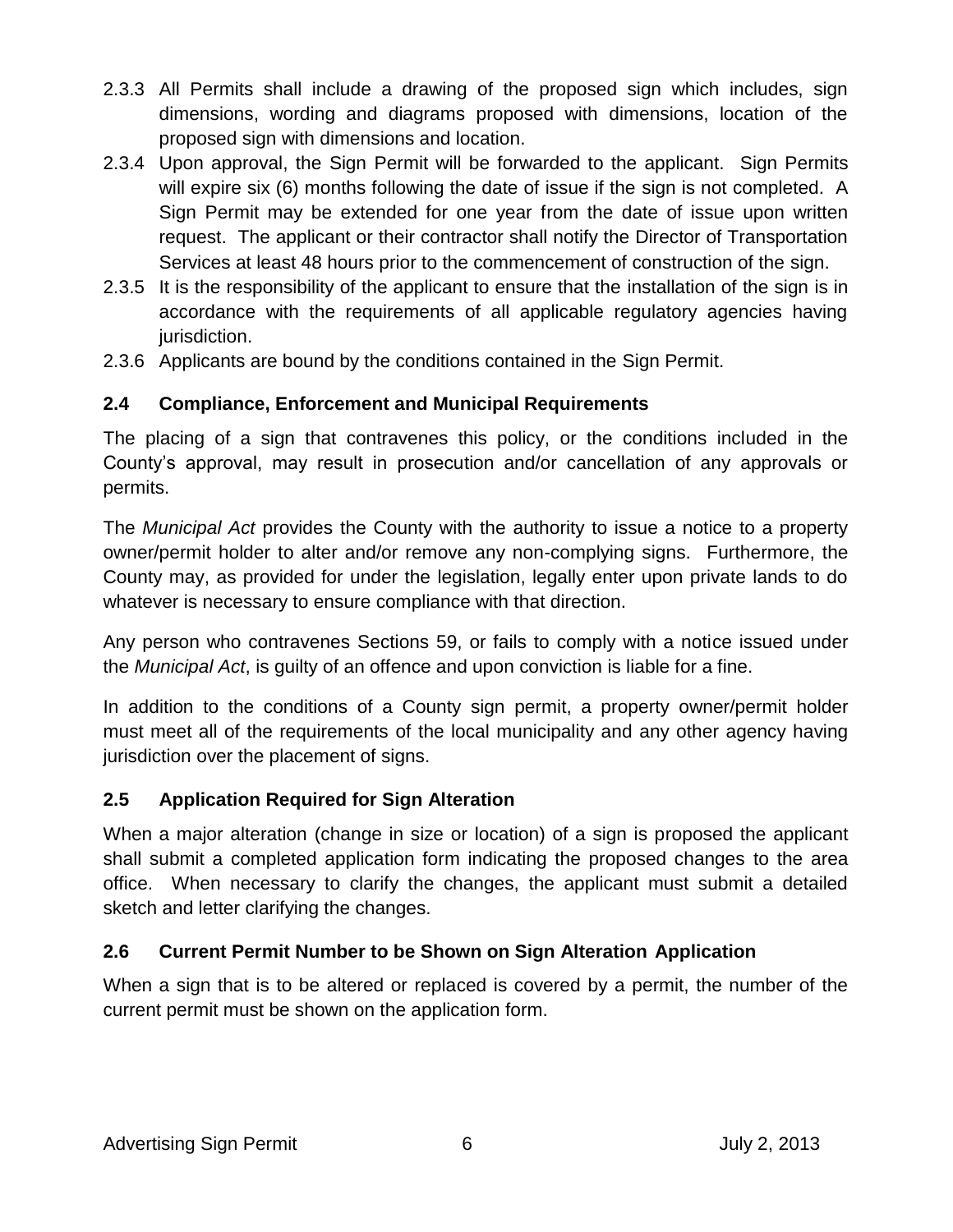### **2.7 When Sign Alteration is Approved, New Permit is Issued**

When an application to alter or replace a sign has been approved, any existing permit shall be cancelled and a new permit will be issued. An application to alter or replace a sign may be approved or refused at the discretion of the County. If a sign is changed in a manner that changes the classification, or any other sign characteristics, that requires payment of a fee or of a higher fee, the difference between the previous amount paid and the fee for the new permit shall be payable before a permit is issued.

### **2.8 Application to Change Sign May be Approved or Refused**

An application to change a sign already erected may be approved or refused at the discretion of the County. Any change must meet the current requirements of the County.

# Section 3 General Restrictions Regarding Signs

The following restrictions regarding signs shall apply to the area over which the County has control by authority of the *Municipal Act* (referred to in this policy as the "controlled area").

### **3.1 Signs Subject to Approval**

Each sign placed, erected, maintained or altered within the controlled area shall be subject to the approval of the Transportation Services department. The only exceptions shall be one sign identified in 2.2.

### **3.2 Public Sales Barn Signs are Location or Billboard**

Signs placed by or on behalf of public sales barns or other establishments of a permanent nature shall be classified as location or billboard signs depending upon whether they are located upon the property upon which the sales are held or upon another property.

### **3.3 Sign Must Not be Placed Until Permit is Obtained**

Installation of a sign within the controlled area must not begin unless a permit is approved by the Director of Transportation Services.

Failure to adhere to the conditions of a sign permit may result in prosecution of the owner or in cancellation of the permit.

### **3.4 Sign Location**

A sign, placed within the controlled area, must not be:

- 1) Affixed to, or mounted upon a tree, public utility pole, guide rail, or utility standard;
- 2) Painted or pasted upon rock, surface, or other signboard or structure except if approved by the County;
- 3) Placed in, or allowed to overhang, a daylighting area;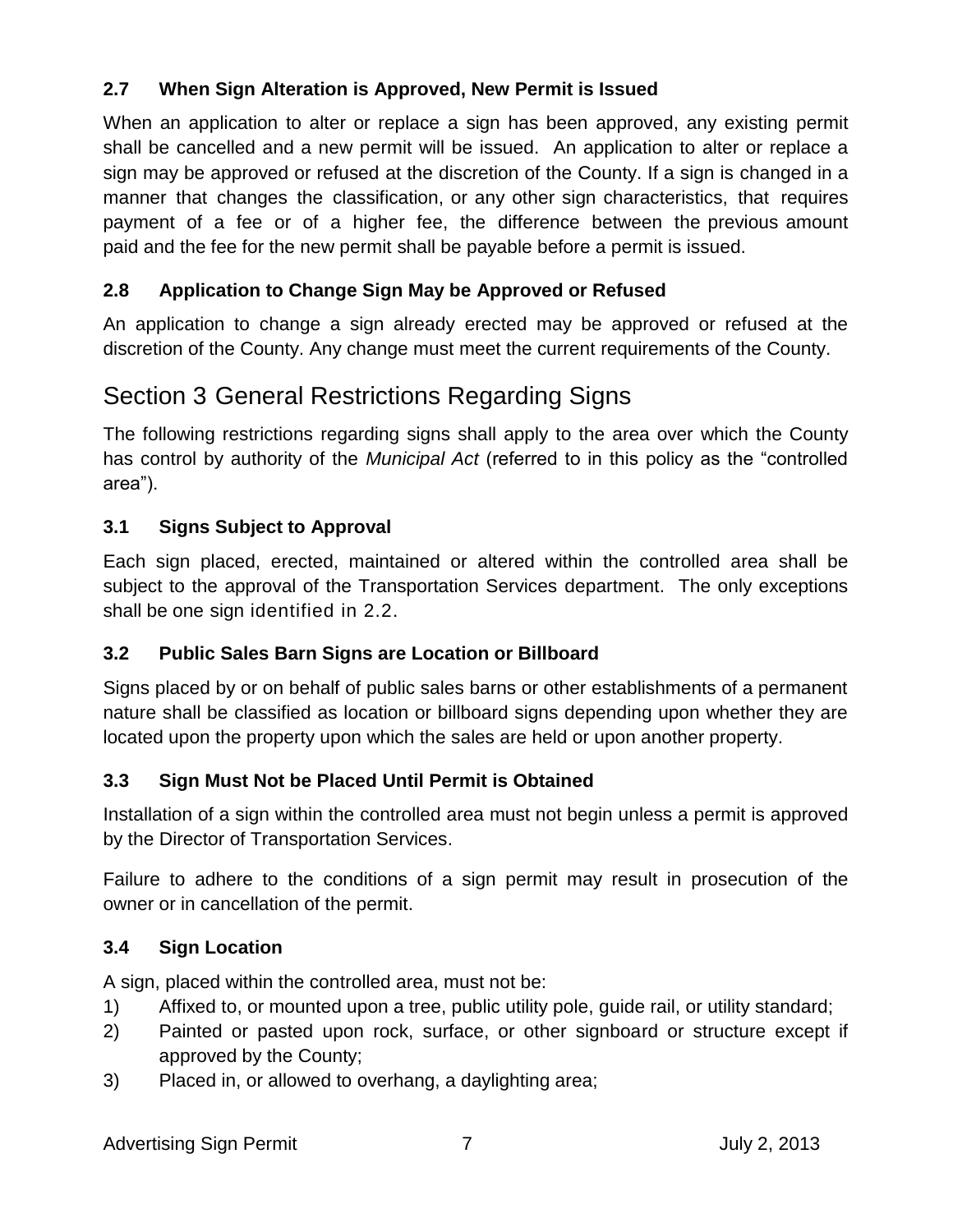- 4) Placed in a position in which the sign, or any part thereof, encroaches upon, or overhangs the right-of-way of a County road, except where this policy specifically permits such signs; and/or,
- 5) Placed in a position in which the sign, or any part thereof, overhangs the travelled portion of the County road.

The owner of each sign attached to or forming part of an awning, canopy or marquee or other structure that overhangs the right-of-way of a County road shall be responsible for any damage that may be caused thereby or result thereupon.

### **3.5 Signs Indicating Distance**

A sign, other than an official sign, must not carry a message which indicates the distance to a city, town, village or police village. However, a sign may indicate the distance to a place of business provided the distance shown is reasonably accurate.

### **3.6 Location of Signs Adjacent to At-Grade Intersections in Developed Area**

The following restrictions shall apply to signs adjacent to at-grade intersections in a built-up or urban area:

- 1) Every billboard sign shall be prohibited within 46 m (150 feet) of the nearest limit of an at-grade intersection of a County road and a road, street, railway or another County road;
- 2) A sign within 15 m of the nearest limit of an at-grade intersection of a County road and another road, which sign is affixed to the commercial establishment to which it applies, may be approved by the Director of Transportation Services.

### **3.7 Trees and Shrubs Must not be Removed or Trimmed to Improve View of Advertising**

Trees and shrubs located within the right-of-way of a County road must not be removed, cut or trimmed for the sole purpose of improving the view of a sign or other advertising matter. However, brush may be cleared subject to the approval of the Director of Transportation Services.

### **3.8 Basic Setback to be Restored when Conditions Change**

In any case where the basic setback distance for a sign may be relaxed in accordance with this policy in order to provide a better view of a sign (location and billboard in bush country) and the reason for relaxing the basic setback distance ceases to exist, the sign shall be relocated in accordance with the basic setback distance or as near thereto as is practical under the changed conditions.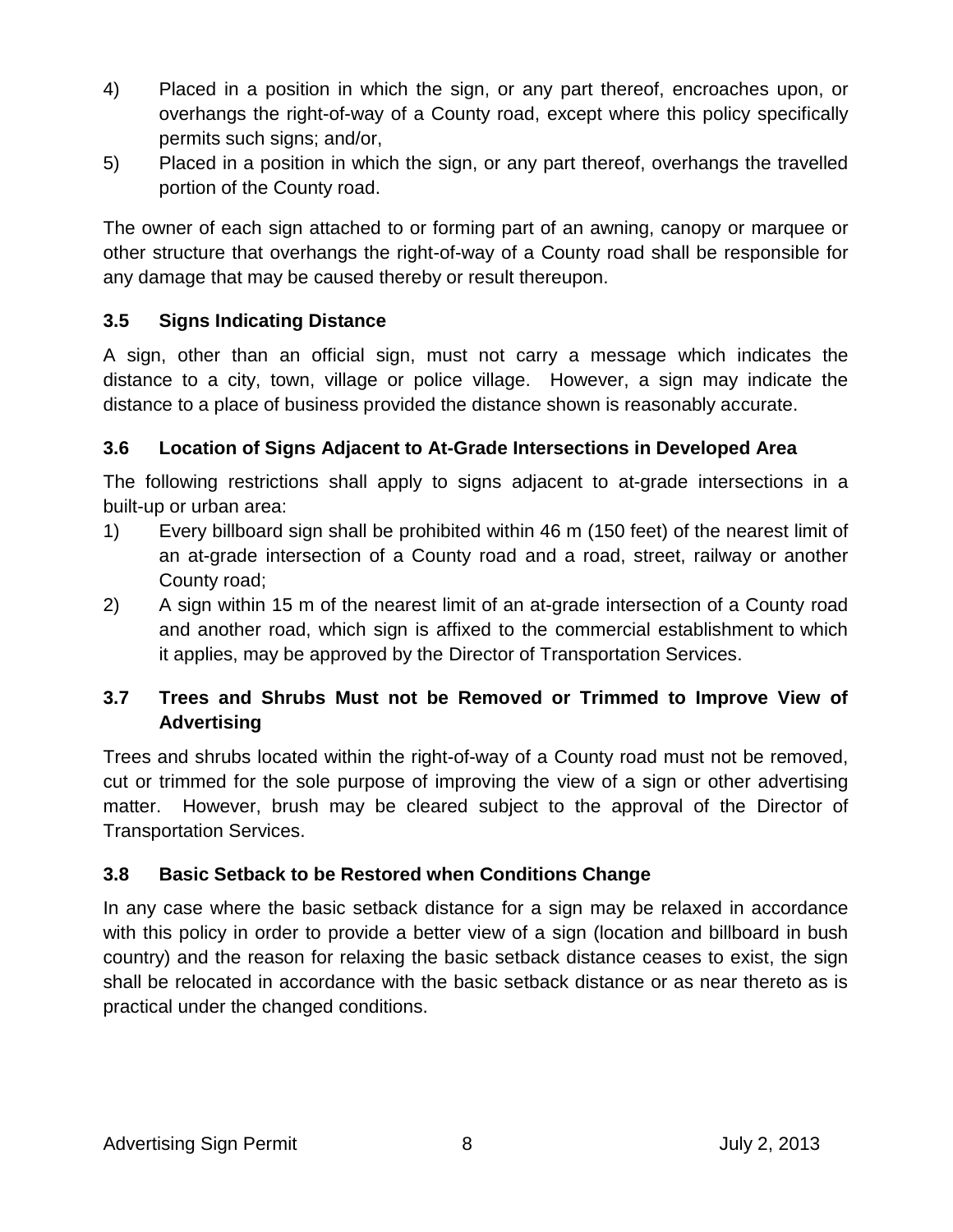### **3.9 Contravention of this Policy May Result in Prosecution**

The placing of a sign which contravenes this policy or contravenes the conditions of a permit for that sign, may result in the prosecution of the owner, and/or in the cancellation of the permit.

### **3.10 Lighting Subject to Approval of the County**

A sign may be luminous or illuminated provided the lighting:

- 1) Does not cause direct or indirect glare that may interfere with traffic safety; and
- 2) Is not to be used to illuminate a building, sign, structure, premises or any other item either directly or indirectly in a manner that cause direct or indirect glare that may interfere with traffic safety.

### **3.11 Certain Lights and Lighting Prohibited**

Flashing lights or intermittent or activated lighting of any kind, including searchlights which are used solely as a means of attracting attention are prohibited.

### **3.12 Lights, Lighting and Advertising Devices Creating Hazard May Result in Prosecution**

When, in the opinion of the Director of Transportation Services, the use of lights, lighting, advertising devices or the design or location of a sign, may create a traffic hazard or endanger the public, the Director of Transportation Services shall notify the appropriate police authority.

### **3.13 Signs Resembling Traffic Signs or Signals are Prohibited**

The use of a sign or other device that purports to be, is an imitation of, or resembles an official traffic sign, signal or other traffic regulating device, shall be prohibited.

### **3.14 Use of Certain Words, Phrases, Symbols, Relating to Directions**

A sign may carry directions for reaching an establishment providing such directions, in the opinion of the Director of Transportation Services, do not interfere with the normal flow of traffic or create a traffic hazard.

### **3.15 A Sign that Interferes with the View of Business Establishments or Another Sign is Prohibited**

A permit must not be issued for a sign that would interfere with or block the view of either a commercial establishment or a sign already approved by the County which commercial establishment or sign is owned or operated by a person other than the applicant for the permit. The decision in these cases shall be made by the Director of Transportation Services.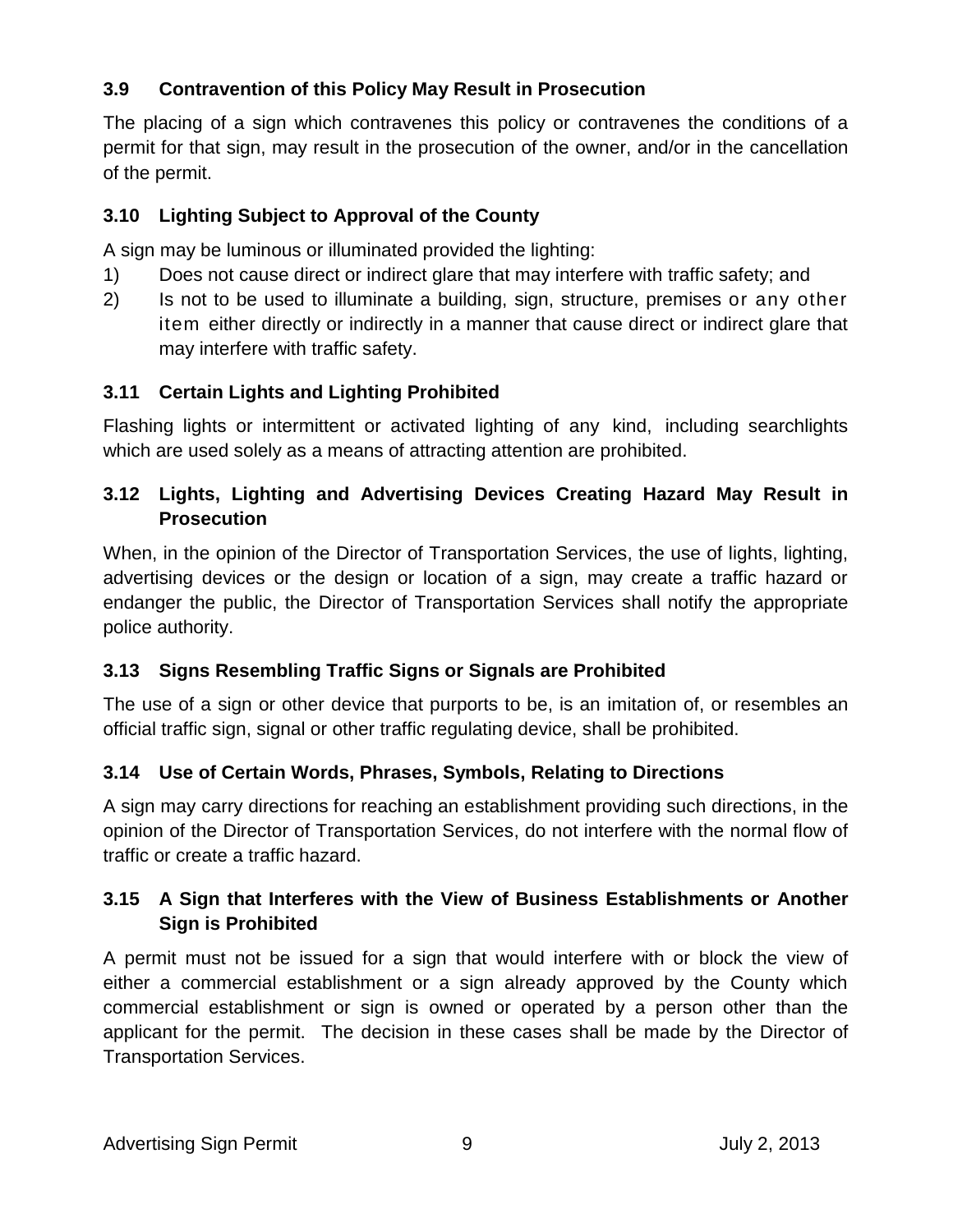### **3.16 Sign Must be Kept in Satisfactory Condition**

Each sign placed or retained in the controlled area must be kept in good condition. When the Director of Transportation Services considers the condition of a sign to be unsatisfactory, the owner must be notified in writing and advised to improve or remove the sign within a specified time period.

### Section 4 Advertising or Decorative Devices

An advertising or decorative device is a device, other than a recognized or standard type of sign that is placed, or affixed, to advertise, attract attention, or to promote publicity for an individual firm, organization, product or event. They include devices of a decorative nature, banners, streamers, strings of flags or multiple flag installations, lights or other such devices. They are all subject to the approval of the County. Approval shall be at the discretion of the Director of Transportation Services in accordance with the following:

- 1) Advertising or decorative devices must not be placed within or allowed to overhang the right-of-way of the County road;
- 2) Advertising or decorative devices must be placed at least 3 m behind the County road property line and not in a daylighting or visibility requirement area. Where a service road exists, these signs must not be placed closer to the County road property line than 1.5 m behind the service road property line;
- 3) Approved advertising or decorative devices used solely to decorate a premise, to mark a particular holiday season, or a particular recognized public celebration or ceremony may be placed adjacent to a County road. The maximum period these devices may remain in place is 30 days and all such devices must be removed within 7 days after the date of the particular holiday which they have been placed to mark;
- 4) An advertising or decorative device must not:
	- a. Be allowed to move or turn by mechanical or other means. This shall also apply to any part or parts, standard or pylon;
	- b. Have flashing lights or intermittent or activated lighting of any kind, including searchlights used solely as a means of attracting attention;
- 5) All displays or devices must be in good taste. The County reserves the right to determine what constitutes good taste;
- 6) The following advertising or decorative devices within the controlled area shall be prohibited:
	- a. Holograms; and,
	- b. Searchlights.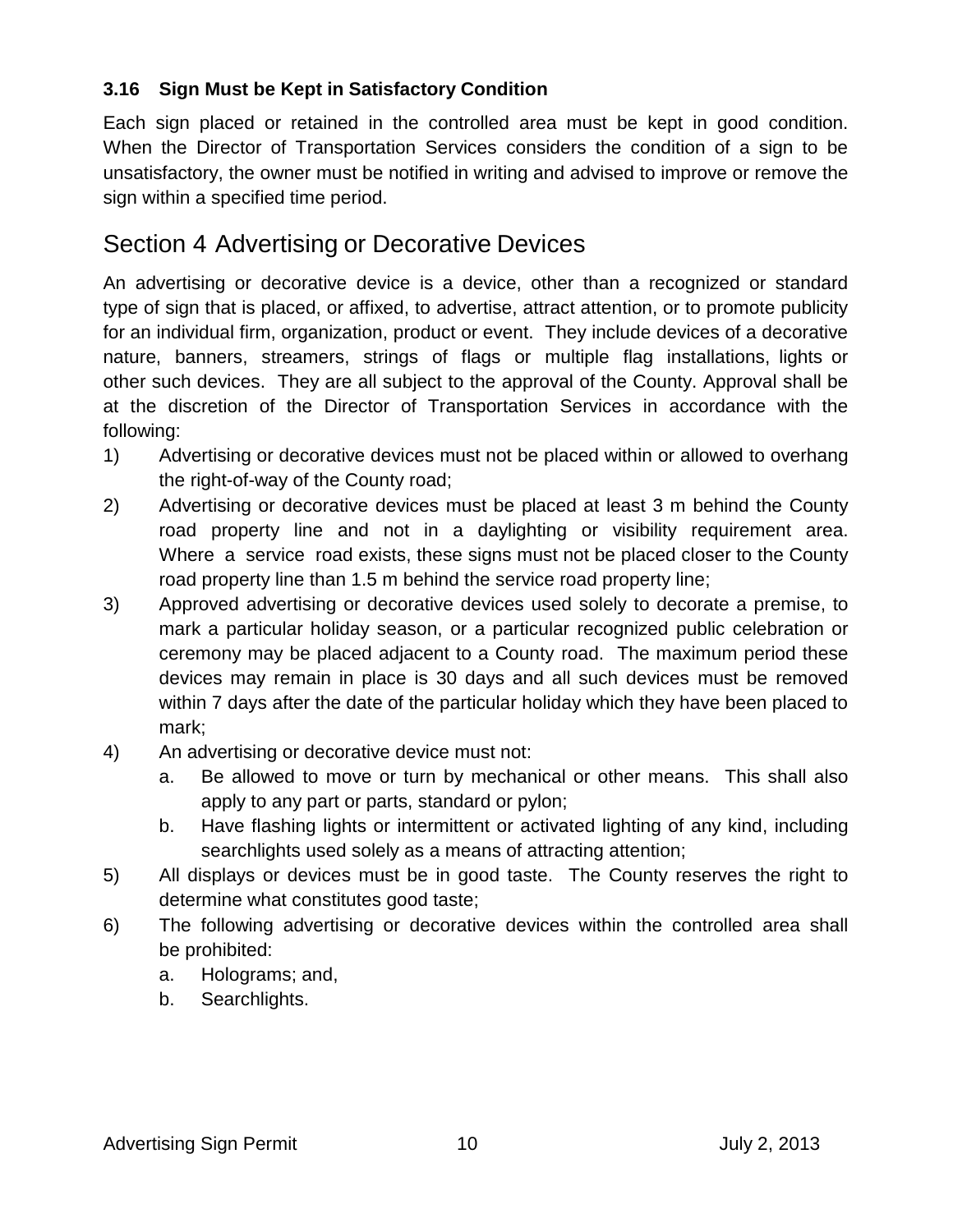### **4.1 Inflatable Advertising Displays**

Inflatable advertising shall be considered as a temporary sign and will be allowed under permit per location or property.

An inflatable device/display must be located so it does not encroach on the County right-of-ways or daylighting area.

An inflatable device/display shall be allowed adjacent to County roads when an approved permit has been issued by this County and must be on the property where the business is conducted.

An inflatable advertising display may be internally illuminated but must not:

- 1) Be allowed to move or turn mechanically or by other means;
- 2) Have flashing lights or intermittent or activated lighting of any kind, including searchlights.

An inflatable advertising display shall not be located on any property where in the opinion of the County the display would block the vision of any motorist entering or exiting the property.

One permit for a maximum of six (6) months per calendar year will be issued.

### **4.2 Banners, Streamers and House Flags**

Banners, streamers, strings of flags or multiple flag installations, lights, or other such devices shall be subject to the general restrictions for signs and shall be subject to the approval of the County.

- 1) Banners, Pennants and House Flags Adjacent to all County roads:
	- a. No messages will be allowed on the banner, pennant or house flag. These devices are intended to attract attention to the site without conveying any messages;
	- b. Banners, pennants and flags shall be set back at least 3.0 m behind the County property line with a support or pole height restriction of 7.6 m above property ground elevation;
	- c. The number of banners or pennants permitted on a site will be determined by the property frontage along the County road. A maximum of 3 banners, pennants or house flags are allowed for every 15 m of County road frontage.
- 2) Banners Across Two Lane County roads:
	- a. The County will allow banners marking occasions such as jubilees, anniversaries, special occasions sponsored by municipal councils to be placed under the following conditions:
	- i. An application to place a banner over or across a 2-lane County road shall be made on an application for encroachment permit;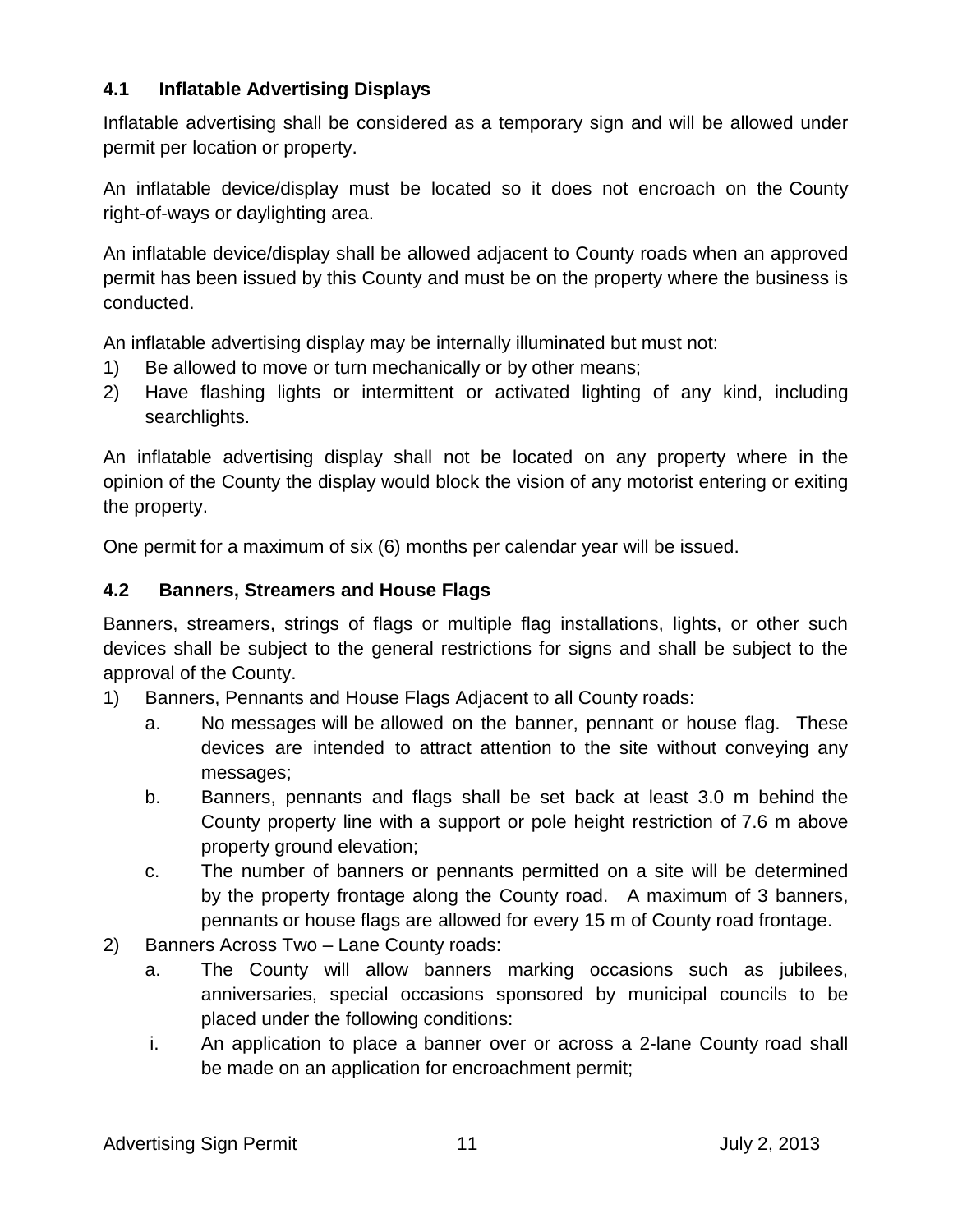- ii. An approved banner shall be allowed for a period of time not exceeding four weeks. At the end of that time the banner is to be removed by the applicant;
- iii. The applicant shall be responsible for ensuring that the banner is kept in good repair at all times while it is in use;
- iv. The applicant shall be responsible for obtaining any and all other required approvals, which relate to the erection of the banner, such as, Hydro One, Bell Canada, Municipal, and any other affected agencies;
- v. Approved banners must be placed a minimum of 7.6 m in height above the center line of the County road;
- vi. Approved banners must be supported at the top and bottom by a cable not less than 6 mm in diameter or a rope not less than 13 mm in diameter;
- vii. Approved banners must be placed as close as possible to the limits of the built-up areas of the city, town or village in question;
- viii. Banners must be constructed or manufactured so that they can withstand the elements;
- ix. Banners must not be attached to any part of a bridge or other County road facility.
- 3) Pole Mounted Event Banners:
	- a. The County will allow banners located on the County road right-of-way attached to existing poles to mark occasions such as jubilees, anniversaries, special occasions sponsored by the municipal council to be placed under the following conditions:
	- i. An application to place a banner along a 2-lane County Road shall be made on an application for encroachment permit;
	- ii. Third part advertising will not be permitted on the banners;
	- iii. An approved banner shall be allowed for a period of time not exceeding 6 months. At the end of that time the banner is to be removed by the applicant;
	- iv. The applicant shall be responsible for ensuring that the banner is kept in good repair at all times;
	- v. The applicant shall be responsible for obtaining any and all other required approvals, which relate to erection of the banner, such as Hydro One, Bell Canada, Municipal, and any other affected agency;
	- vi. Approved banners must not exceed 0.6 m in width and 1.8 m in length and shall be placed on an existing pole a minimum of 3.7 m off the ground;
	- vii. Approved banners must be placed within the limits of a built-up area of the city, town or village in question and the posted speed limit must be less than 70 km/h;
	- viii. Banners must be constructed or manufactured so that they can withstand the elements.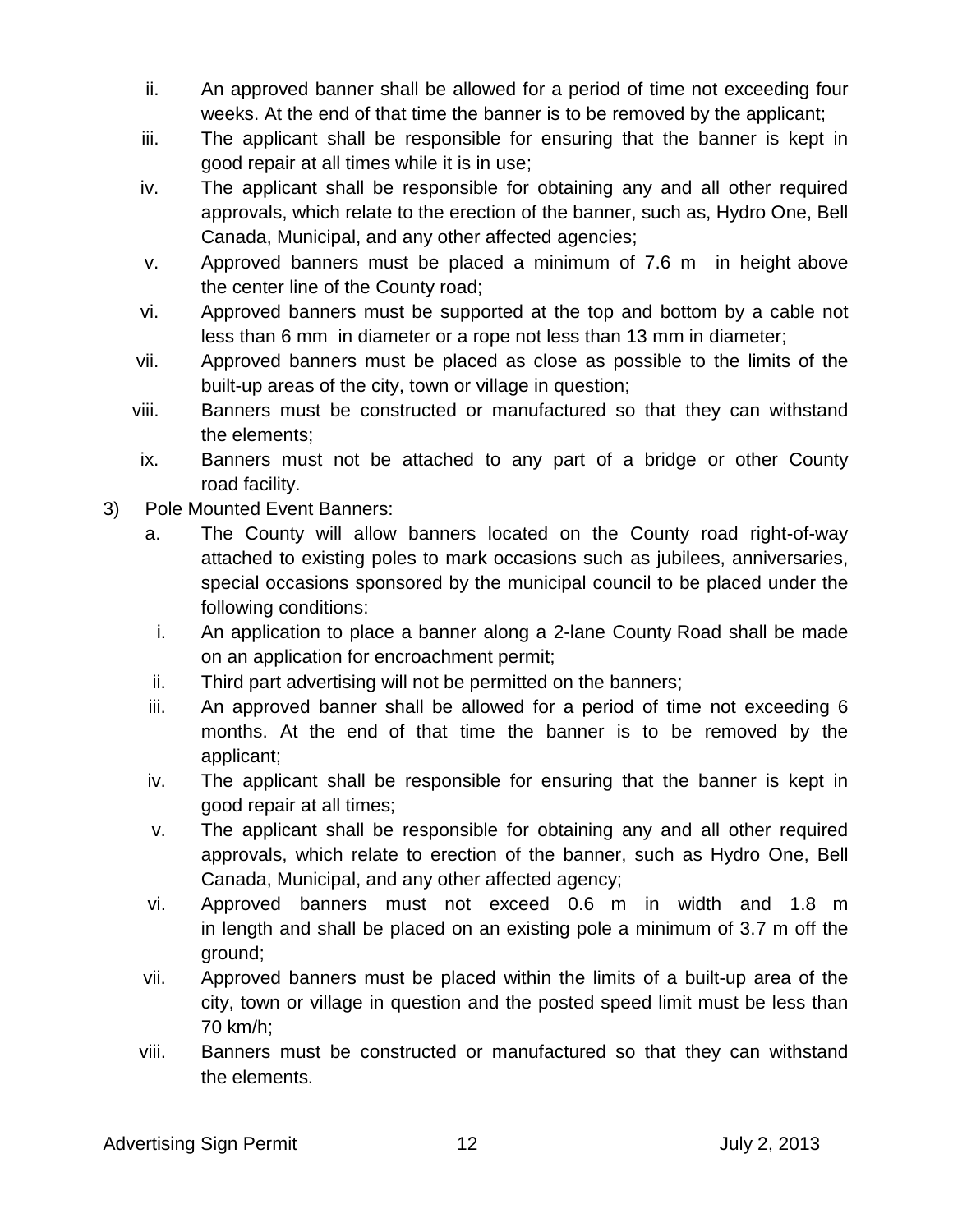### **4.3 National/Provincial Flags**

Flag poles shall be set back behind the property limits a sufficient distance such that they cannot fall on to the travelled portion or shoulder of the County road.

No restrictions on size and number of flags, unless in the opinion of the Director of Transportation Services determines that the flags are causing a traffic hazard. No permits are required.

### **4.4 Advertising Messages on Trucks, Trailers and Other Mobile Devices**

Trucks, trailers and other mobile devices bearing an advertising message or business or private identification shall be classified according to use.

A sign of this nature must not be placed in the controlled area where the message, if displayed on a standard type sign, would be contrary to this policy.

In the event trucks, trailers and other mobile devices carrying advertising or other messages are placed adjacent to a County road in contravention of this policy, the Director of Transportation Services shall discuss the matter with the owner of the advertising device and/or the property owner where the advertising device is located, regarding the removal of the advertising device.

### Section 5 Temporary Signs

### **5.1 Temporary Signs Not Requiring Approval**

Temporary signs must be self-supporting and not embedded into the ground more than 0.3 m.

Permits or approvals are not required for election signs or real estate for sale signs

### **5.1.1. Requirements Regarding Election Signs**

An Election sign may be placed on the County right-of way provided they do not:

- 1) Exceed 3.0  $m<sup>2</sup>$  in size;
- 2) Be affixed to another sign or to a guide rail or other County road facility or structure;
- 3) Be placed where it may interfere with an official sign, traffic signal or safety device;
- 4) Be in place for longer than a 4 week period;
- 5) Remain in place more than 3 days after the election;
- 6) Be placed within 10 m of a the driveway;
- 7) Be within 8 m from the edge of pavement if the sign is less than 0.7  $m^2$ ;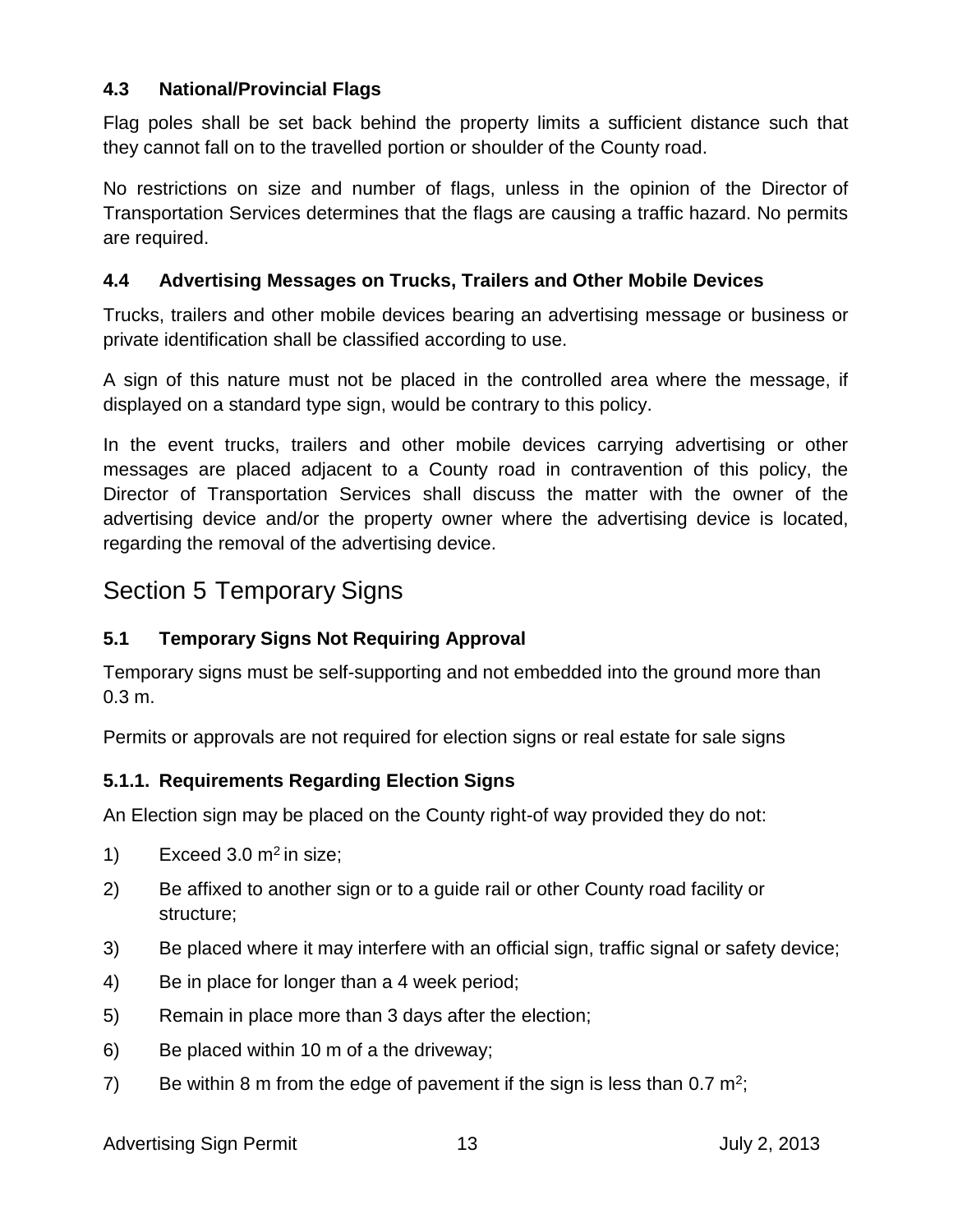- 8) Signs greater than  $0.7 \text{ m}^2$  shall be placed at the outer edge of the County road right-of-way;
- 11) Be affixed to a permanent or an official sign or to the guide rail or other County road structure or facility and must not be placed where it may interfere with visibility, an official sign, traffic signal, or other safety device;
- 12) Be a portable read-o-graph sign trailers are prohibited on the right-of-way of a County road. Such read-o-graph sign trailers may be utilized providing they are erected on private property and meet the requirements of the County for portable read-o-graph signing.

### **5.1.2. Requirements Regarding Real Estate Signs**

Up to two (2) real estate signs with a total area of 1.0  $m<sup>2</sup>$  per 100 m of frontage of property for sale may be placed on private property. The maximum size of any one sign shall not exceed 1.0 m<sup>2</sup>.

### **5.2 Temporary Signs Subject To Approval of the County**

Each temporary sign shall be subject to the approval of the County. The location of temporary signs shall be restricted as specified in this policy. Each request for a temporary sign(s) must state the maximum number of signs the applicant proposes to place. A fee will not be required. The County has the authority to provide an approved Sign Permit for temporary signs at the discretion of the Director of Transportation Services.

### **5.2.1 Types of Temporary Signs**

Temporary signs shall include:

- 1) Agricultural society signs, plowmen's association signs, plowing match, exhibition and fall fair signs and the signs placed by recognized organizations of a similar nature to advertise a particular event. Certain approved signs may be placed by the County to direct persons to temporary events;
- 2) The signs of recognized service clubs and religious and charitable organizations and of other recognized public service organizations which signs are placed to advertise a particular event;
- 3) Private auction sale signs; and

### **5.2.2 Requirements Regarding Temporary Signs**

A Temporary sign must not:

- 1) Exceed 3.0  $m^2$  in size;
- 2) Be affixed to another sign or to a guide rail or other County road facility or structure;
- 3) Be placed within the County road right-of-way except where this policy specifically states that this may be done;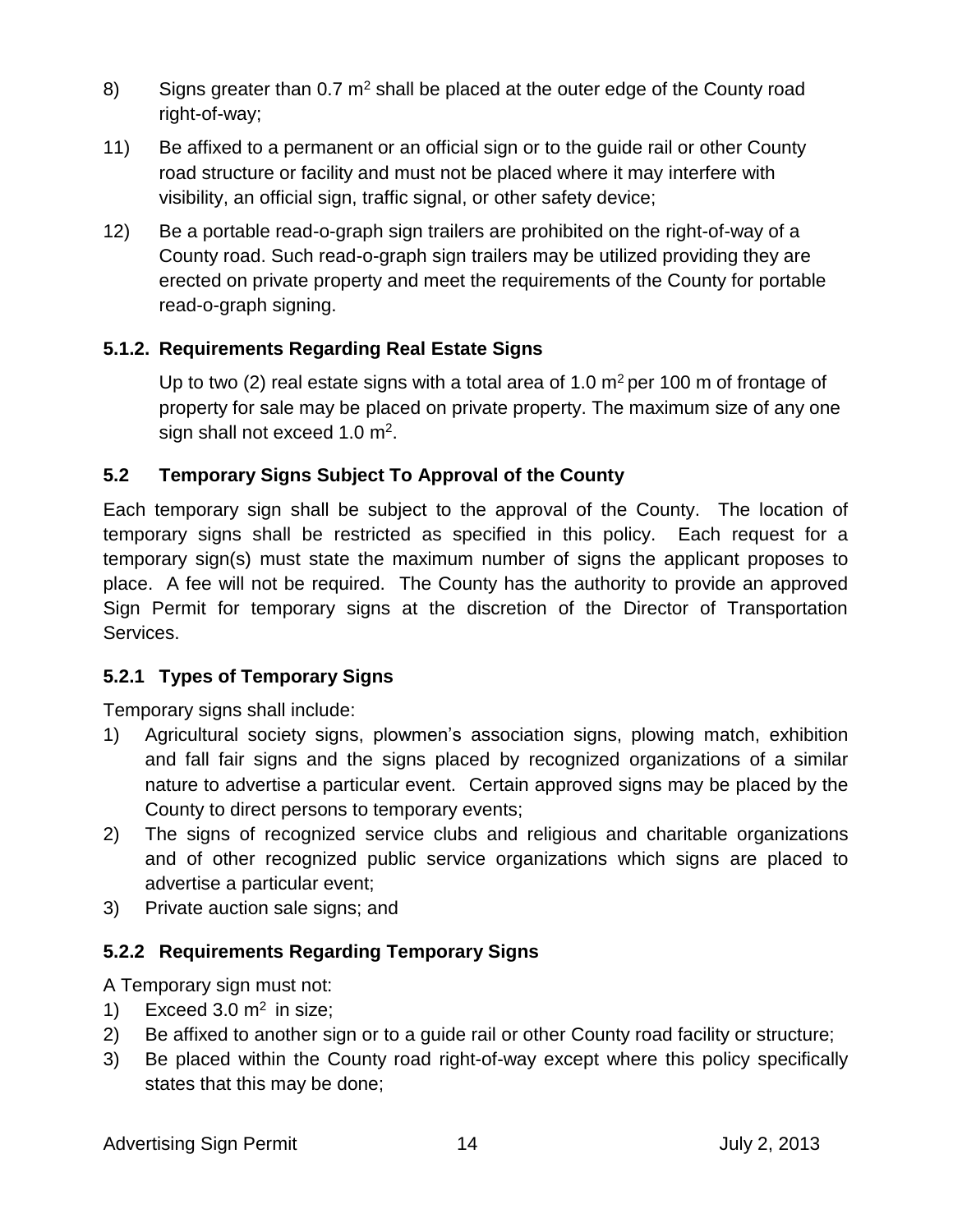- 4) Be placed where it may interfere with an official sign, traffic signal or safety device;
- 5) Be in place for longer than a 4 week period;
- 6) Remain in place more than 3 days after the expiry date in the Application;
- 7) Exceed one sign facing in each direction of travel on any 2.0 km section of a County road;
- 8) Be further than 8.0 km from the site of the event being advertised;
- 9) Be placed within 10 m of a the driveway;
- 10) Be within 8 m from the edge of pavement if the sign is less than 0.7  $m<sup>2</sup>$ (8 square feet). Signs greater than  $0.7 \text{ m}^2$  (8 square feet) shall be placed at the outer edge of the County road right-of-way;
- 11) Be affixed to a permanent or an official sign or to the guide rail or other County road structure or facility and must not be placed where it may interfere with visibility, an official sign, traffic signal, or other safety device;
- 12) Be a portable read-o-graph sign trailer, as they are prohibited on the right-of-way of a County road. Such read-o-graph sign trailers may be utilized providing they are erected on private property and meet the requirements of the County for portable read-o-graph signing.

### **5.2.3 Maximum of Two Temporary Signs on One Property**

A maximum of two temporary signs shall be permitted upon any one property at any one time.

### **5.2.4 Temporary Signs Shall Face Traffic**

Each temporary sign shall not be located on the left hand side facing the motorist.

Only one Application shall be required to cover all temporary signs placed by one person or organization to advertise one event. Each Application shall stipulate the maximum number of temporary signs which may be placed under the conditions of that Application.

### **5.2.5 Certain Signs Prohibited If Event Advertised Operated For Private Profit**

Temporary signs must not be placed by, or on behalf of, a person or organization to advertise an event that is conducted for private profit. These restrictions shall apply to a circus, midway, thrill show, automobile and horse racing signs or any other For Private Profit event, except when the function is sponsored by a recognized public service or charitable organization to which a percentage of the gross receipts will accrue under the terms of a signed contract.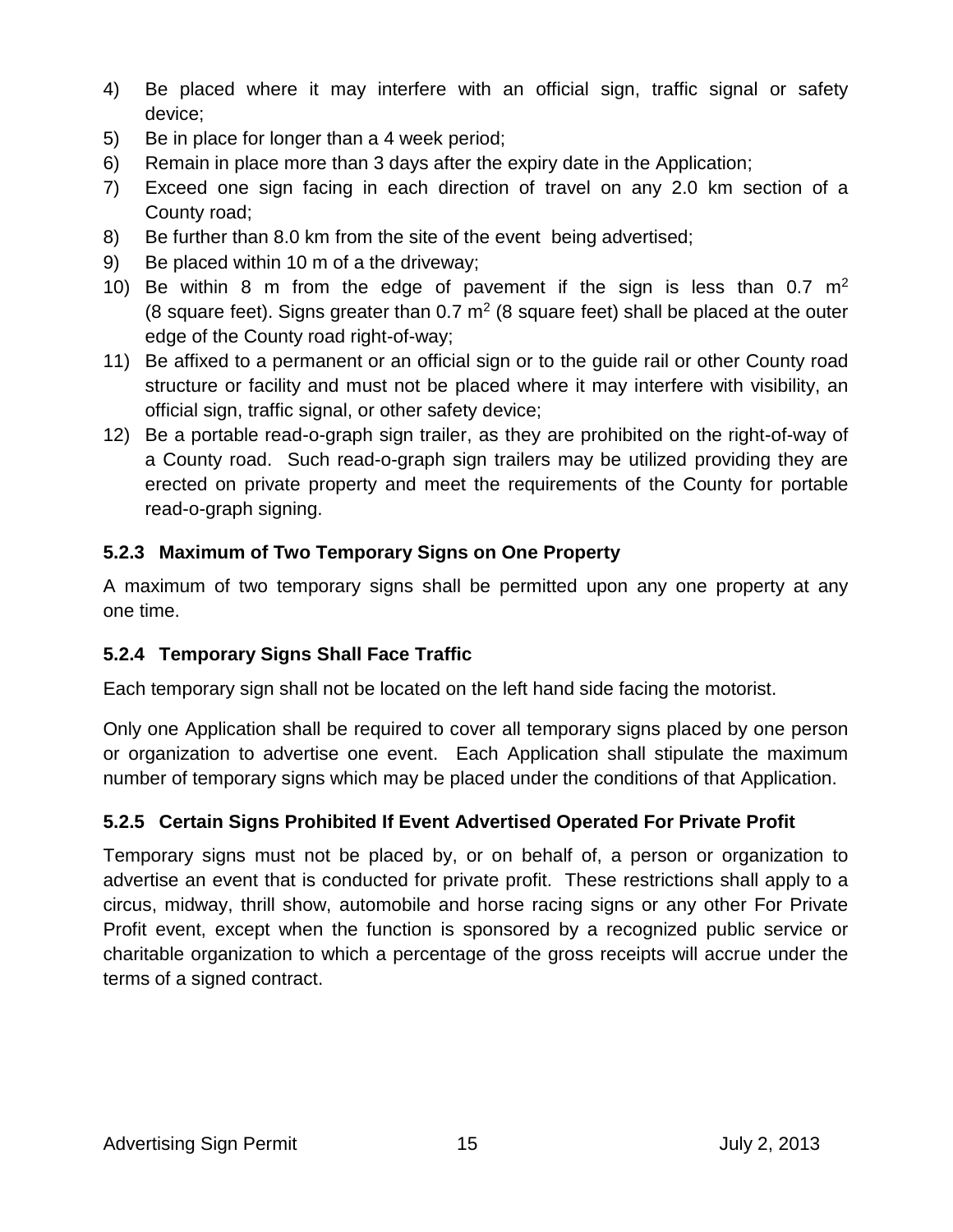### **5.2.6 If Event Advertised Is Postponed Expiry Date May Be Extended**

If an event advertised by means of temporary signs has been postponed due to rain or other reasons, the date of expiry of the original approval may be extended by the Director of Transportation Services. The holder of the Application must notify the Director of Transportation Services of the postponement of the event and of the new date on which it is expected the event will be held.

# Section 6 Development /Construction Signs

Development/Construction Signs adjacent to all County roads are subject to the following requirements:

- 1) A development/construction sign which does not exceed 3.0  $m^2$  shall require an Application;
- 2) A development/real estate/construction sign which exceeds 3.0  $m^2$  but does not exceed the maximum of 46  $m^2$  shall require a permit;
- 3) Signs shall be set back a minimum distance of 3 m behind the property line;
- 4) Signs must not exceed 8 m (25 feet) in height above the ground;
- 5) The signs must be removed when an application for a permanent location or on premise sign is received;
- 6) A development/real estate/construction sign may be illuminated;
- 7) For development signs, supporting documentation must be submitted with the sign application (i.e. site plan, letter of intent, proof of ownership);
- 8) Permit shall be issued for a two year period.

# Section 7 Portable Signs (Mobile)

A portable trailer, ground, mobile, movable, or framed read-o-graph sign is a sign which is movable and which is not permanently attached to the ground, a structure or any other sign or building.

Portable signs are subject to the following requirements:

- 1) A sign permit is required for every portable sign;
- 2) The maximum size of a portable sign will be 9 m<sup>2</sup>, representing 4.5 m<sup>2</sup> per side;
- 3) A one-time fee payable to the County of Grey will be required;
- 4) One portable sign will be allowed for each business property with the exception of plazas and industrial complexes (i.e. 3 or more units). Plazas and industrial complexes will be allowed a maximum of three portables based on one sign per 46 m of frontage;
- 5) The portable sign shall be allowed within the total allowable square meters of location signing allotment available for the site;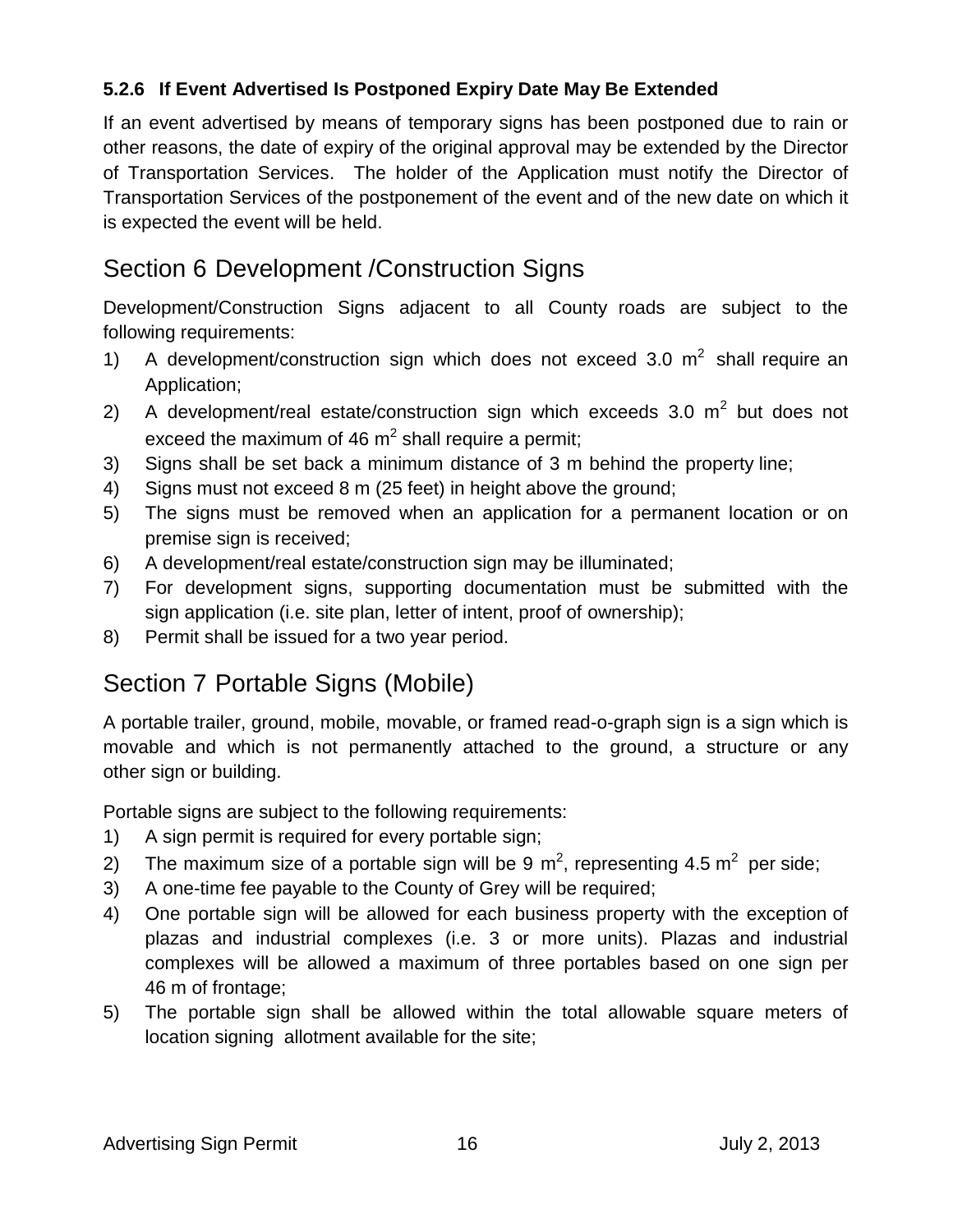- 6) The sign permit will only be issued to the property owner, not the portable sign company. Any instructions for compliance will be directed to the property owner;
- 7) Portable signs must be kept back a minimum of 3 m from the property line;
- 8) Signs must not be placed to cause a visibility problem;
- 9) Signs must not have flashing, intermittent, or actuated lighting of any kind;
- 10) The sign must be on the property where the business is conducted and only advertise what is related to that property;
- 11) Portable signs are not to be used as billboard signs;
- 12) The property owner shall be responsible for obtaining all other municipal approvals.

# Section 8 Location Signing

A location sign advertises goods or services available on the property the sign is located on.

### **8.1 Individual Business**

An individual business consists of two units or less on a property. These instructions do not apply to:

- 1) Shopping centers, shopping malls, mews, plazas, industrial centers, and other retail or commercial centers as they are covered separately under commercial plaza or industrial complex;
- 2) Portable read-o-graph trailer signs as they are covered separately; or
- 3) Any sign not visible from the County Road. There are no restrictions to such signs nor is a permit required.

Location signing is subject to the following criteria:

- 1) Location signing will be allowed to be freestanding or affixed to a building or landscape;
- 2) The amount of location signing approved for any one location may consist of any number of either freestanding signs and/or affixed to the building and/or landscape signing. Refer to Section 8.2 for total area of signage allowed for a site of business;
- 3) Each location sign shall not be restricted as to size as long as the total location signing on the property does not exceed the County's standards;
- 4) Location signing may all face in the same direction or may face in different directions;
- 5) The use of logos, logograms, pictures, picture grams, maps, catch phrases, or other image will be acceptable;
- 6) All displays of words, diagrams, pictures, or other images must be in good taste as determined by the Director of Transportation Services;
- 7) Location signs shall be allowed to be painted on a building;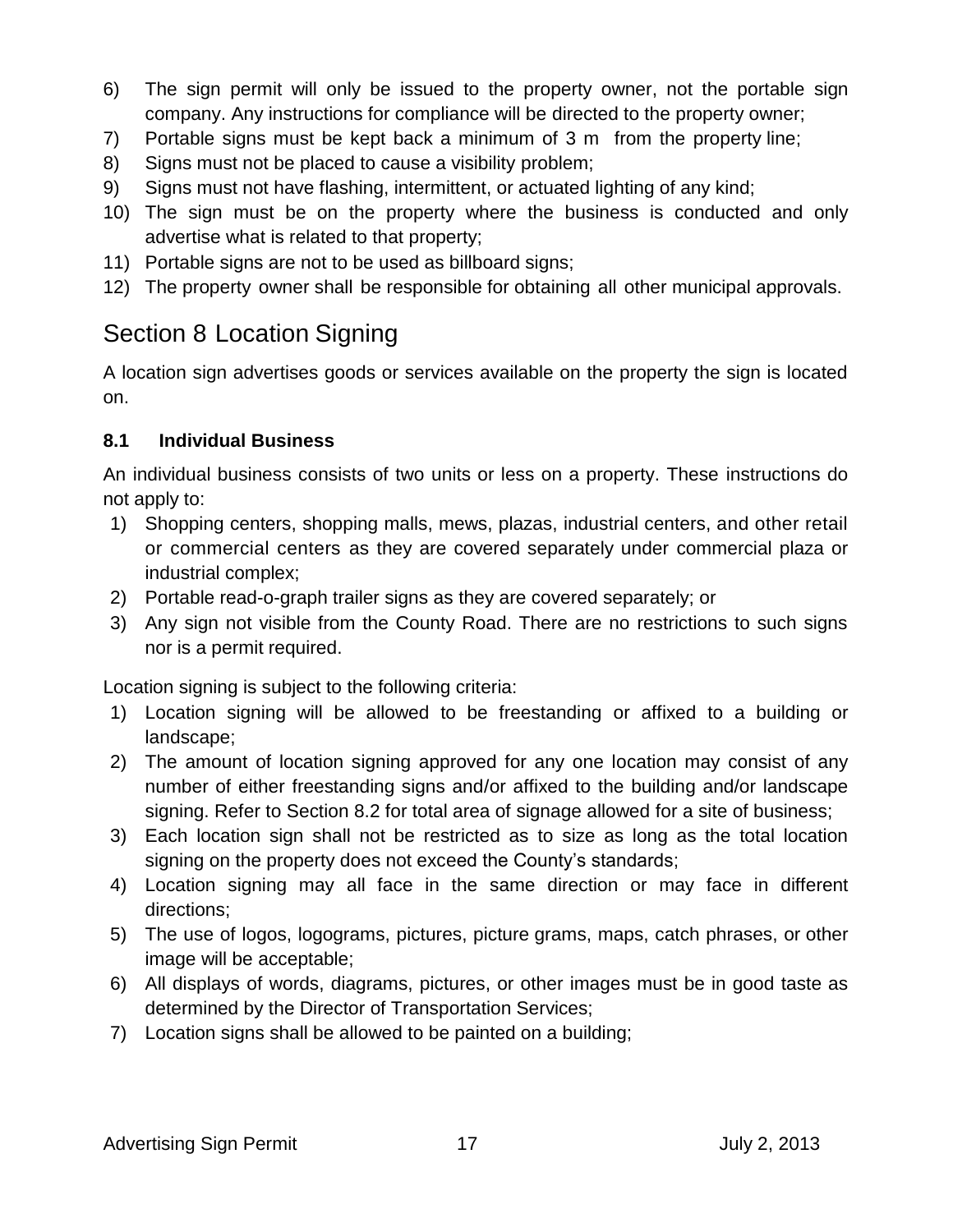- 8) An application (with applicable fees) shall be required for all location signing which exceeds 3.0 m<sup>2</sup> in total area. An application (without fees) shall be required for a sign measuring between 0.18 m<sup>2</sup> (2 square feet) and 3.0 m<sup>2</sup> in area;
- 9) Freestanding and landscape signs must not be placed, closer to the County road property line, than 3 m (10 feet) behind property line, with the exception of signing with no advertising, such as entrance, exit, no trespassing, utility location, or other non-advertising signage which shall be placed at appropriate locations. However, these signs must be kept clear of the shoulder of the County road and, if possible, off the right-of-way. Where a service road exists, freestanding signs must not be placed closer to the County road property line than 1.5 m (5 feet) behind the service road property limit, also with the above-noted exception;
- 10) This policy is subject to all municipal by-laws and does not supersede such bylaws;
- 11) Location signs will be permitted to be luminous or illuminated by direct or indirect lighting or may contain reflective material or luminous paint. However, such signs must not cause direct or indirect glare that may interfere with traffic safety. It shall be at the discretion of the Director of Transportation Services to decide whether the sign is creating a traffic hazard;
- 12) A sign mounted on top of a building (roof top) must not exceed the maximum allowable height above the ground according to sign setback from County road property as noted in Section 8.2;
- 13) All sign dimensions shall include borders and trim in the measurements but shall exclude supports. Letters affixed to the building shall be blocked out per letter, excluding the spacing between each letter;
- 14) Every sign shall be prohibited within the vision triangle indicated on the chart as shown in Section 8.9 - "Intersection Sight Distance Requirements for Vision Triangle" unless the sign is affixed to the commercial establishment and approved by the County;
- 15) Location signs shall not be:
	- a. Affixed to, or mounted upon a tree, public utility pole or utility standard;
	- b. Painted or pasted upon, or made to form a part of a rock face, other signboard or structure such as a hydro tower or water tower, except as approved by the County;
	- c. Placed within, or allowed to overhang a daylighting area;
	- d. Placed in a manner in which the sign or any part thereof encroaches upon or overhangs the right-of-way of the County road, except in a built-up area when the sign is affixed to a building which abuts the right-of-way of the County road or is approved by the County as in the case of utility location signing or fare zone;
	- e. Placed in a manner in which the sign or any part thereof, overhangs the travelled portion of the County road;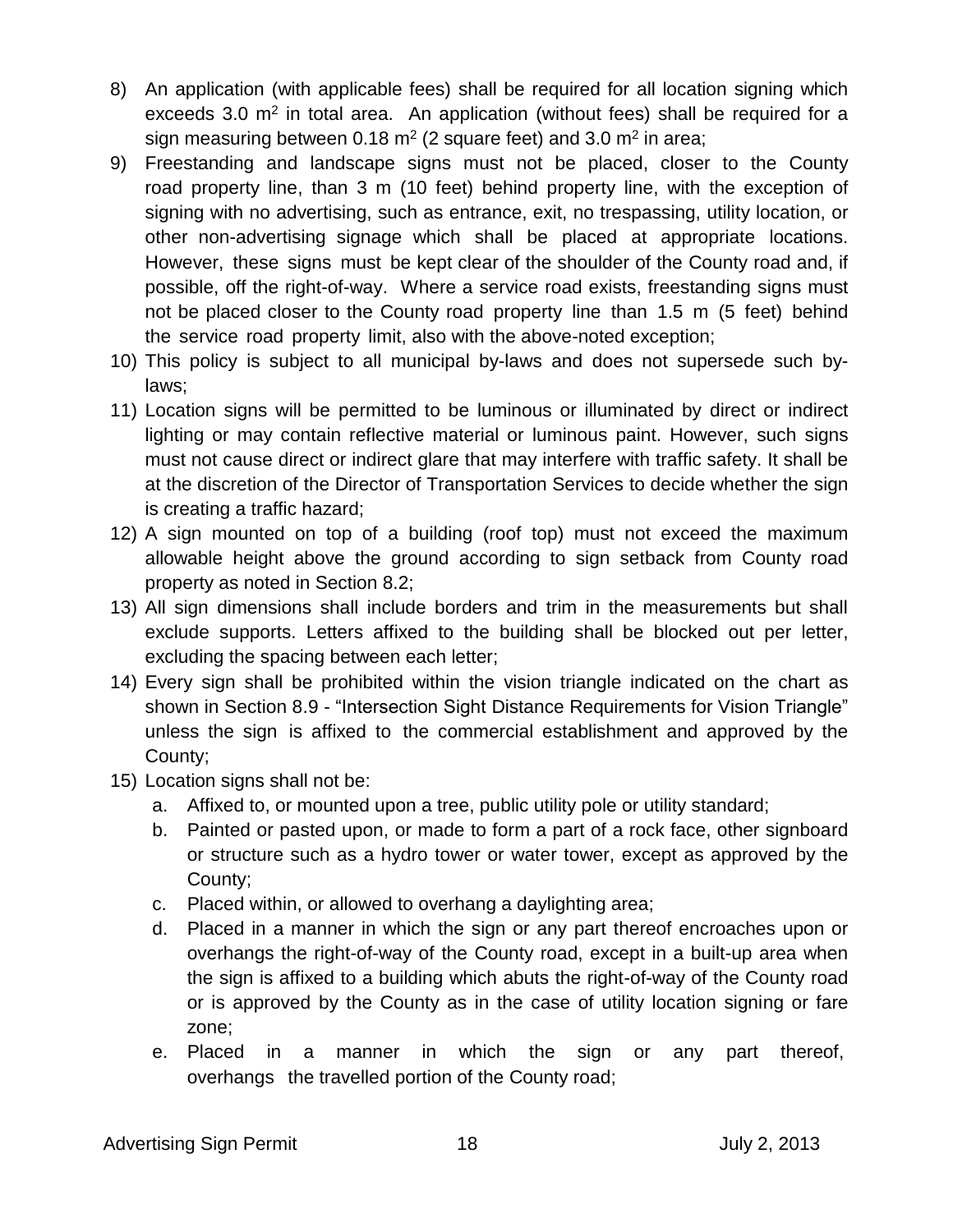- f. Placed facing a sharp change in horizontal or vertical alignment, rock-cut or in any other location where it may create a distraction and cause a traffic hazard;
- g. Allowed to move or turn by mechanical or other means. This shall apply to any part or parts of such sign standard or pylon;
- h. A sign or device having flashing lights or intermittent or activated lighting of any kind, including searchlights which are used solely as a means of attracting attention; and
- i. Erected to extend beyond the end of the wall or roof which the sign is attached to or mounted upon.
- 16) For situations where developments are located adjacent to more than one County road, the amount of signing permitted as noted in Section 8.2 is the amount of signing permitted per County road.
- 17) The amount of signing allowed on a pylon is based on a double-sided sign. A one-sided pylon sign cannot exceed 50% of the total permitted sign area as noted in Categories A, B and C of Section 8.2;
- 18) The total land area as noted in Section 8.2 is the land area currently under active development which includes the building(s) footprint and permanent parking area(s) (i.e. site plan control);
- 19) A sign structure exceeding 8 m (25 feet) in height requires a stamp of approval by a professional engineer as set out in the Ontario Building Code.

### **8.2 Amount of Signing Permitted on Property (Individual Business)**

### **Category A:**

Individual Business - Under 27,870  $m^2$  (300,000 square feet) of total land area under active development:

| Group<br><b>Number</b> | <b>Distance from Property Line to</b><br><b>Sign Closest to County Road</b> | <b>Maximum</b><br><b>Signing</b><br><b>Allowed</b> | <b>Maximum Height</b><br>from Centre Line or<br><b>Ground Elevation</b> |
|------------------------|-----------------------------------------------------------------------------|----------------------------------------------------|-------------------------------------------------------------------------|
|                        | 61 m or less                                                                | 46 $\mathrm{m}^2$                                  | 9 <sub>m</sub>                                                          |
| 2                      | over 61 m up to<br>183 m                                                    | 56 $m2$                                            | 10 <sub>m</sub>                                                         |
| 3                      | over 183 m and<br>within 400 m                                              | $65 \text{ m}^2$                                   | 12 <sub>m</sub>                                                         |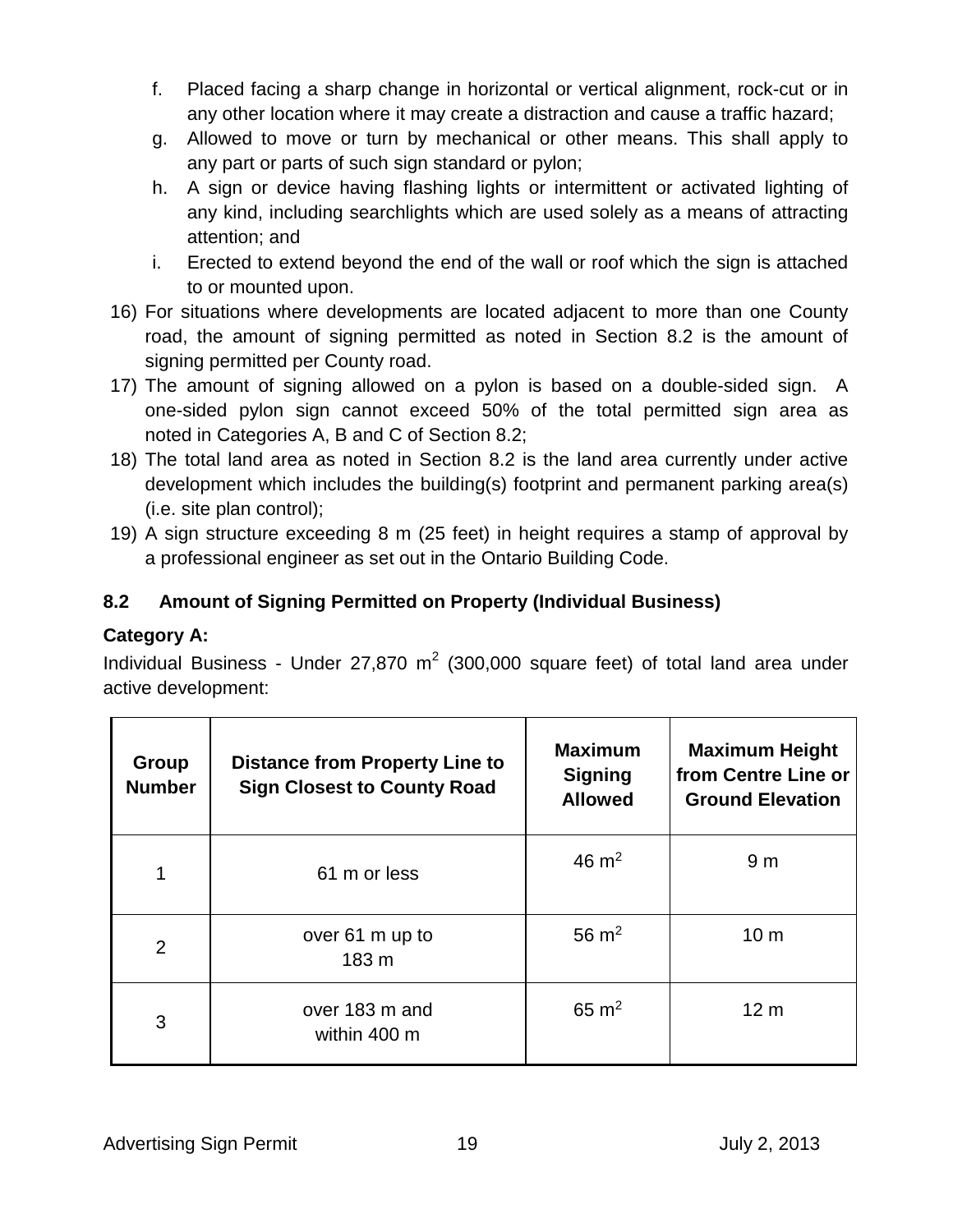### **Category B:**

Individual Business - 27,870 m<sup>2</sup> – 92,900 m<sup>2</sup> of total land area under active development:

| <b>Group</b><br><b>Number</b> | <b>Distance from Property Line to</b><br><b>Sign Closest to County Road</b> | <b>Maximum</b><br><b>Signing</b><br><b>Allowed</b> | <b>Maximum Height</b><br>from Centre Line or<br><b>Ground Elevation</b> |
|-------------------------------|-----------------------------------------------------------------------------|----------------------------------------------------|-------------------------------------------------------------------------|
|                               | 61 m or less                                                                | 56 $m2$                                            | 10 <sub>m</sub>                                                         |
| $\overline{2}$                | over 61 m up to<br>183 m                                                    | $65 \text{ m}^2$                                   | 12 <sub>m</sub>                                                         |
| 3                             | over 183 and<br>within 400 m                                                | $75 \text{ m}^2$                                   | 13 <sub>m</sub><br>(45 feet)                                            |

### **Category C:**

Individual Business - over 92,900  $m^2$  (1,000,000 square feet) of total land area under active development:

| Group<br><b>Number</b> | <b>Distance from Property Line to</b><br><b>Sign Closest to County Road</b> | <b>Maximum</b><br><b>Signing</b><br><b>Allowed</b> | <b>Maximum Height</b><br>from Centre Line or<br><b>Ground Elevation</b> |
|------------------------|-----------------------------------------------------------------------------|----------------------------------------------------|-------------------------------------------------------------------------|
| 1                      | 61 m or less                                                                | $65 \text{ m}^2$                                   | 12 <sub>m</sub>                                                         |
| $\overline{2}$         | over 61 m up to<br>183 m                                                    | $75 \text{ m}^2$                                   | 13 <sub>m</sub>                                                         |
| 3                      | over 183 m and<br>within 400 m                                              | $85 \text{ m}^2$                                   | 14 <sub>m</sub>                                                         |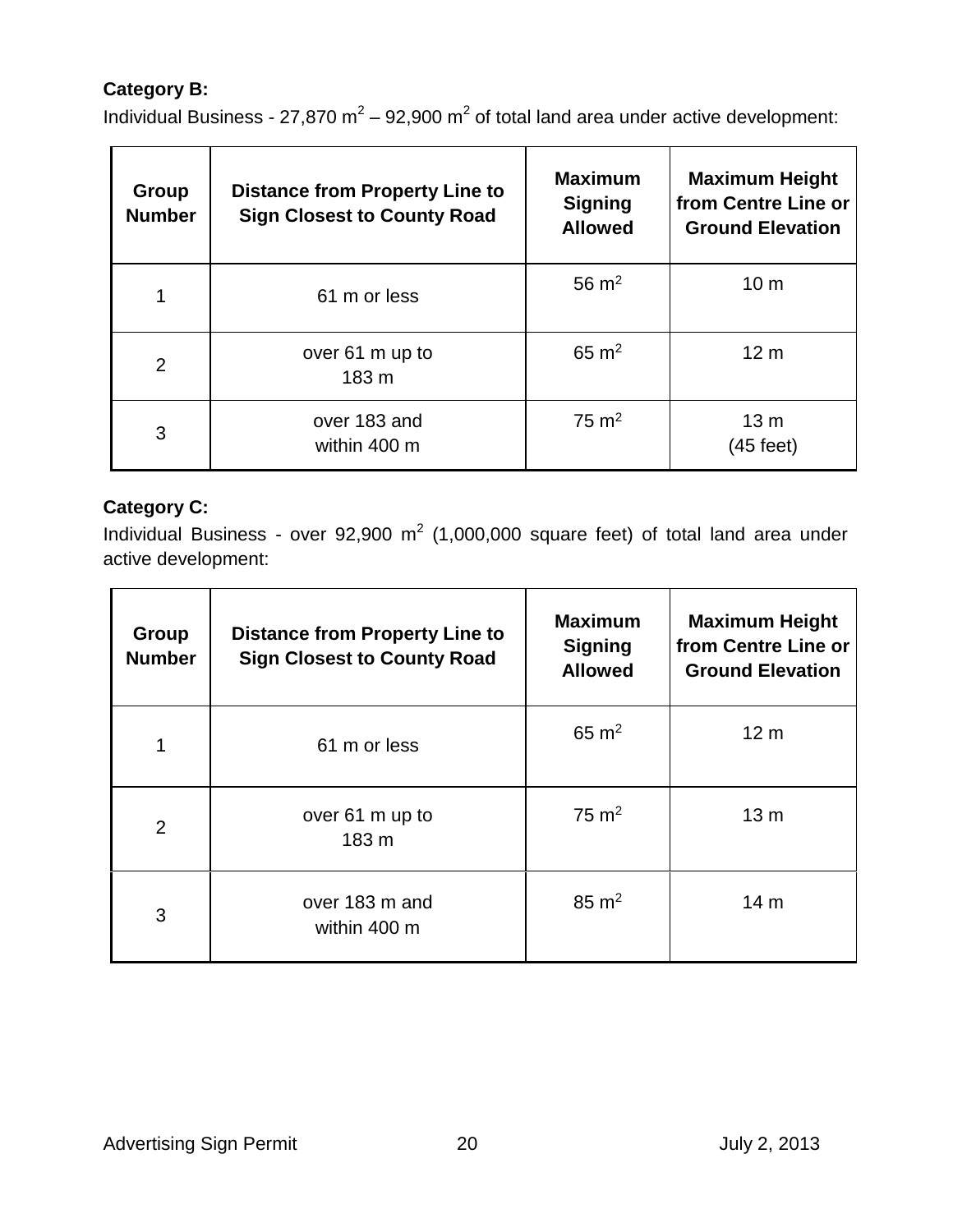### **8.3 Commercial Plaza or Industrial Complex Sign**

A commercial plaza or industrial complex shall consist of three units or more.

Location signing for commercial a plaza or industrial complex is subject to the following criteria:

- 1) Location signing will be allowed to be freestanding or affixed to a building or landscape;
- 2) The amount of location signing approved for any one location may consist of any number of either freestanding signs and/or affixed to the building signing and/or landscape signing. Refer to Section 8.4 for total area of signage allowed for site of business;
- 3) A commercial plaza or industrial complex shall be permitted "entrance", "exit" and "no parking" signs on the property at appropriate locations as required. These signs shall consist of only the words "entrance", "exit" or "no parking" and a symbol or trademark of the commercial or industrial complex involved. The maximum size of these signs shall be approximately 0.9 m<sup>2</sup>;
- 4) All signs located at major commercial or industrial complexes will be permitted to be luminous or illuminated by direct or indirect lighting or may contain reflective material or luminous paint. However, such signs must not cause direct or indirect glare that may interfere with traffic safety. It shall be at the discretion of the Director of Transportation Services to decide whether the sign is creating a traffic hazard;
- 5) These directions do not apply to portable read-o-graph signs as they are covered separately;
- 6) A sign mounted on top of a building (roof top) must not exceed the maximum allowable height above the ground according to sign setback from the County road property line as noted in Section 8.4;
- 7) Freestanding and landscape signs must not be placed closer to the County road property line than 3 m behind the property line with the exception of informational signing such as entrance, exit, no parking, which shall be placed at appropriate locations. Where a service road exists, freestanding signs must not be placed closer to the County road property line than 2 m behind the service road property line, also with the above-noted exception;
- 8) These directions are subject to all municipal by-laws and do not supersede such by-laws;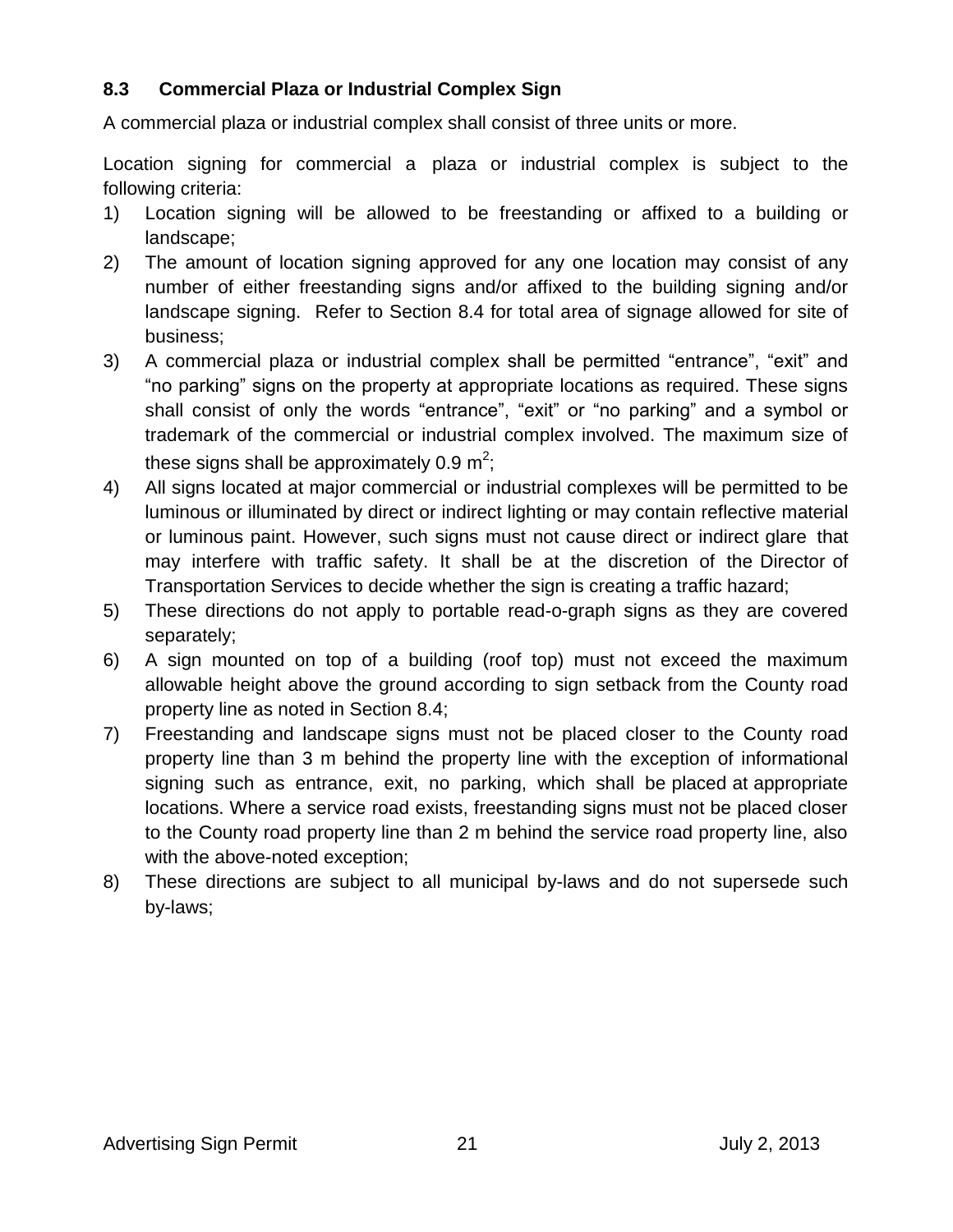- 9) A directory board or sign(s) indicating tenant identification and location within a commercial or industrial complex shall be permitted but should not be legible from the County road. Any such directory board should consist of individual panels, each panel not exceeding 20 cm by 1.0 m, identifying individual business establishments forming a part of the complex. These directory signs should be located within 3 m of the building in question, preferably near the building entrance.
- 10) Any sign located at a commercial plaza or industrial complex, providing either complex identification or individual commercial establishment identification, must not:
	- a. Be allowed to move or turn by mechanical or other means. This shall also apply to any part or parts of such signs, standard or pylon;
	- b. Have flashing lights, or intermittent, or activated lighting of any kind, including searchlights which are used solely as a means of attracting attention; and
	- c. Be longer than or extend beyond the wall of that part of the building to which the sign is affixed.
- 11) The building/structure related to the freestanding sign adjacent to the County road shall be visible from the County road. The displayed message must be related to the business located on that property. The signs must be placed in an area projected by a line running 76 m from either side of the building in question to the County road;
- 12) A sign erected on a building to identify a commercial or industrial individual unit forming a part of a commercial complex may also contain other wording such as advertising, logos, logograms, catch phrases, pictures or other images as long as the total sign area does not exceed County standards;
- 13) Signs shall be prohibited within sight triangles. This applies to all types of signs. For sight triangle requirements refer to Section 8.9 unless the sign is affixed to the commercial establishment and approved by the County;
- 14) The permit for a pylon sign is to be issued to the property owner;
- 15) For situations where developments are located adjacent to one or more Grey County road, the amount of signing permitted as noted in Categories A, B, C and D of Section 8.4 is the amount of signing permitted per County road;
- 16) The amount of signing allowed on a pylon is based on a double-sided sign. A one-sided pylon sign cannot exceed 50% of the total permitted sign area as noted in Categories A, B and C of section 8.4;
- 17) The maximum size of a double-faced pylon sign or industrial complex identification sign shall not exceed the total area indicated in Categories A, B and C. This shall be in addition to the signing affixed to a building as noted in Category D of Section 8.4;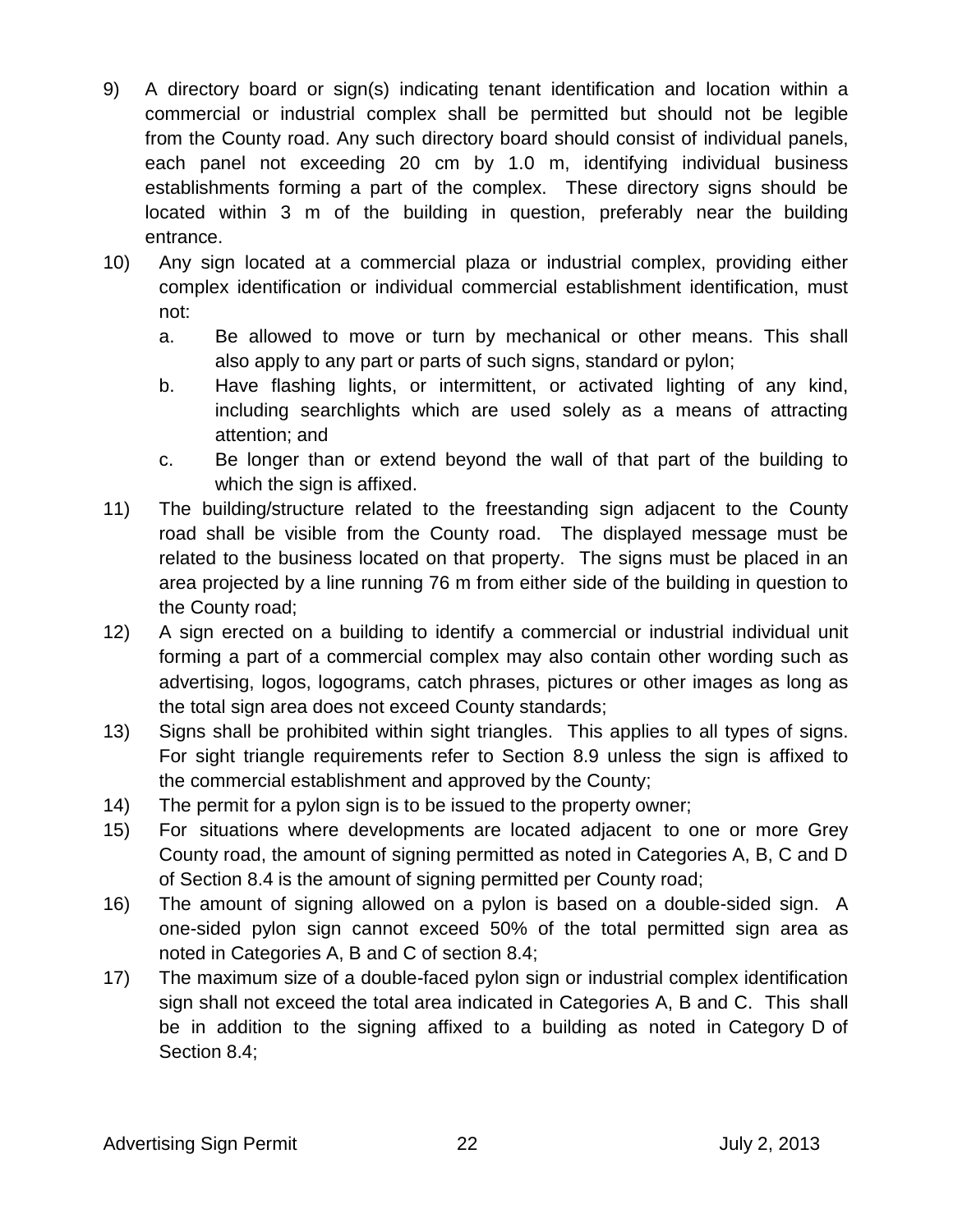- 18) The total land area as noted in Section 8.4 is the land area currently under active development which includes the building(s) footprint and permanent parking area(s) (i.e. site plan control);
- 19) A sign structure exceeding 8 m in height requires a stamp of approval by a professional engineer as set out in the Ontario Building Code.

### **8.4 Amount of Signing Permitted on Property – Commercial Plaza or Industrial Complex**

#### **Category A: Pylon Signs**

### **Less than 27,870 m<sup>2</sup> of total land area under active development.**

This policy is applicable to all County roads.

A commercial plaza or industrial complex adjacent to a County road shall be permitted one pylon sign and one additional pylon sign is permitted adjacent to an intersecting road.

This shall be in addition to affixed to a building sign as noted in Category D of this section.

| <b>Group</b><br><b>Number</b> | <b>Distance from Property Line to</b><br><b>Sign Closest to County Road</b> | <b>Maximum</b><br><b>Signing Allowed</b><br>"1 Pylon" | <b>Maximum Height</b><br>from Centre Line<br>or<br><b>Ground Elevation</b> |
|-------------------------------|-----------------------------------------------------------------------------|-------------------------------------------------------|----------------------------------------------------------------------------|
| 1                             | 61 m or less                                                                | 46 $m2$                                               | 9 <sub>m</sub>                                                             |
| $\overline{2}$                | over 61 m up to<br>183 m                                                    | 56 $m2$                                               | 10 <sub>m</sub>                                                            |
| 3                             | over 183 m and<br>within 400 m                                              | $65 \text{ m}^2$                                      | 12 <sub>m</sub>                                                            |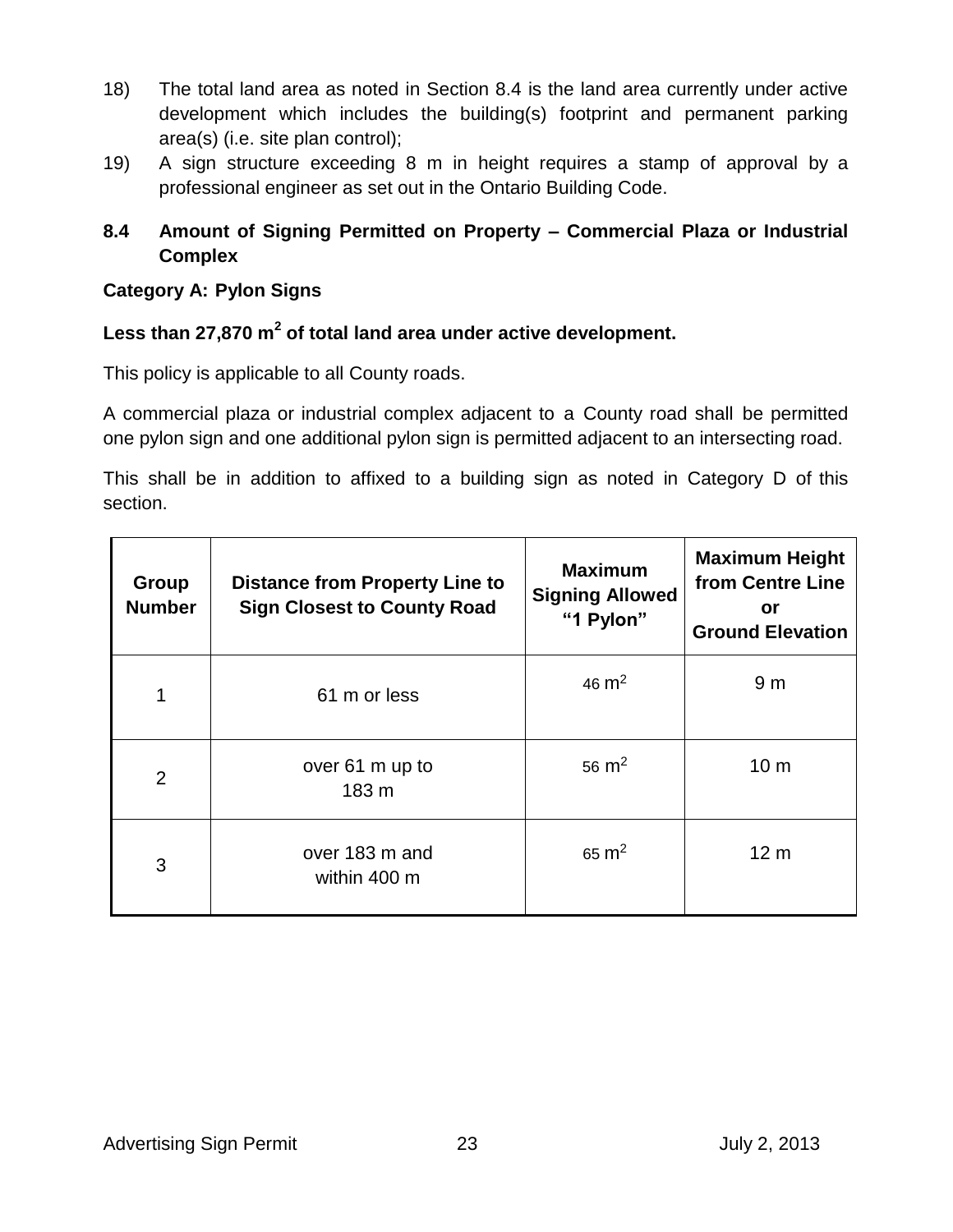### **Category B: Pylon Signs**

### **27,870 m<sup>2</sup> – 92,900 m 2 of total land area under active development.**

This policy is applicable to all County roads.

A commercial plaza or industrial complex adjacent to a County road shall be permitted two pylon signs adjacent to a County road and one additional pylon sign is permitted adjacent to an intersecting road.

This shall be in addition to the signing affixed to a building as noted in Category D of this section.

| <b>Group</b><br><b>Number</b> | Distance from Property Line to<br><b>Sign Closest to County Road</b> | <b>Maximum</b><br><b>Signing</b><br><b>Allowed</b><br>"2 Pylons" | <b>Maximum Height</b><br>from Centre Line<br>or<br><b>Ground Elevation</b> |
|-------------------------------|----------------------------------------------------------------------|------------------------------------------------------------------|----------------------------------------------------------------------------|
| 1                             | 61 m or less                                                         | 56 $m2$                                                          | 10 <sub>m</sub>                                                            |
| $\overline{2}$                | over 61 m up to<br>183 m                                             | $65 \text{ m}^2$                                                 | 12 <sub>m</sub>                                                            |
| 3                             | over 183 m and<br>within 400 m                                       | $75 \text{ m}^2$                                                 | 13 <sub>m</sub>                                                            |

### **Category C: Pylon Signs**

### **Over 92,900 m 2 of total land area under active development.**

This policy is applicable to all County roads.

A commercial plaza or industrial complex adjacent to a County road shall be permitted three pylon signs adjacent to a County road and one additional pylon sign is permitted adjacent to an intersecting road.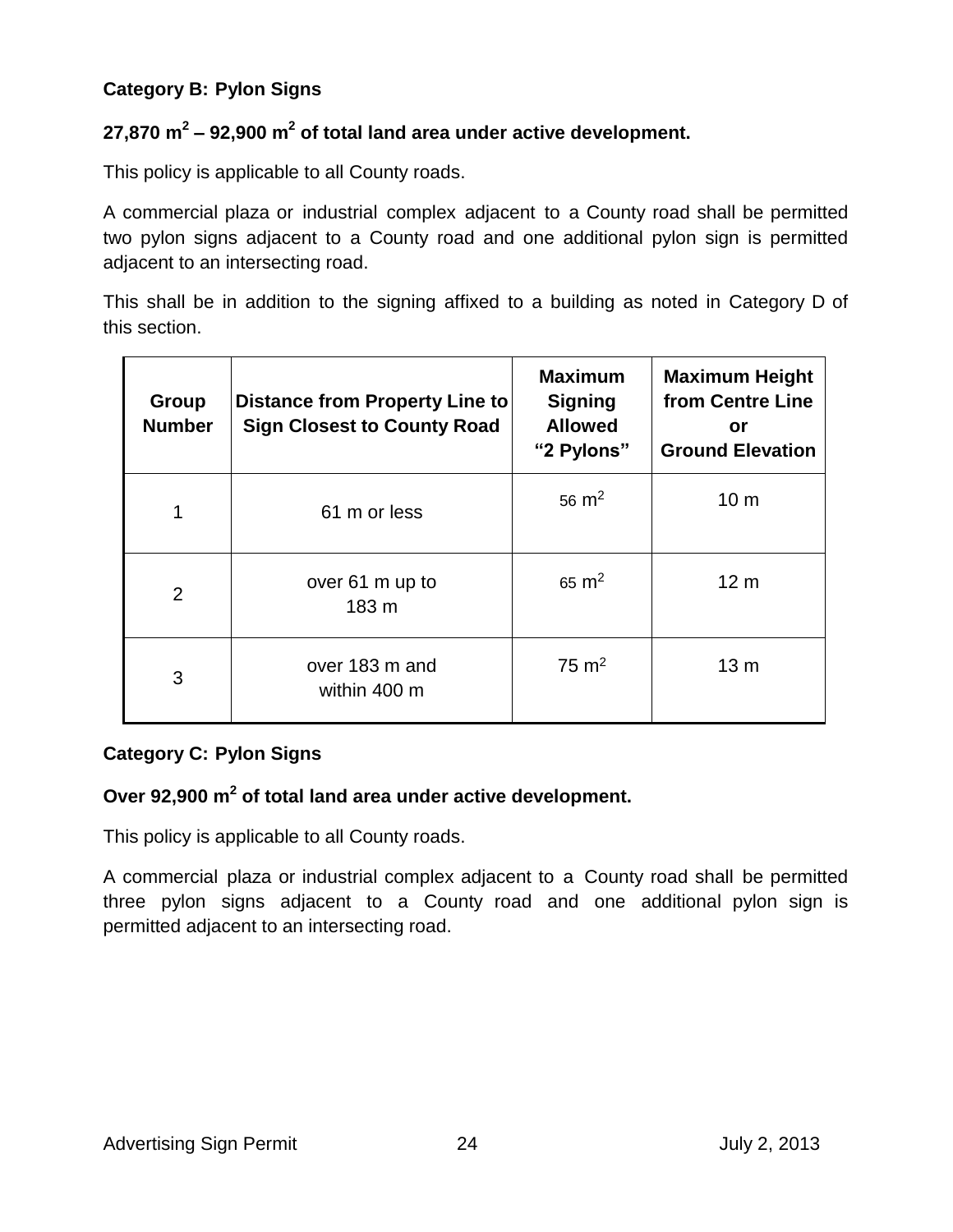This shall be in addition to the signing affixed to a building as noted in Category D of this section.

| <b>Group</b><br><b>Number</b> | Distance from Property Line Maximum Signing<br>to Sign Closest to County<br><b>Road</b> | <b>Allowed</b><br>"3 Pylons" | <b>Maximum Height</b><br>from Centre Line<br>or<br><b>Ground Elevation</b> |
|-------------------------------|-----------------------------------------------------------------------------------------|------------------------------|----------------------------------------------------------------------------|
|                               | 61 m or less                                                                            | $65 \text{ m}^2$             | 12 <sub>m</sub>                                                            |
| 2                             | over 61 m up to<br>183 m                                                                | $75 \text{ m}^2$             | 13 <sub>m</sub>                                                            |
| 3                             | over 183 m and<br>within 400 m                                                          | $85 \text{ m}^2$             | 14 m                                                                       |

### **Category D: Affixed to a Building Sign**

This policy is applicable to all County roads.

Signing allocation shall be calculated based on the total area of the individual units' exterior elevation visible to the County road.

Maximum signing area allowed per unit shall not exceed **20%** of exterior elevations.

Signing area per unit can be shared amongst other tenants within the property provided it's within the maximum allowable signing allocation.

This shall be in addition to the pylon signing as noted in Categories A, B and C of this section.

### **8.6 Home Occupation Sign**

Most municipalities permit home occupations to locate in all residential and rural/agricultural zoning categories without specific amendment to the local zoning by-law.

The size of the home occupation, namely whether it occupies 25% or 30% of the total floor area should be of no consequence to the County since it is the responsibility of the municipality to determine whether the proposed use qualifies as a home occupation under the local by-laws.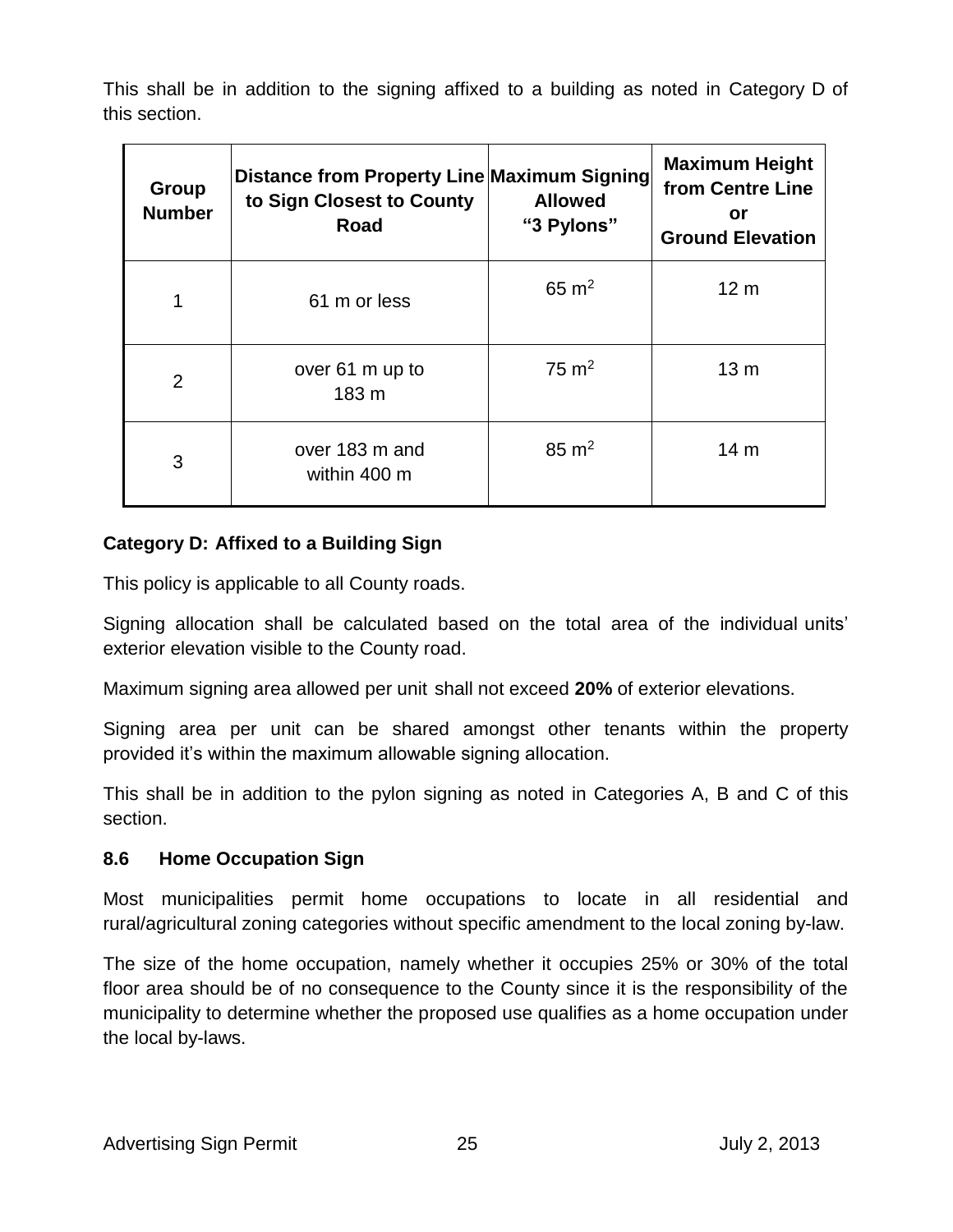The home occupation sign shall consist of one sign no greater than 3  $m^2$  or a two-sided sign with a total area no greater than 3  $m^2$  to identify the business.

An Application is required with no fee.

### **8.7 Environmental/Greening Initiative Sign**

Government agencies (including Municipalities and Conservation Authorities) will be permitted a sign to be placed adjacent to any County road to identify an environmental and/or greening initiative on the same property on which the sign is located. The sign is subject to the following requirements:

- 1) The sign is located on the property that is owned or managed by the government agency or conservation authority;
- 2) The message content must be related to the initiative on that property;
- 3) The sign must not be placed within 3 m of the property line and no higher than 5 m above the grade in the vicinity of the sign;
- 4) A two-sided sign not exceeding 1.22 m by 2.44 m will be permitted;
- 5) The sign must be removed when the management or ownership of the property changes. The permit shall be issued to the property owner and is not transferable to a new owner;
- 6) An Application is required with no fee.

Proof that the property is a designated environmental or greening initiative shall be submitted.

### **8.8 Guideline for Farm and Agricultural Product Signing**

For the purposes of this section, an agricultural product that is processed on a farm in Ontario from an agricultural food product shall be deemed to be produced on the premises on which the agricultural food product is produced.

Agricultural signs must be self-supporting and not embedded into the ground more than 0.3 m.

The policy applies to all County roads.

Sign Permits are not required for the following:

1) One sign not more than 1  $m^2$  in size displaying the name or the name and occupation of the owner of the premises where it is displayed or the name of the premises;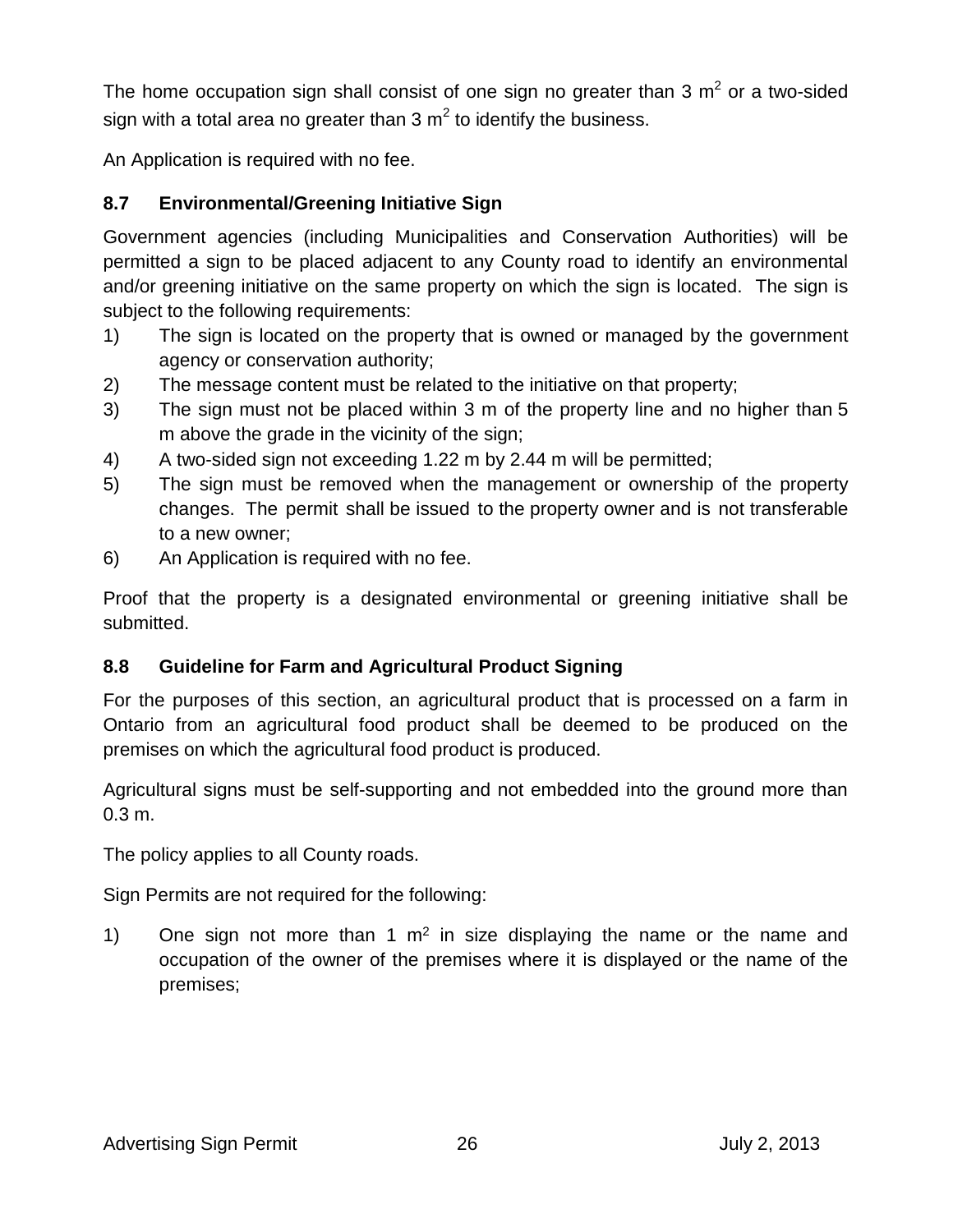- 2) A maximum of two single-sided signs, each being not more than 1.7  $m<sup>2</sup>$  in size and facing in different directions, or one single-sided sign not more than 3  $m<sup>2</sup>$  in size if:
	- a. The signs display information about the sale of agricultural products, other than tobacco, that are produced and offered for sale on the premises where the signs are displayed;
	- b. The signs are only placed on the right-of-way adjacent to the agriculture property selling the product;
	- c. The signs are displayed on premise that is zoned for agricultural uses with a permit. These signs may be placed on County property provided they are at least 8 m from the driving lane and do not distract drivers or reduce site visibility;
	- d. The sign is not to be placed closer than 10 m from a driveway or within 50 m of an intersection.

Permitted Directional Sign (off premises):

- 1) Signs displaying directions to a place where agricultural products produced in Ontario, other than tobacco, are offered for sale if the following conditions are met:
	- a. The owner of the signs must be the same as the owner or tenant of the land where the products are produced and the signs must be located on privately owned land zoned for agricultural uses and must be displayed only during the season during which the products are offered for sale.
- 2) A maximum of two (2) single-sided signs, each being not more than 1.7  $m<sup>2</sup>$  in size and facing in different directions, if:
	- a. The signs display directions to a place where agricultural products produced in Ontario, other than tobacco, are offered for sale or information about the sale;
	- b. The owner of the signs also owns or rents the land on which the agricultural products mentioned in sub-sub-clause (a) were produced;
	- c. The signs are displayed on premises that are zoned for agricultural uses. The signs are displayed only during the season during which the agricultural products mentioned in sub-sub-clause (a) are offered for sale (see 8.7.1).

### **8.9 Community Non-for-Profit Information (Not Advertising)**

Community Non-for- Profit Information (Not Advertising) signs such as Mothers Against Drunk Driving will be permitted to be placed subject to the following requirements:

- 1) The sign may be located on County road right-of-way within 2 m of the property boundary;
- 2) The message shall not advertise a product or event;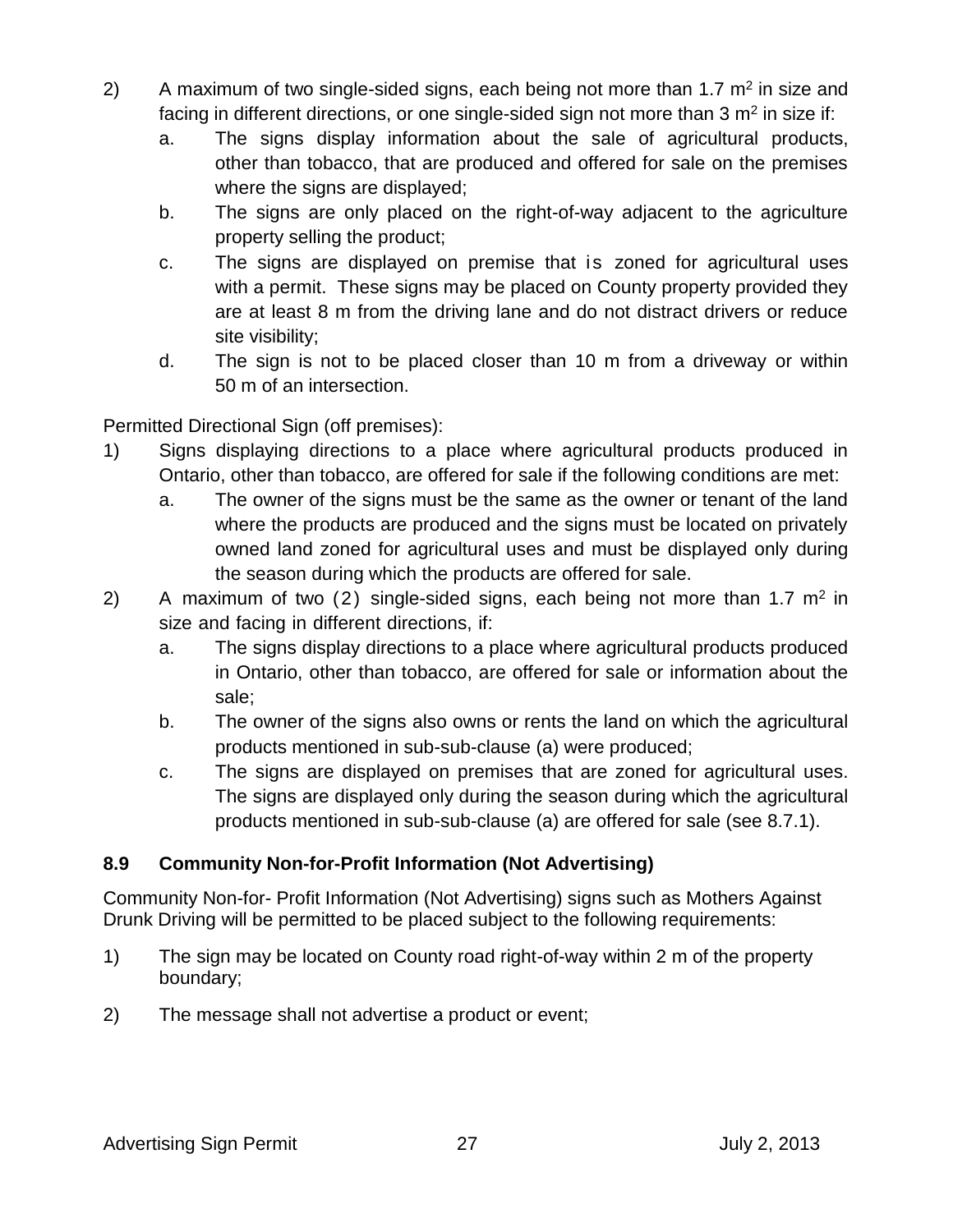- 3) The sign must not exceed 3  $m^2$  in area and must not exceed 4 m above the grade in the vicinity of the sign;
- 4) The sign must not be within 500 m of a location or field advertisement sign or within 100 m of a municipal road intersection or within 20 m of an entrance or obstruct the view from a the adjacent property;
- 5) The requester must have the local municipality approval for the placement of the sign;
- 6) An Application is required with no fee.
- 7) An encroachment permit will be required (at no cost).

### **8.10 Changeable Message Sign (Location Sign)**

A Changeable Message Sign is a sign that permits changing static messages; these signs would not be animated, nor would they include video. A changeable message sign may be fully or partially incorporated as a component into any location sign.

Specifications:

The following specifications must be applied to all changeable message signs.

- 1) Minimum Dwell Time (MDT) is the minimum amount of time, in seconds, which a static message must be displayed for.
- 2) Maximum Transition Time (MTT) is the maximum amount of time, in seconds, which shall be allowed between consecutively displayed static messages.

| <b>Type</b> | <b>MDT</b> (sec) | MTT (sec) |  |  |  |
|-------------|------------------|-----------|--|--|--|
| Mechanical  | 180              |           |  |  |  |
| Electronic  | 180              |           |  |  |  |

The purpose of the MTT is to ensure a near instantaneous change between fully displayed messages. Transition effects such as wipe, slide, fade, or pixelate shall not be allowed.

A changeable message sign that alternates solely between current time and current temperature shall be permitted a MDT equal to 15 seconds. The MTT shall be as listed in the previous table, dependent on whether the sign is mechanical or electronic in nature.

All changeable messages signs must be designed to ensure that in the event of a malfunction the displayed image becomes fixed or blacks out.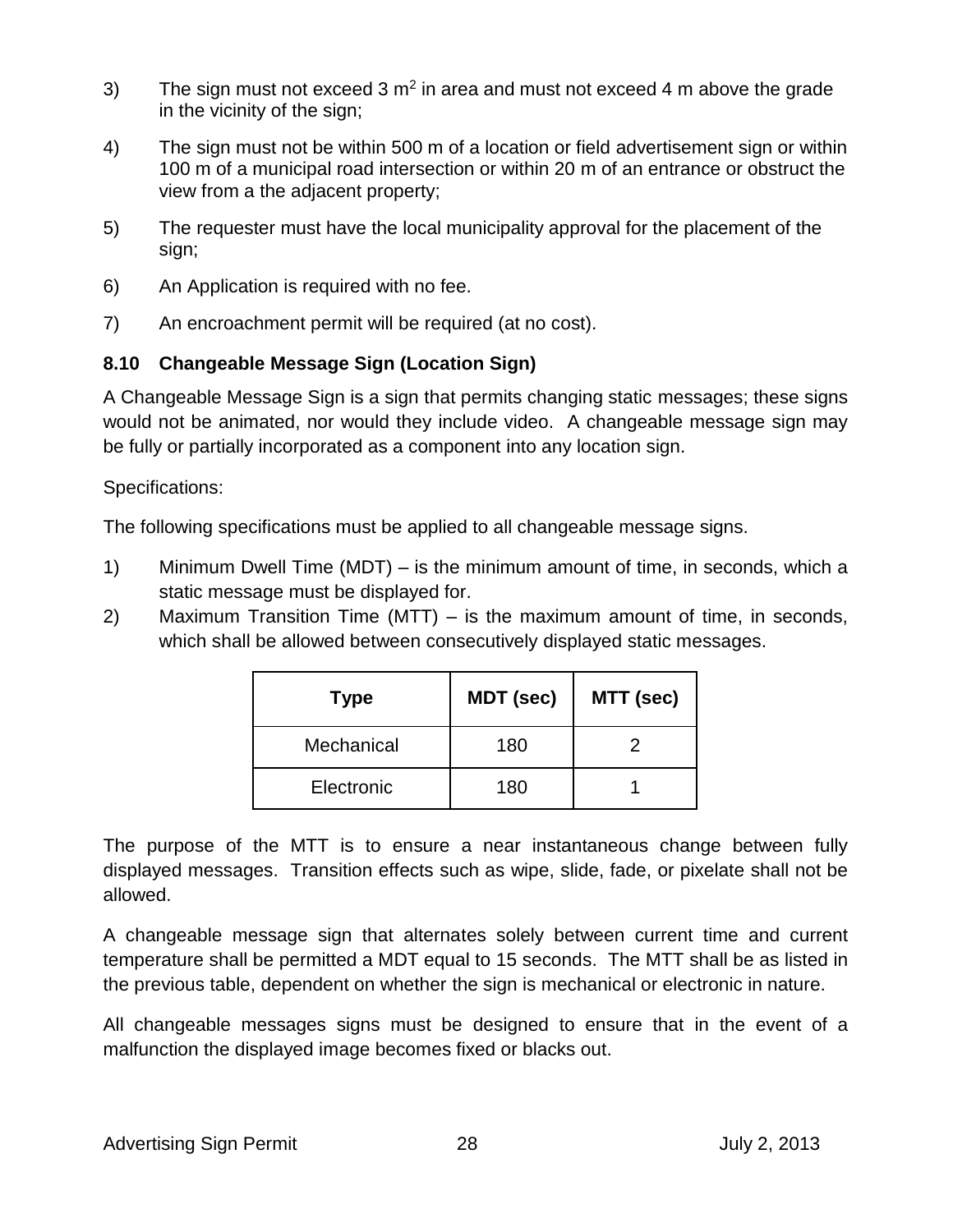Changeable message signs may be illuminated per the specifications of this Policy.

Changeable message signs will be subject to all of the other requirements of the Advertising Sign Procedure that apply to freestanding signs.

Changeable message signs are permitted for Billboard Signs.

### **8.10 Diagrams: Intersection Sight Distance Requirements for Vision Triangle**



Two-lane Highway - Sight Distance for At-Grade Intersections

Four-lane Highway - Sight Distance for At-Grade Intersections



Advertising Sign Permit 29 2013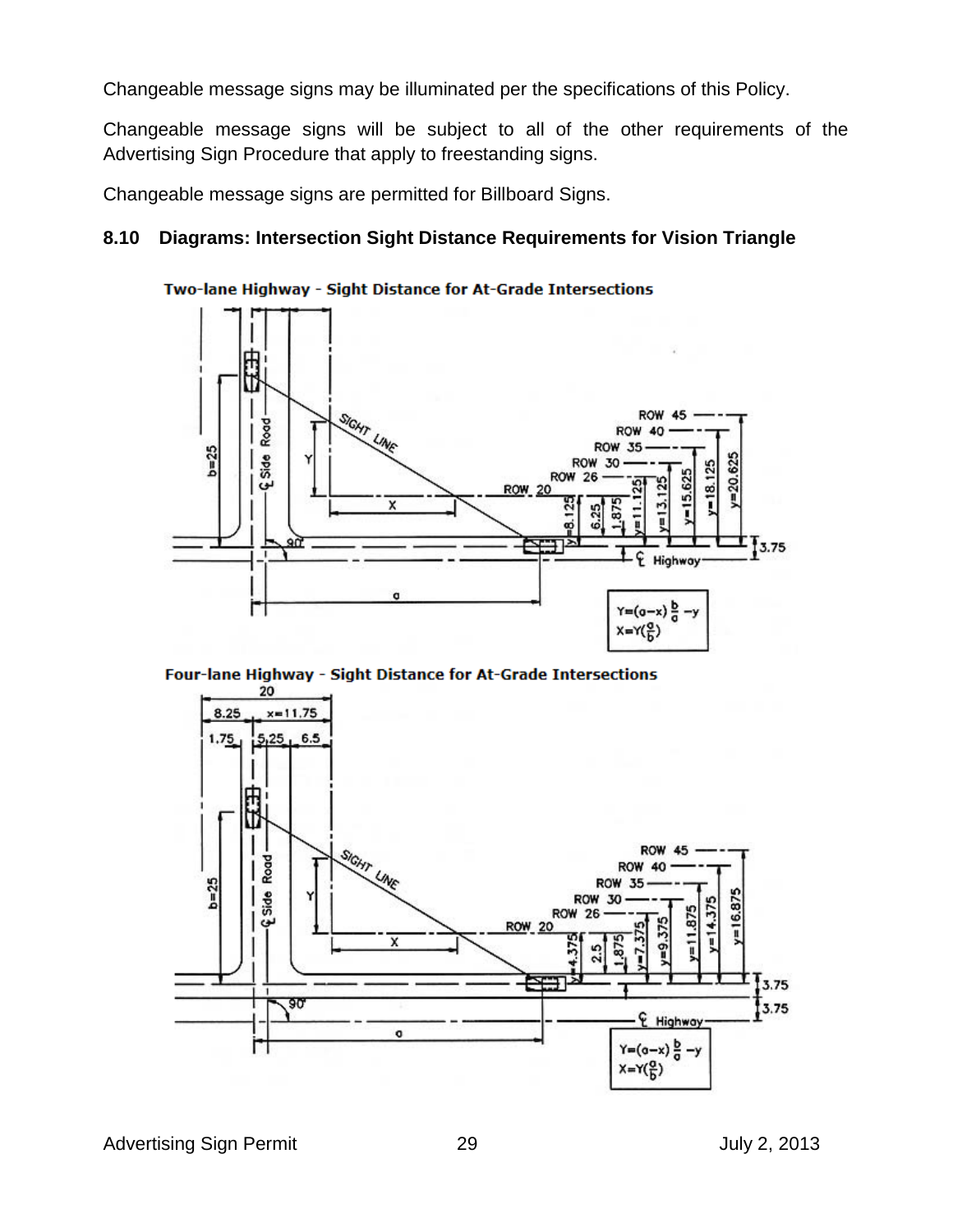| <b>Design</b><br>speed on | <b>Approach</b><br>Distance 'a'                                                    | <b>Highway Right of Way (metres)</b><br>Visibility Triangle: X & Y |    |    |    |             |   |     |     |     |     |             |     |
|---------------------------|------------------------------------------------------------------------------------|--------------------------------------------------------------------|----|----|----|-------------|---|-----|-----|-----|-----|-------------|-----|
| <b>Highway</b>            | based on 3 s                                                                       | 20                                                                 |    | 26 |    | 30          |   | 35  |     | 40  |     | 45          |     |
| km/h                      | (metres)                                                                           | X                                                                  | Y  | x  | Y  | $\mathbf x$ | Y | x   | Y   | X   | Y   | $\mathbf x$ | Y   |
| 40                        | 30                                                                                 | 8                                                                  | 7  | 5  | 4  | 2           | 2 | n/a | n/a | n/a | n/a | n/a         | n/a |
| 50                        | 40                                                                                 | 15                                                                 | 10 | 10 | 7  | 7           | 5 | 3   | 2   | n/a | n/a | n/a         | n/a |
| 60                        | 50                                                                                 | 22                                                                 | 11 | 16 | 8  | 12          | 6 | 7   | 4   | 2   | 1   | n/a         | n/a |
| 70                        | 60                                                                                 | 29                                                                 | 12 | 22 | 9  | 17          | 7 | 11  | 5   | 5   | 2   | n/a         | n/a |
| 80                        | 65                                                                                 | 32                                                                 | 12 | 24 | 9  | 19          | 7 | 13  | 5   | 6   | 2   | n/a         | n/a |
| 90                        | 75                                                                                 | 39                                                                 | 14 | 30 | 10 | 24          | 8 | 17  | 6   | 9   | 3   | 2           | 1   |
| 100                       | 85                                                                                 | 46                                                                 | 14 | 36 | 10 | 29          | 8 | 20  | 6   | 12  | 3   | 3           | 1   |
| 110                       | 95                                                                                 | 53                                                                 | 14 | 41 | 11 | 34          | 9 | 24  | 6   | 15  | 4   | 1           | 1   |
|                           | Minimum Property Requirements at 90 degree Intersections, for approaches with Stop |                                                                    |    |    |    |             |   |     |     |     |     |             |     |

Two-lane Highway - Sight Distance for At-Grade Intersections

Four-lane Highway - Sight Distance for At-Grade Intersections

| Design<br>speed on                                                                            | <b>Approach</b><br>Distance 'a' | <b>Highway Right of Way (metres)</b><br>Visibility Triangle: X & Y |    |    |    |    |    |    |    |    |   |              |     |
|-----------------------------------------------------------------------------------------------|---------------------------------|--------------------------------------------------------------------|----|----|----|----|----|----|----|----|---|--------------|-----|
| <b>Highway</b><br>km/h                                                                        | based on 3 s                    | 20                                                                 |    | 26 |    | 30 |    | 35 |    | 40 |   | 45           |     |
|                                                                                               | (metres)                        | $\mathbf{x}$                                                       | Y  | x  | Y  | x  | Y  | x  | Y  | X  | Y | x            | Y   |
| 40                                                                                            | 30                              | 13                                                                 | 11 | 9  | 8  | 7  | 6  | 4  | 3  | 1  | 1 | n/a          | n/a |
| 50                                                                                            | 40                              | 21                                                                 | 13 | 16 | 10 | 13 | 8  | 9  | 6  | 5  | 3 | 1            | 1   |
| 60                                                                                            | 50                              | 29                                                                 | 15 | 23 | 12 | 19 | 10 | 14 | 7  | 9  | 5 | $\mathbf{1}$ | 2   |
| 70                                                                                            | 60                              | 38                                                                 | 16 | 30 | 13 | 26 | 11 | 20 | 8  | 14 | 6 | 8            | з   |
| 80                                                                                            | 65                              | 42                                                                 | 16 | 34 | 13 | 29 | 11 | 22 | 9  | 16 | 6 | 9            | 4   |
| 90                                                                                            | 75                              | 50                                                                 | 17 | 41 | 14 | 35 | 12 | 27 | 9  | 20 | 7 | 12           | 4   |
| 100                                                                                           | 85                              | 58                                                                 | 17 | 48 | 14 | 41 | 12 | 33 | 10 | 24 | 7 | 16           | 5   |
| 110                                                                                           | 95                              | 66                                                                 | 17 | 55 | 14 | 47 | 12 | 38 | 10 | 28 | 7 | 19           | 5   |
| Minimum Property Requirements at 90 degree Intersections, for approaches with Stop<br>Control |                                 |                                                                    |    |    |    |    |    |    |    |    |   |              |     |

Control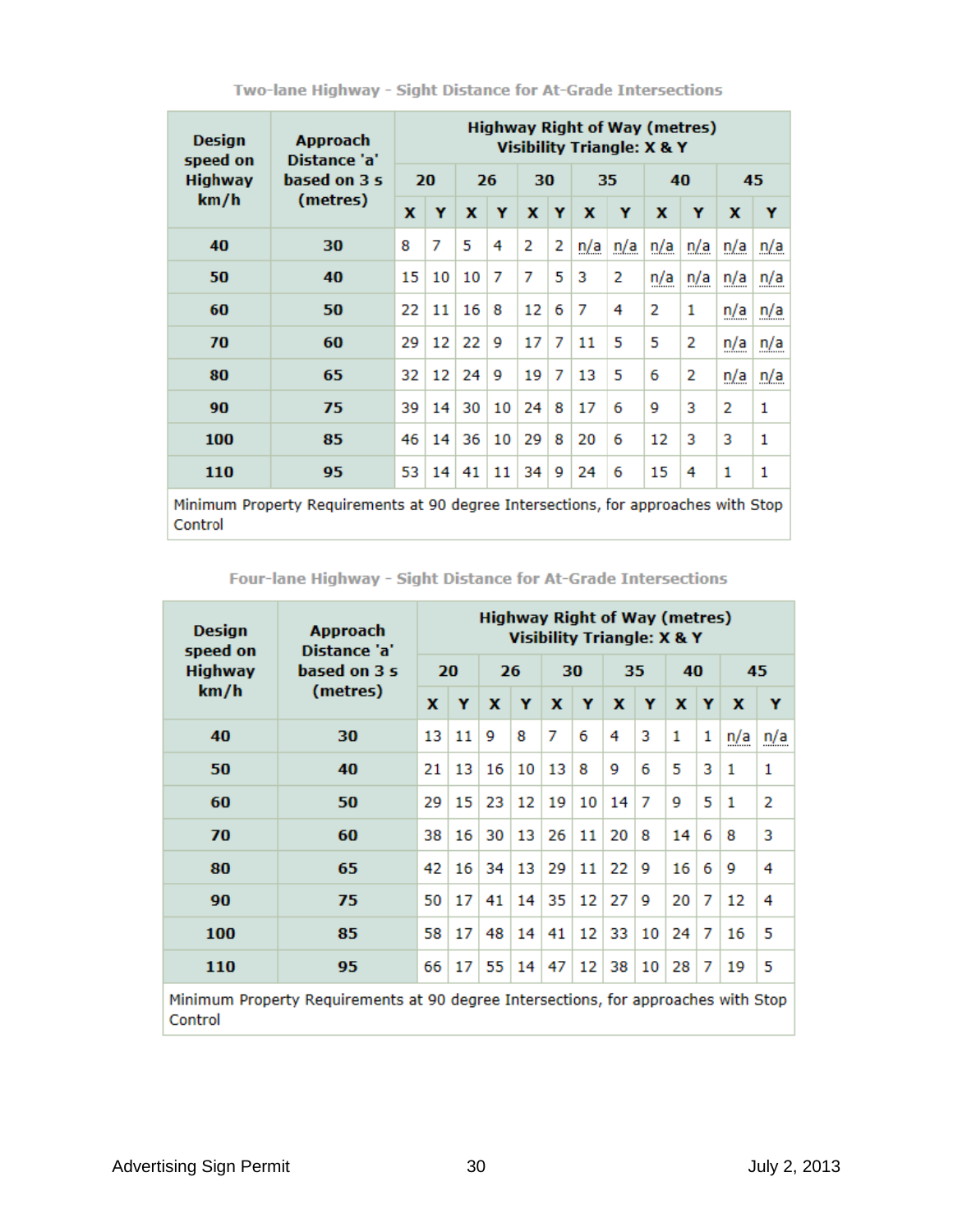# Section 9 Billboards

A billboard sign is a sign which contains a message that is not related to the property on which the sign is located.

### **9.1 Message on the Billboard**

The message on the billboard must not promote violence, hatred, or contempt against any identifiable group. Identifiable group means any section of the public distinguished by color, race, ancestry, religion, ethnic origin, sexual orientation or disability.

### **9.2 Billboard Requirements in Rural Area**

A billboard sign which is located in an area with a posted speed limit of more than 70 km/h or more must not:

- 1) Exceed 8 m in height above the ground;
- 2) Exceed 60 m<sup>2</sup> in area;
- 3) Be placed in or be allowed to overhang a daylighting area;
- 4) Be placed within 305 m of another billboard sign per direction, provided there are no left hand billboard signs facing the motorist;
- 5) Be affixed to or mounted upon or be made to form part of a fence;
- 6) Be placed within 91 m of the limit of a road, street, or railway that intersects a County road at grade; or
- 7) Be placed adjacent to a curve where the radius is less than 1165 m radius (1.0 degree 30 minutes);
- 8) Must not contravene federal/provincial legislation. Must not advertise restricted products (i.e. tobacco).

### **9.3 Billboard Requirements in Built-Up or Urban Area**

A billboard sign which is located in a built-up or urban area with a posted speed limit of less than 70 km/h must not:

- 1) Exceed 8 m in height;
- 2) Exceed 60  $m^2$  in area;
- 3) Be placed in, or be allowed to overhang, a daylighting area;
- 4) Be placed within 75 m of another billboard sign per direction, provided there are no left hand billboard signs facing the motorist;
- 5) Be made to form a part of a building;
- 6) Be placed within 45 m of the limit of a road, street or railway that intersects a County road at a grade.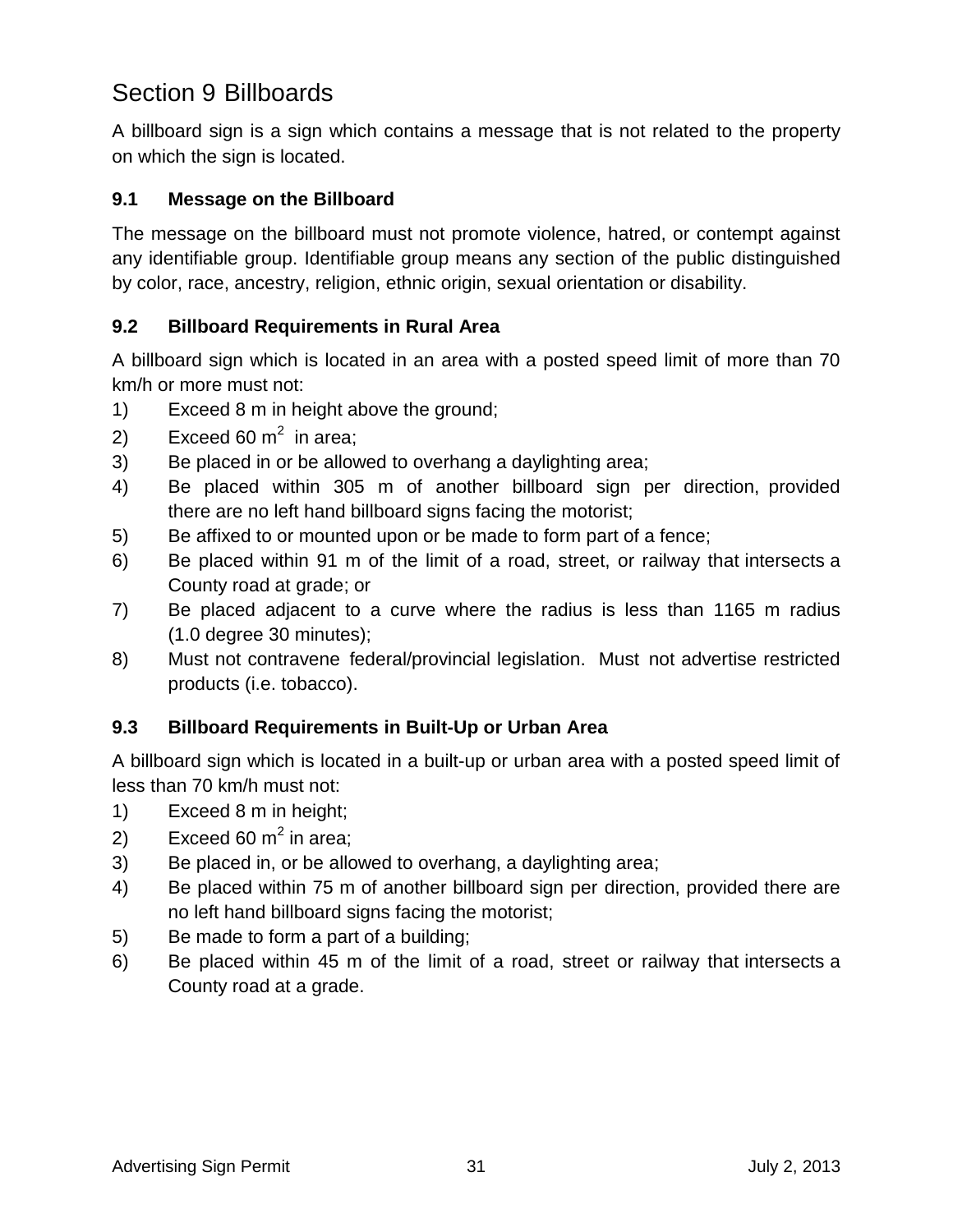### **9.4 Location of Billboard Signs Related To Direction of Travel of Vehicles**

In situations where billboard signs have been placed to be viewed on the left hand side of the County road, no additional billboard signs will be permitted within the spacing requirements on the opposite side of the County road.

### **9.5 Angle of Billboard Sign as Related To County Road**

The angle of a billboard sign as this relates to the center line of a County road shall be equal to or greater than 45 degrees whether or not the sign is affixed to a building. That is, if the plane forming the face of the sign was extended in a straight line to intersect the center line of the County road, the angle this formed would be at the minimum angle of 45 degrees.

### **9.6 Billboard Signs In City, Town, And Village Etc.**

Billboard signs which are located within the limits of a city, town or village and adjacent to an assumed County road shall be subject to this policy.

### **9.7 Setback Distance for Billboard Signs**

The following setback distances shall apply to billboard signs:

- 1) No signs are to be placed within 17.0 m of the County road property line;
- 2) Signs up to and including 12.0 m<sup>2</sup> must be set back 17.0 m from the County road property line;
- 3) Signs over 12.0 m<sup>2</sup>, but not over 18.5 m<sup>2</sup>, must be set back 22.5 m from the County road property line;
- 4) Signs over 18.6 m<sup>2</sup>, but not over 30.2 m<sup>2</sup>, must be set back 34.5 m from the County road property line;
- 5) Signs over 30.2 m<sup>2</sup>, but not over 60.4 m<sup>2</sup>, must be set back 63 m from the County road property line;
- 6) Signs greater than  $60.4 \text{ m}^2$  will not be allowed within the controlled area.

### **9.8 Basic Setback Distances Must Be Maintained**

The setback distances for billboard signs located other than in a built-up area must not be reduced to less than the setback distances set out in subsection 9.7- *Setback Distance for Billboard Signs*, regardless of the width of the right-of-way of the County road.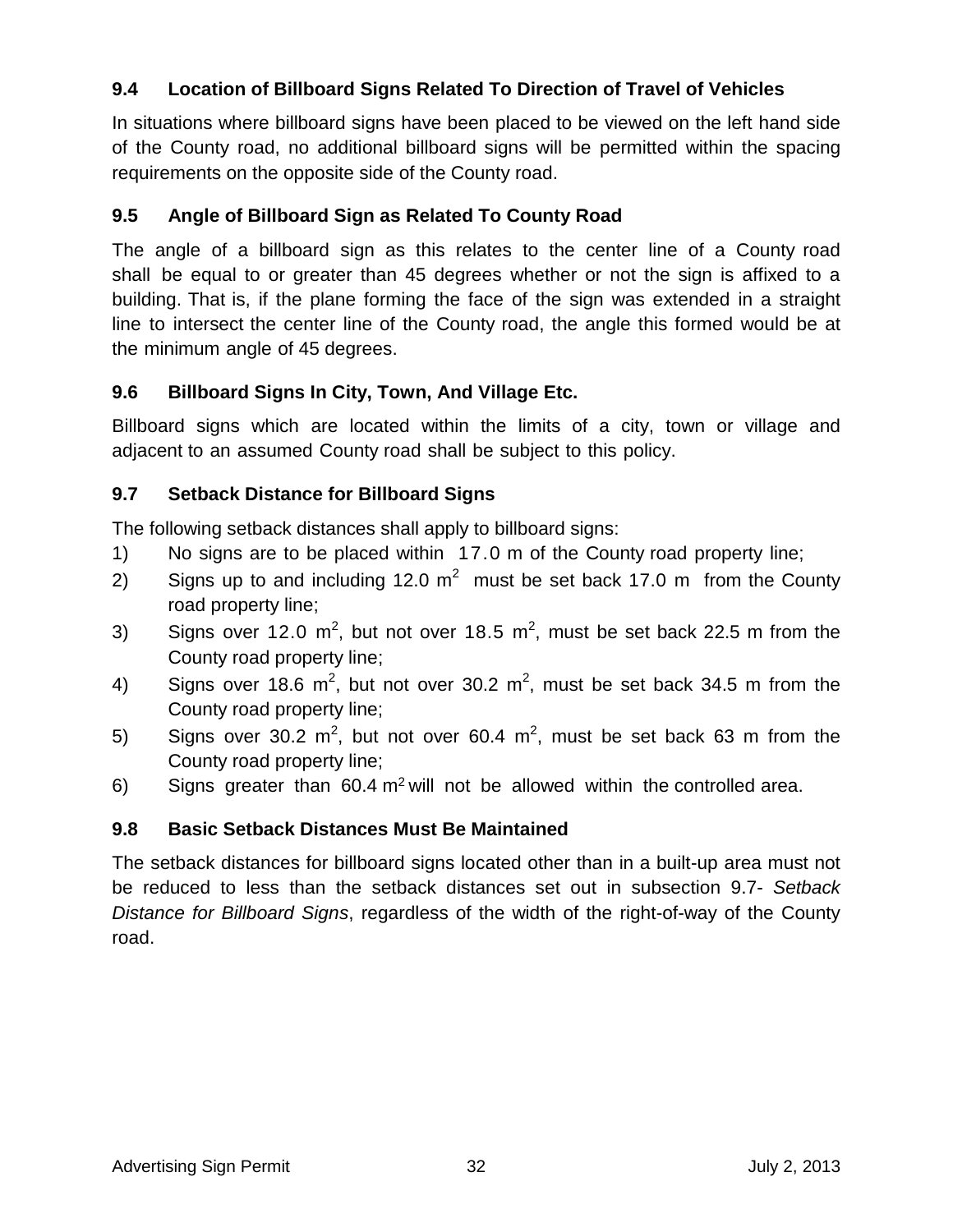### **9.9 Setback Distance for Billboards in Built-Up Area**

A billboard sign that is located within a built-up area must not be reduced to less than the setback distances set out in subsection 9.7 - *Setback Distance for Billboard Signs*, except when a building line approved by the Director of Transportation Services has been established. In such cases, the billboard sign may, if approved by the County, be placed at less than the basic setback distance for billboard signs of a similar size but not closer to the County road than the approved building line.

### **9.10 Requirements Regarding Billboard Affixed To a Building**

A billboard sign located adjacent to a County road may be affixed to a building providing the height of the sign does not exceed 8 m above the ground. A billboard sign which is affixed to a building shall be on the right side of the County road, facing the motorist. Each such sign must conform to the basic setback provisions as set out above*.*

### **9.11 Each Billboard Must Be Covered By a Permit**

A sign permit, issued by the County, must be obtained for each billboard sign.

The sign permit will be issued in the name of the registered property owner for a sign located on private property. However, when the owner of the property has a documented arrangement with the advertiser/sign operator the sign permit may then be issued to the advertiser/sign operator. The advertiser/sign operator will be entered into the County sign computer system.

### **9.12 Signs Must Be Placed Within Six Months of Issuance of Permit**

When a sign permit has been issued, the sign to which the permit applies must be placed or erected within six months of the date of issuance of the permit otherwise the permit shall be void and shall be cancelled. When a permit is cancelled in accordance with this procedure, the fee shall not be refunded.

### **9.13 Message on Sign May be Changed**

The message on a billboard for which a permit has been issued may be changed from time to time (poster panels). If the size and setback of the sign remains the same a new permit is not required. A new permit is only required when the size or setback has been changed.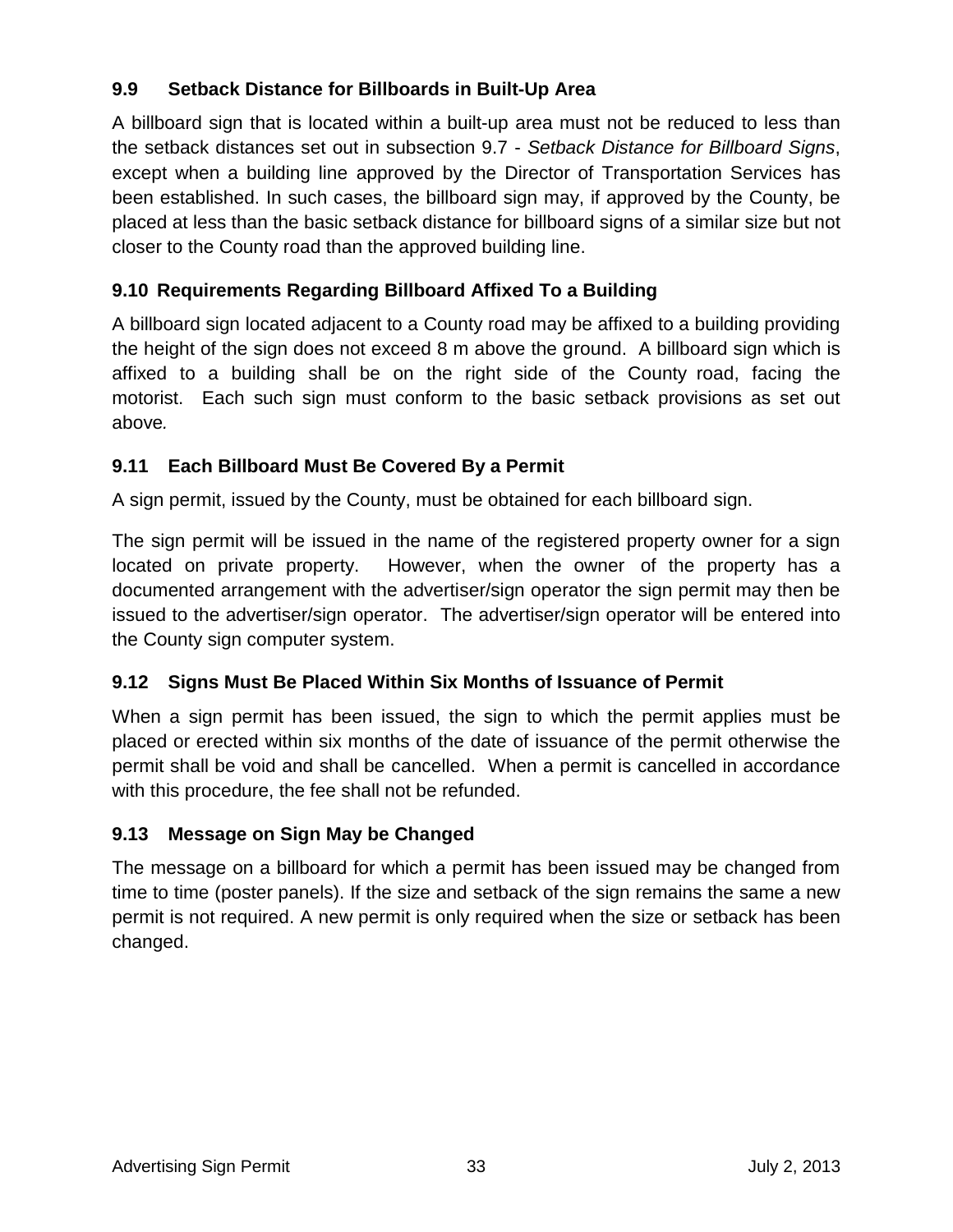### Section 10 Revocation, Appeal and Costs

### **10.1 Revocation of Permits**

- 10.1.1 The County may revoke a Sign Permit issued under the Advertising Sign Permit Policy for the following reasons:
- 10.1.1.2 It was issued based on mistaken, false or incorrect information;
- 10.1.1.3 In the opinion of the Director of Transportation Services, the construction is substantially suspended or discontinued for a period of more than one year;
- 10.1.1.4 It was issued in error;
- 10.1.1.5 The applicant requests in writing that it be revoked; or
- 10.1.1.6 A condition of the Sign Permit has not been complied with.
- 10.1.2 In the event that the applicant breaches any of the conditions contained in the Sign Permit, the County may use its own employees or agents to complete the work required under the Sign Permit or to remove the sign and may collect the cost of the work pursuant to the provisions of sections 398 and 446 of the *Municipal Act, 2001*.

### **10.2 Appeals**

- 10.2.1 An applicant may appeal the decision of the Director of Transportation Services with respect to the issuance of the Sign Permit or any of its conditions to the Transportation and Public Safety Committee.
- 10.2.2 The applicant is required to submit a written notice of appeal to the Director of Transportation Services which sets out the reasons for the appeal and must be accompanied by the applicable fee prescribed in the Fees and Services By-Law.
- 10.2.3 The decision of the Transportation and Public Safety Committee is final and binding.

### **10.3 Costs**

- 10.3.1 All costs associated with a Sign Permit are the responsibility of the applicant. These costs may include, but are not limited to, applicable Sign Permit application fees, construction materials and labor, utilities, traffic control devices, layout, surveying, legal costs and removal of non-conforming works. Refer to the Fees and Services By-Law for applicable fees.
- **10.3.2** Where an applicant fails to comply with the requirements or provisions of the By-Law, the County may recover the expense by requesting that the Treasurer of the local municipality include any part of these fees and charges incurred by the County to the tax roll pursuant to the provisions of section 398 and 446 of the *Municipal Act, 2001.*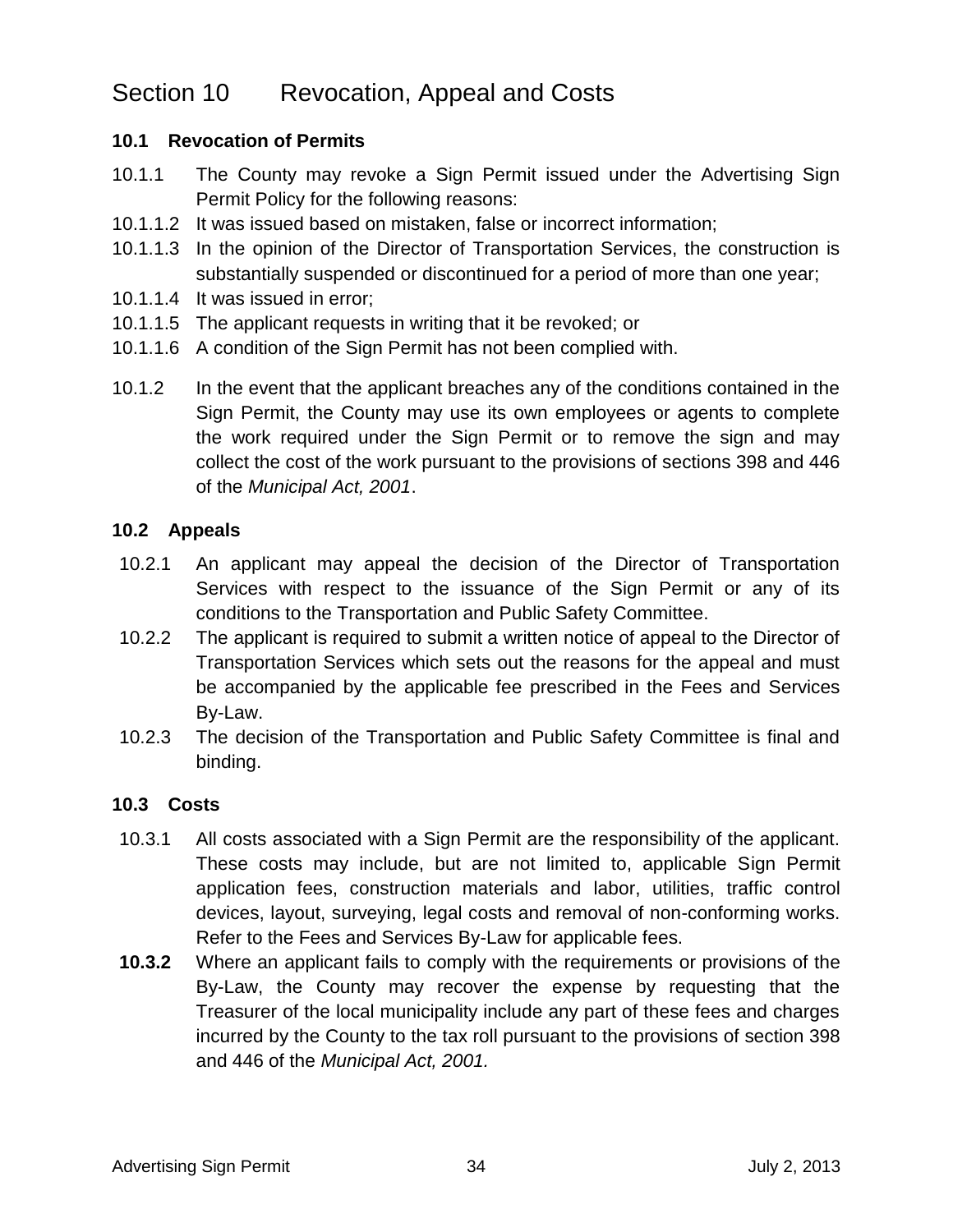# Section 11 Administration and Enforcement

- 11.1 This procedure will be administered by the Director of Transportation Services or designate except the provisions regarding recovery of costs which will be administered by the County's Director of Finance or designate.
- 11.2 This procedure shall be enforced by the persons appointed pursuant to section 15 of the *Police Services Act* and referred to in this procedure as Municipal Law Enforcement Officers.
- 11.3 No Person shall create or alter a sign on a County road without first having applied for and obtained a Sign Permit from the County.
- 11.4 Any person who contravenes any of the provisions of this procedure is guilty of an offence and upon conviction is liable to a fine as provided for in the Provincial Offences Act, R.S.O. 1990, as amended, and such fine is recoverable under the Provincial Offences Act R.S.O. 1990 as amended.
- 11.5 If a person has been convicted of an offence under this procedure, pursuant to section 431 of the Municipal Act, 201, the court in which the conviction has been entered may, in addition to any other penalty or other remedy imposed, make an order prohibiting the continuation or repetition of the offence.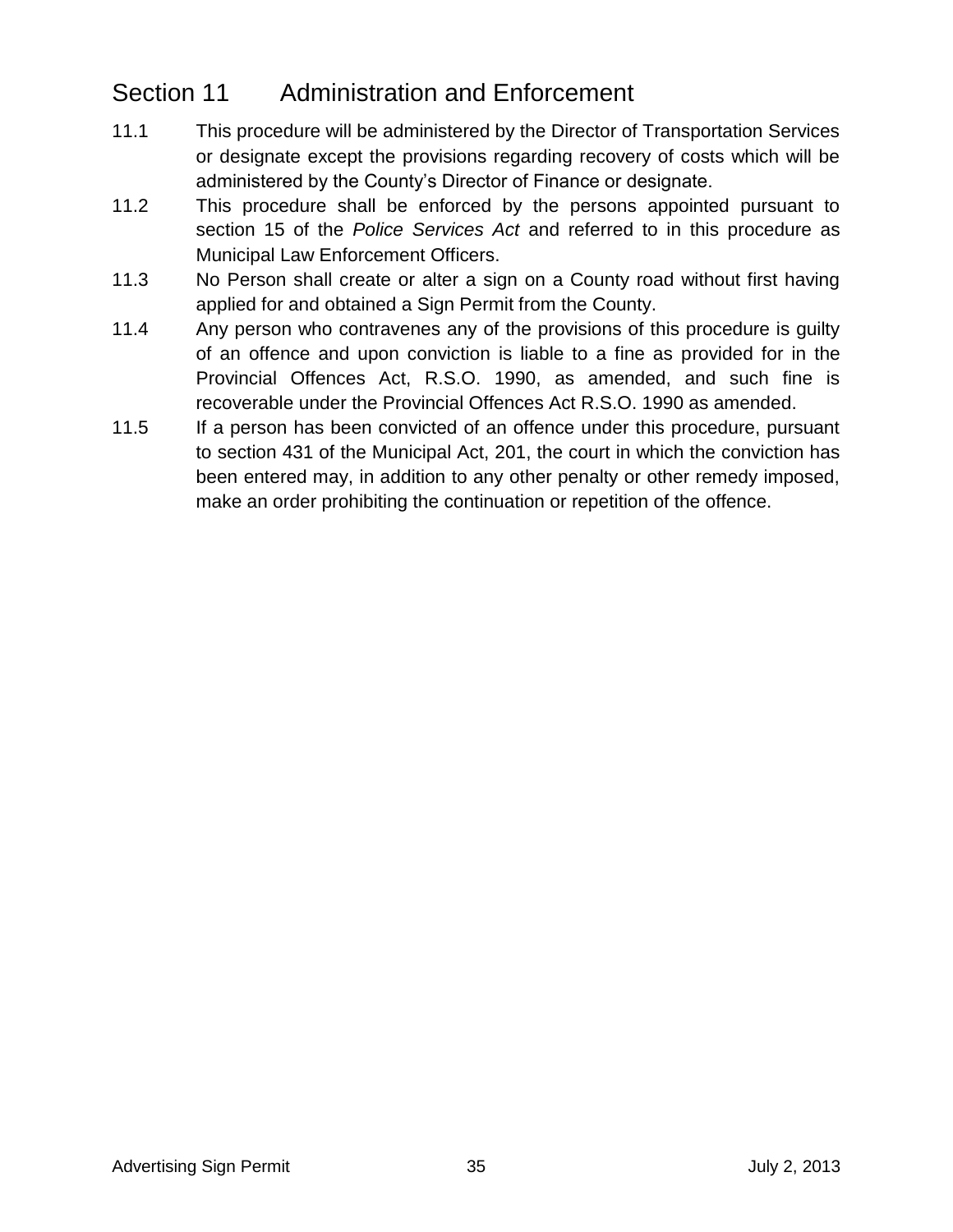### **APPENDIX**

#### **Classifications**

For the purpose of this policy each type of sign shall be placed in one of the classes under classification of signs. The following types are classified and may be used as a guide to the classification of other signs.

| <b>TYPE</b>                                                                                     | <b>DESCRIPTION</b>                                                                              | <b>CLASSIFICATION</b>           |
|-------------------------------------------------------------------------------------------------|-------------------------------------------------------------------------------------------------|---------------------------------|
| Advertising                                                                                     | -at a place where the goods and services<br>advertised are available on the property            | Location                        |
|                                                                                                 | -at place where the goods and services<br>advertised are not available<br>the<br>on<br>property | <b>Billboard</b>                |
|                                                                                                 | - a sign or notice of a temporary nature,<br>under $3.0 \text{ m}^2$ (32 square feet) in size   | Temporary                       |
| Advertising<br><b>Devices</b>                                                                   | -see Devices                                                                                    |                                 |
| Agriculture                                                                                     | -to identify members of agricultural groups<br>and clubs                                        | Location                        |
|                                                                                                 | -to identify field crops, sale of crops, etc.                                                   | Location                        |
|                                                                                                 | -to identify the location where crops are for<br>sale                                           | Temporary                       |
| Agricultural<br>Society etc.                                                                    | -to identify the property of the society                                                        | Location                        |
|                                                                                                 | -to advertise annual or special event                                                           | Temporary                       |
| Association,<br><b>Miscellaneous</b>                                                            | -on member's property and of approved<br>size                                                   | Location                        |
| <b>Auction Sale</b>                                                                             | -see Sale, Auction                                                                              |                                 |
| Awning                                                                                          | -advertising or other message<br>on an<br>awning is classified as a sign                        | Classify<br>according<br>to use |
| <b>Banner</b>                                                                                   | -in any location off the right-of-way                                                           | <b>Advertising Devise</b>       |
|                                                                                                 | -on or over Class 1 and 2 County roads                                                          | Prohibited                      |
|                                                                                                 | -on or over the right-of-way                                                                    | Temporary                       |
| <b>Breed</b><br>Association<br>(cattle,<br>horse,<br>sheep, swine or<br>other<br>any<br>animal) | -see Association, Miscellaneous                                                                 |                                 |
| <b>Bunting</b>                                                                                  | -in any location off the right-of-way                                                           | <b>Advertising Device</b>       |
|                                                                                                 | -on or over the right-of-way                                                                    | Prohibited                      |
|                                                                                                 | -used to advertise at place where item<br>advertised is not available on the property           | <b>Billboard</b>                |
|                                                                                                 | -used to advertise at place where item<br>advertised is available on the property               | Location                        |
|                                                                                                 | -used to identify, or name, a business                                                          | Location                        |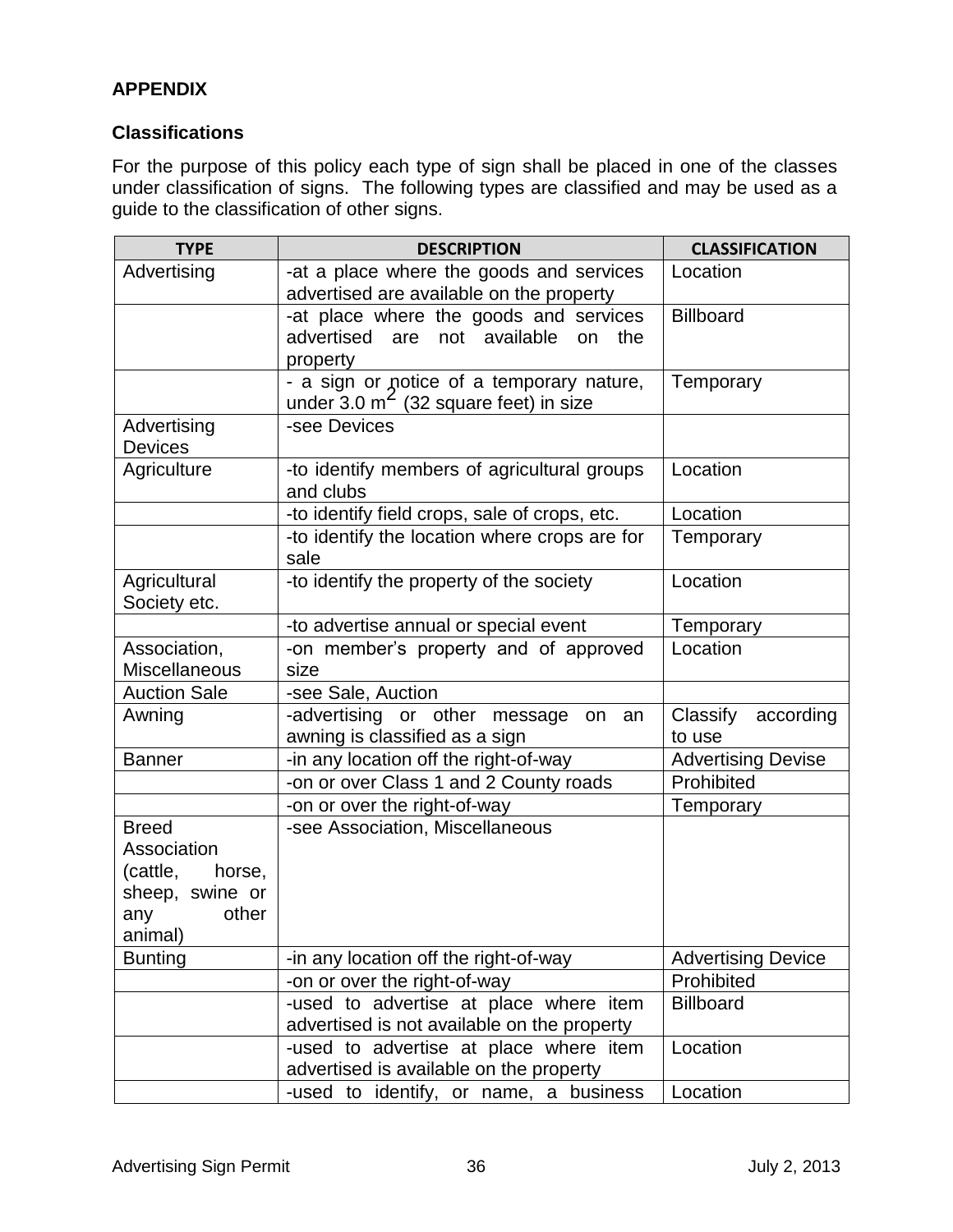| <b>TYPE</b>                                   | <b>DESCRIPTION</b>                                                                                                                                                                                   | <b>CLASSIFICATION</b> |
|-----------------------------------------------|------------------------------------------------------------------------------------------------------------------------------------------------------------------------------------------------------|-----------------------|
|                                               | location on the property                                                                                                                                                                             |                       |
| Camp/Lodge                                    | -used to identify or name private camp or<br>lodge and located on the property                                                                                                                       | Location              |
|                                               | -used to identify or name public camp or<br>lodge and location on the property                                                                                                                       | Location              |
| Canopy<br>or<br>Marquee                       | -see Marquee or Canopy                                                                                                                                                                               | Location              |
| Car<br>Race<br><b>Posters</b>                 | -temporary, used to advertise race meet<br>etc.                                                                                                                                                      | Temporary             |
| Charitable<br>or<br>Religious<br>Organization | -see Agriculture Society etc.                                                                                                                                                                        |                       |
| Chimney<br>or<br><b>Smokestack</b>            | Location                                                                                                                                                                                             |                       |
| Church                                        | -to name and identify church                                                                                                                                                                         | Location              |
| Circus,<br>Posters,<br><b>Tack Signs</b>      | -if event conducted solely for private profit;<br>see Temporary Signs                                                                                                                                | Prohibited            |
| Construction                                  | -placed on site during construction for any<br>purpose other than signs placed, required<br>or approved by the Ministry construction<br>projects or projects on the right-of-way of a<br>County road | Temporary             |
| Contractors                                   | -on construction site naming general and<br>sub-contractor(s) and/or<br>architect<br>for<br>convenience of persons making deliveries<br>etc.                                                         | Location              |
| <b>Crop Association</b>                       | -on member's property                                                                                                                                                                                | Location              |
| Crop<br>Identification                        | -on farm to identify crop, seed strain etc.                                                                                                                                                          | Location              |
| Device                                        | permanent device, other<br>than<br>-a<br>a<br>recognized type of sign, advertising an<br>item available on the property                                                                              | Location              |
|                                               | -a permanent device, other<br>than<br>a<br>recognized type of sign, advertising an<br>item not available on the property                                                                             | Prohibited            |
|                                               | -temporary advertising devise, other than a<br>recognized sign, advertising an item<br>available on the property without<br>- a<br>message                                                           | Location              |
| Election                                      | -used by or on behalf of a candidate or<br>party                                                                                                                                                     | Temporary             |
| <b>Entrance or Exit</b>                       | -used to mark the entrance to, or exit from,<br>a property                                                                                                                                           | Location              |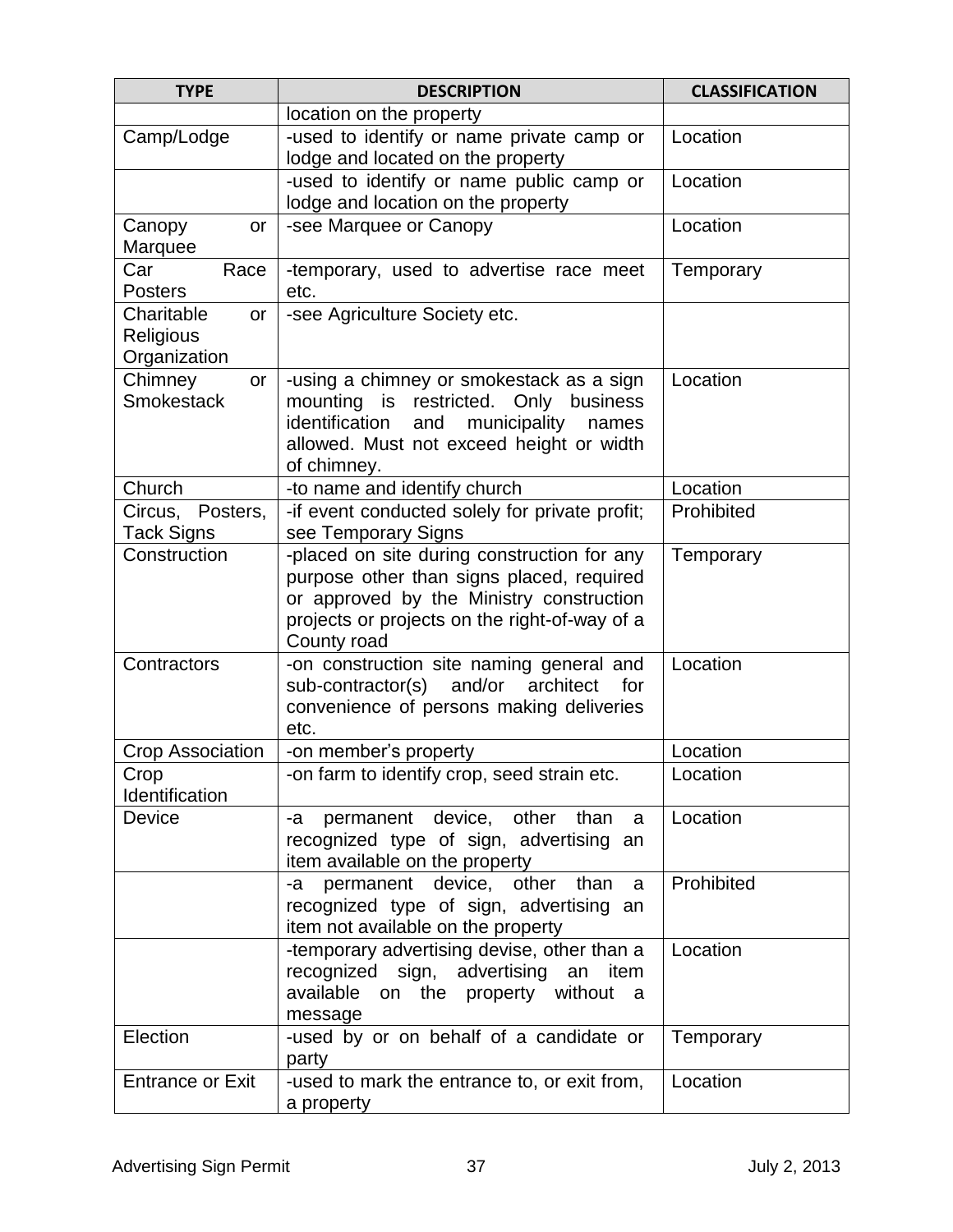| <b>TYPE</b>                                                                 | <b>DESCRIPTION</b>                                                                                                                                                      | <b>CLASSIFICATION</b>     |
|-----------------------------------------------------------------------------|-------------------------------------------------------------------------------------------------------------------------------------------------------------------------|---------------------------|
| Fascia                                                                      | -a sign placed parallel to and facing a                                                                                                                                 | Classified                |
|                                                                             | County road                                                                                                                                                             | according to use          |
| Fare Zone                                                                   | -used to mark the limits of transportation<br>company fare zones                                                                                                        | Location                  |
| Fingerboard                                                                 | -other than official                                                                                                                                                    | Prohibited                |
| Flags                                                                       | -with advertising or message                                                                                                                                            | <b>Advertising Device</b> |
| Fraternal                                                                   | -located<br>which<br>on<br>property on<br>the<br>organization has its headquarters                                                                                      | Location                  |
|                                                                             | -located on other than the property<br>on<br>which<br>the<br>organization<br>makes<br>its<br>headquarters                                                               | Prohibited                |
| Horse<br>Race<br><b>Posters</b><br>and<br><b>Track Signs</b>                | -temporary, used to advertise<br>racing<br>events                                                                                                                       | Temporary                 |
| <b>Hotel or Motel</b>                                                       | -used solely to name or identify the hotel or<br>motel, bearing only the name of the<br>establishment and located on the property<br>or affixed to the establishment    | Location                  |
|                                                                             | -used to convey a message in addition to<br>the name of the establishment and located<br>the<br>property or affixed<br>the<br>to<br>on<br>establishment                 | Location                  |
| Identification                                                              | -used to identify, or name an occupant,<br>owner, property or resident, other than a<br>commercial establishment and located off<br>the right-of-way of the County road | Location                  |
|                                                                             | -used to identify a newspaper                                                                                                                                           | Location                  |
| Inflatable Device                                                           | -Cold or Hot Air Balloon                                                                                                                                                | Temporary                 |
|                                                                             | -Balloons inflated with other gases                                                                                                                                     | Temporary                 |
| Marquee<br>or<br>Canopy                                                     | -used to identify or name a business                                                                                                                                    | Location                  |
|                                                                             | -used for advertising product for sale on<br>the property                                                                                                               | Location                  |
| Midway, Posters,<br><b>Tack Signs</b>                                       | -temporary, used to advertise Midway rides<br>and shows                                                                                                                 | Prohibited                |
| Notice,<br>posters<br>and Tack signs<br>(Election<br>Signs<br>are excepted) | -temporary notices on County road right-of-<br>way                                                                                                                      | Prohibited                |
|                                                                             | -military convoys                                                                                                                                                       | Temporary                 |
|                                                                             | -temporary notices off the County road<br>right-of-way                                                                                                                  | Temporary                 |
| No Vacancy                                                                  | -see Vacancy                                                                                                                                                            |                           |
| Oil<br>Company<br>Service<br><b>Station</b>                                 | -approved oil company identification sign<br>used on service station property to identify                                                                               | Location                  |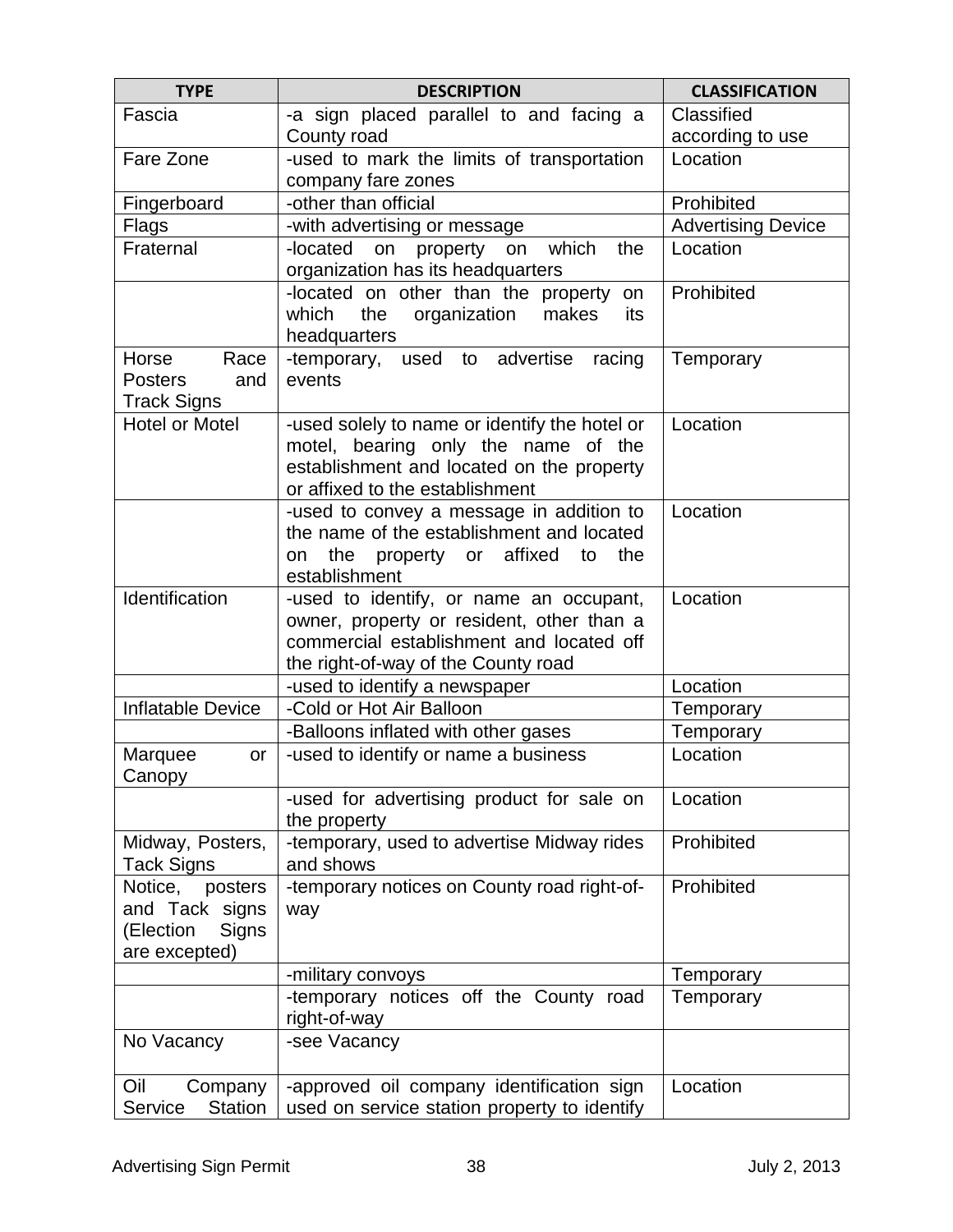| <b>TYPE</b>            | <b>DESCRIPTION</b>                                                                                                                                                                                                                     | <b>CLASSIFICATION</b> |
|------------------------|----------------------------------------------------------------------------------------------------------------------------------------------------------------------------------------------------------------------------------------|-----------------------|
| Identification         | the oil company whose products are                                                                                                                                                                                                     |                       |
|                        | dispensed at the station                                                                                                                                                                                                               |                       |
| Oil<br>Company         | -used at a service station to advertise                                                                                                                                                                                                | Location              |
| <b>Miscellaneous</b>   | products, services etc., available at the<br>station                                                                                                                                                                                   |                       |
| Overhanging            | -used for business identification                                                                                                                                                                                                      | Location              |
|                        | -used for advertising                                                                                                                                                                                                                  | Location              |
|                        | -overhanging signs, canopies, marquees<br>and similar devices                                                                                                                                                                          | Location              |
| <b>Posted Panel</b>    | -posted paper used for advertising etc.<br>other than where product or services<br>available on the property                                                                                                                           | <b>Billboard</b>      |
| Private                | -a sign placed on a private or residential<br>property used solely to identify the<br>property, or name the occupant or owner                                                                                                          | Location              |
|                        | -an entrance or exit sign                                                                                                                                                                                                              | Location              |
| Professional           | -to identify office or place of business and<br>type of service                                                                                                                                                                        | Location              |
| <b>Public Assembly</b> | -to name and identify public assembly hall<br>i.e., town hall, community<br>hall and<br>community owned halls of a similar nature                                                                                                      | Location              |
|                        | -to convey message regarding public or<br>community meetings                                                                                                                                                                           | Location              |
| Pylon                  | -freestanding sign used to identify or name<br>a business, product or service on the<br>property                                                                                                                                       | Location              |
| <b>Real Estate</b>     | -when located on the property and under<br>3.0 $m^2$ (32 square feet) in area and<br>advertising a property for lease, rent, sale<br>or trade or advertising a real estate<br>development or subdivision                               | No Restrictions       |
|                        | -when located on the property other than<br>that advertised, regardless of size or sign                                                                                                                                                | <b>Billboard</b>      |
|                        | - when located on the property and over<br>3.0 $m2$ (32 square feet) and under 46 m <sup>2</sup><br>(500 square feet) in area and advertising a<br>property for lease, rent, sale or trade or<br>advertising a real estate development | Location              |
|                        | -leased, rented, sold or traded                                                                                                                                                                                                        | Prohibited            |
| Reforestation          | -see Forestry Signs                                                                                                                                                                                                                    |                       |
| Restaurant             | -used solely to identify or name<br>the<br>business and located on the same property                                                                                                                                                   | Location              |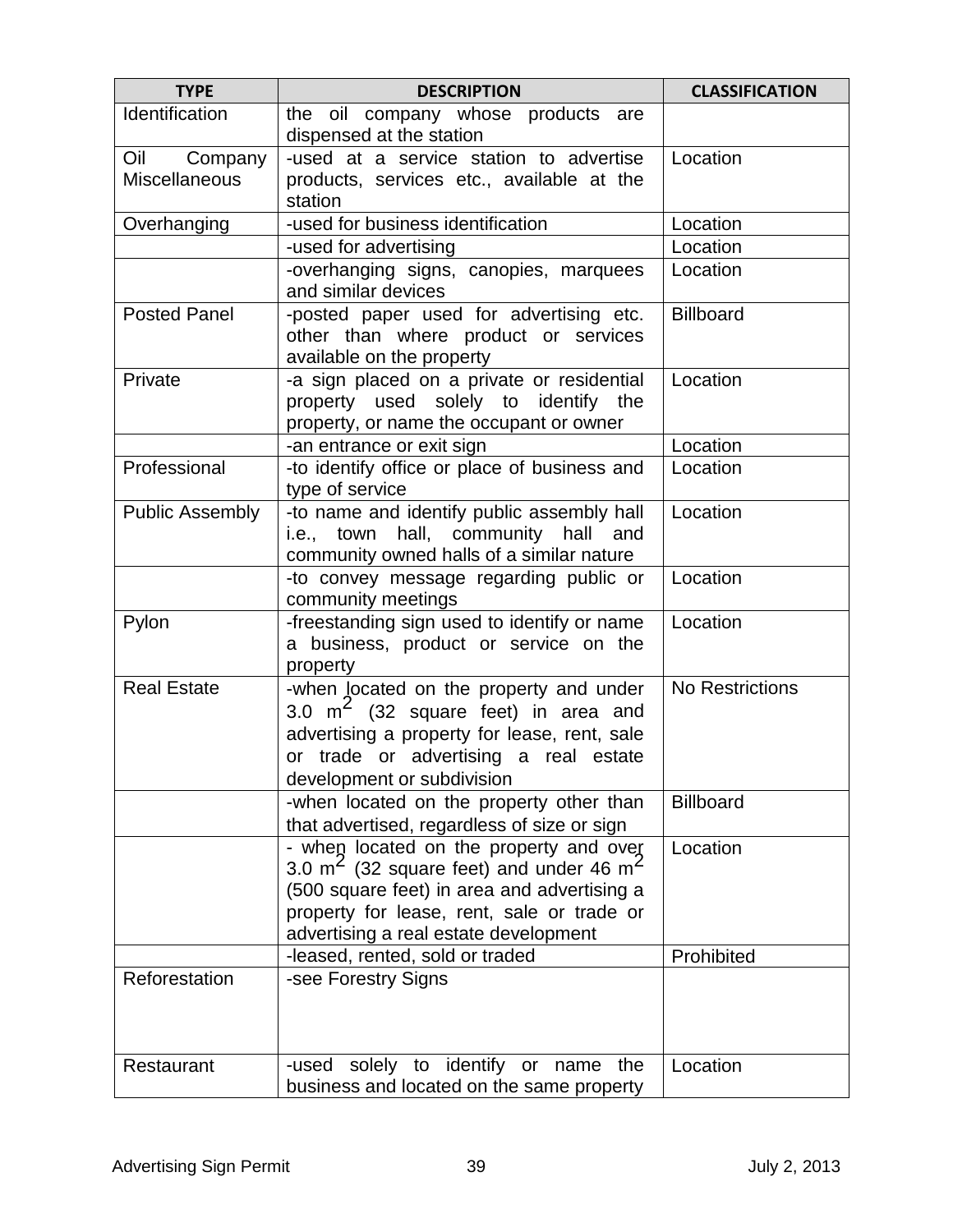| <b>TYPE</b>                    | <b>DESCRIPTION</b>                                                                                                                                                                                                                                        | <b>CLASSIFICATION</b>              |
|--------------------------------|-----------------------------------------------------------------------------------------------------------------------------------------------------------------------------------------------------------------------------------------------------------|------------------------------------|
|                                | -used to advertise and located on the<br>same property                                                                                                                                                                                                    | Location                           |
| Road<br>Identification         | -other than official, within 3 m (10 feet) of<br>County road right-of-way                                                                                                                                                                                 | Prohibited                         |
|                                | -3 m (10 feet) or more from County road<br>right-of-way                                                                                                                                                                                                   | Location                           |
|                                | See County Road Guide Signing Policy<br>Manual                                                                                                                                                                                                            |                                    |
| Running<br>or<br><b>String</b> | -a series of two or more signs placed one<br>after the other along a County road with<br>each sign conveying portion of a message                                                                                                                         | Prohibited                         |
| Sale/Auction                   | -to advertise the sale of private goods or<br>property when such sale is not held at a<br>public sale barn etc.                                                                                                                                           | Temporary                          |
|                                | <b>Commercial auction</b>                                                                                                                                                                                                                                 | <b>Billboard</b><br>or<br>Location |
| <b>Service Clubs</b>           | -used on the right-of-way within the limits<br>of the city, town, village or policy village in<br>organization<br>the<br>which<br>makes<br>its<br>headquarter<br>to<br>convey<br>information<br>regarding service clubs and service club<br>meetings etc. | Encroachment<br>Permit             |
|                                | -along or combined with Chamber of<br>Commerce signs located outside the limits<br>of a city, town, village or police village and<br>located off the County road right-of-way                                                                             | <b>Billboard</b>                   |
|                                | -temporary notices used for advertising<br>functions sponsored, or the services<br>provided, by a club                                                                                                                                                    | Temporary                          |
| <b>Shopping Centre</b>         | -used to identify the center or plaza                                                                                                                                                                                                                     | Location                           |
|                                | identify<br>-used<br>to<br>commercial<br>a<br>establishment forming part of center or<br>plaza                                                                                                                                                            | Location                           |
| Sold                           | -indicating real estate etc. has been sold                                                                                                                                                                                                                | Prohibited                         |
| <b>String</b><br>or<br>Running | -see Running or String Signs                                                                                                                                                                                                                              |                                    |
| Sub-Contractors                | -on construction site naming the general<br>and sub-contractor(s) and/or architect for<br>convenience of persons<br>making<br>the<br>deliveries                                                                                                           | Temporary                          |
| Subdivision                    | -see Development/Real Estate                                                                                                                                                                                                                              |                                    |
| <b>Theatre</b>                 | -canopy, marquee and other theatre                                                                                                                                                                                                                        | Location                           |
|                                | -signs used solely to identify the theatre by<br>name                                                                                                                                                                                                     | Location                           |